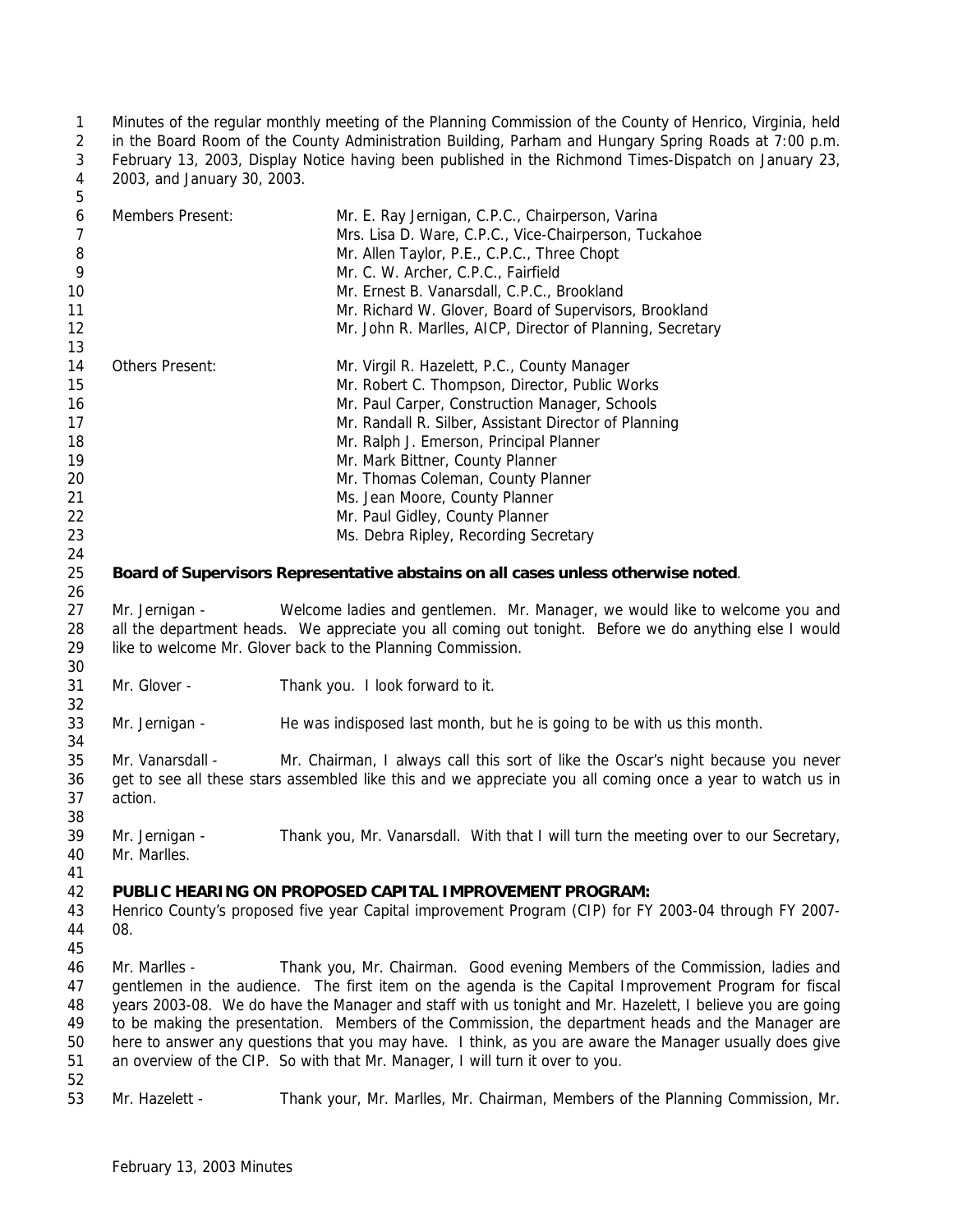- Glover. This is an annual event. It is where we come to you to make a short presentation on two items. One is Henrico County's proposed Capital Improvement Program, which goes over five years of course. And the second is the Capital Budget for the upcoming budget year, which in this particular instance will be 03-04.
- I would tell you that this coming year is a little bit more difficult then usual. I say a little bit more difficult, the budget is still not in the box from that standpoint. But it is more difficult because of the aspect of funding from the Commonwealth.
- 

 When I sent you the proposed Capital Improvement Program and the Capital Budget I indicated in the correspondence that we have not yet, and we still have not yet received the indication of the final budget figures from the Commonwealth of Virginia. We know fairly certain what the bottom line numbers are, we simply don't know where the details are. If you will, the devil is in the details and it can impact us. However, we must continue on with our budget process. So we have prepared the Capital Budget and are still working on the Operating Budget, which will of course be presented to the Board of Supervisors shortly. 

- But what we are here for this evening is to indicate to you that we do have a Capital Budget, you will see it in just a few moments, which equates to almost \$81.9 million that does, we think, provide funding and recommendations concerning critical projects for the future of Henrico County. This is in conformance, of course, with the County voters Bond Referendum. And we are on schedule in reference to a number of those projects, which we will also review for you.
- 

 As we begin this effort I will show you that the overall efforts for the five year program, 2003-04 being the beginning year and 2007-08 being the ending year. We are going to go through all of the request, which have been made by the agencies. Now I will not do that in detail, but I will give you a flavor of some of the request that have been made in order that you know the magnitude of all of the requests. 

- 81 As you begin this chart (referring to slide) you will see that CATC, Capital Area Training Consortium is requesting approximately \$4.8 million to build what we call a "One Stop Career Resource Center". Something that has been on the books for several years. Something that we also know will take state funding. And something, quite frankly, is not going to happen this coming year, but it is included in the five year program.
- 87 In addition to that you see \$144.2 million for Education projects. Those requests include funding for new 88 elementary schools, new middle schools, high school renovations. A number of projects throughout the five year program. And also include the annual request of \$2.5 million, which we use for roof replacements and mechanical improvements within the school system.
- Finance Department is making a request this year. It is a request for \$2.5 million and it is for the replacement of the tax billing and collection system. No one likes to pay taxes, but quite frankly we'd like to 94 collect them in a very accurate manner and we believe that this is one project that will be moving forward.
- Fire's request, \$16.3 million, includes renovation of fire station, new fire station, relocation of fire stations. It also includes the replacement of a burn building, a request that we included in the Capital Budget, but that it was so critical that the Board of Supervisors, Tuesday in this room, appropriated funding for that. 99 That project will move ahead very quickly. But it is a item, a burn building, if you will, that we have been without for probably a little bit over 18 months.
- 

 General Services is requesting almost \$218 million. Including funds for roof repair, mechanical improvements, pavement rehabilitation and the continued renovation and upgrading of all of our County facilities. We sometimes loose site of the aspect of the many buildings that we have and the aspect that it takes money in order to maintain these buildings and keep them up to the expectation of our citizens.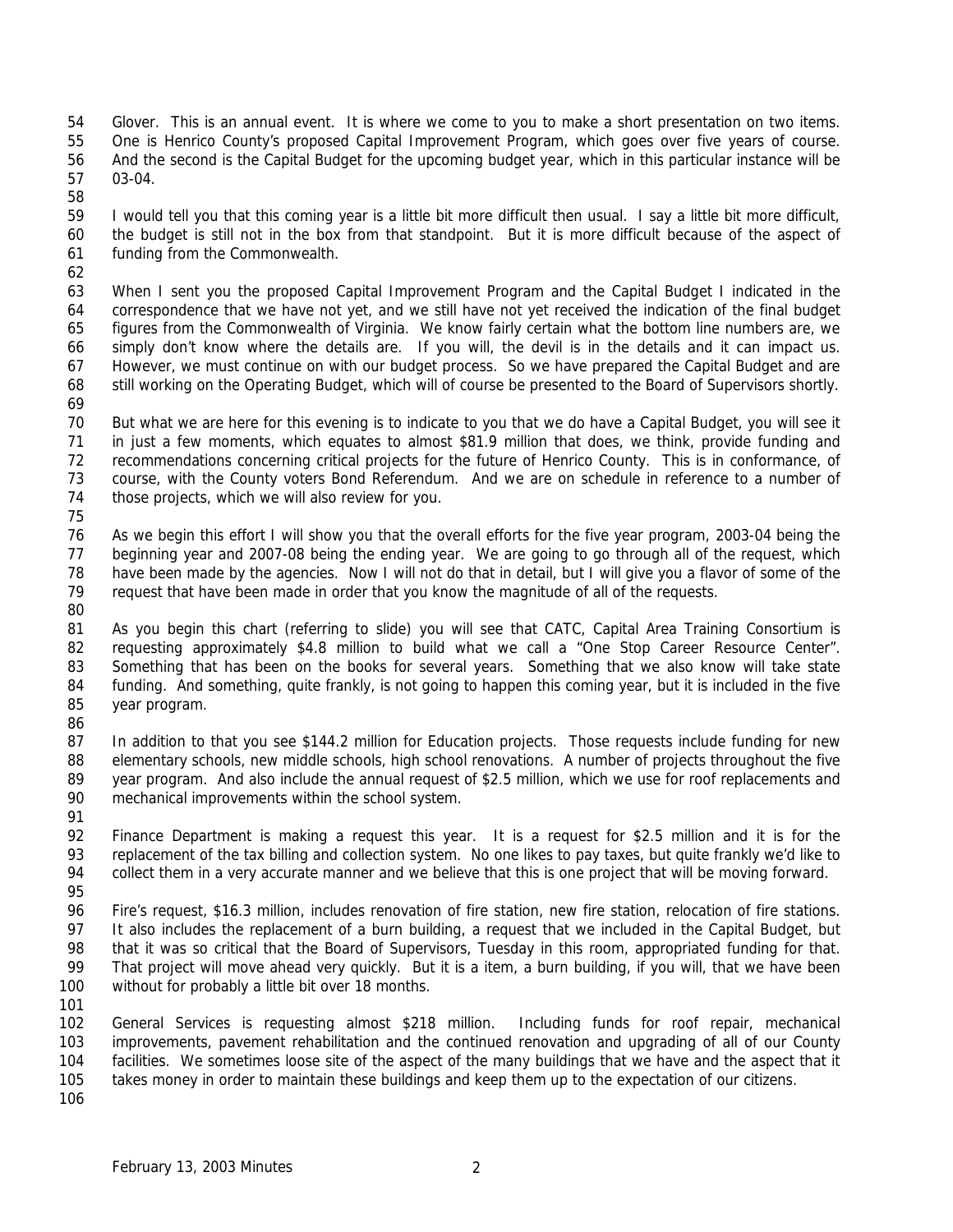- Human Resources is requesting \$6.2 million in order to replace the current payroll, time and attendance system. This is a very complicated system and as the County grows it becomes more complicated and more difficult to maintain and it is going to have to be replaced as we move forward.
- 

 Information Technology is requesting funding to continue to maintain and expand our ever growing and ever important computer network throughout Henrico County.

 The Library's request of \$48 million includes funding for construction of two new libraries, renovations and expansions of other facilities. And even a new identification system to replace the barcode and the electromagnetic security system at the libraries.

 The Juvenile Detention Home is requesting almost a half a million dollars for an expansion for mental health services and training facilities. As we are trying to serve those youth who are obviously incarcerated in Henrico County.

 As you move forward, Public Relations and Media Services, which has been a reorganization over the last 18 months is requesting funding, small funding, in relations to the other projects, \$275,000 for studio equipment. This will continue our efforts to upgrade Henrico efforts in the area of video and audio. It is a small price and we see that this is simply for equipment at this point and time. There may be other changes further down the line in a number of years to come.

 The landfill, something ever popular with a lot of people is making a request for \$7.1 million for the closure of what we call Phase III and the opening of Phase IV of our Springfield Road Landfill, also includes some glorious aspects of a gas collection system, a number of other things that obviously the general public does 131 not see but are necessary because of environmental requirements which are placed upon us.

 As always there are drainage projects throughout Henrico County, \$35.1 million over that five years is being requested by the Department of Public Works.

 You will see that the continuation of the implementation and maintenance of our GIS system, Geographical Information System, that I'm sure that you've seen and the Board of Supervisors have seen, is always critical to us. There is a request for \$1.5 million for that effort over five years.

Road Projects, always important, totally \$14.3 million which are being proposed over the next five years.

 Recreation is requesting \$109.5 million for projects which include improvements to existing facilities, as well as the development of new parks and other facilities to improve the quality of life for our ever growing 144 population base in Henrico County.

 Social Services is requesting funding, almost \$1 million to replace an existing case record system as the number of citizens that we serve in that area is also increasing. That is an internal case management system that was developed with the cooperation of information technology and will need to be replaced.

 In addition to those aspects, which we generally call the General Fund, we also see a proposed expenditure of \$140.4 million for public utilities. This is an on-going effort, constantly for the maintenance, the updating, the renovation of our water and sewer system, which is ever so necessary for our expanding citizen base.

 Of course, the Belmont Golf facility. I will often tease the Planning Commission and simply say that at least half of this is necessary in order to replace the divots that Mr. Archer makes out there. But it is \$4.7 million to provide funding to increase parking spaces. We simply do not have room to accommodate all of the parking because of the use, not only of the Belmont Golf facility but the Belmont facility itself.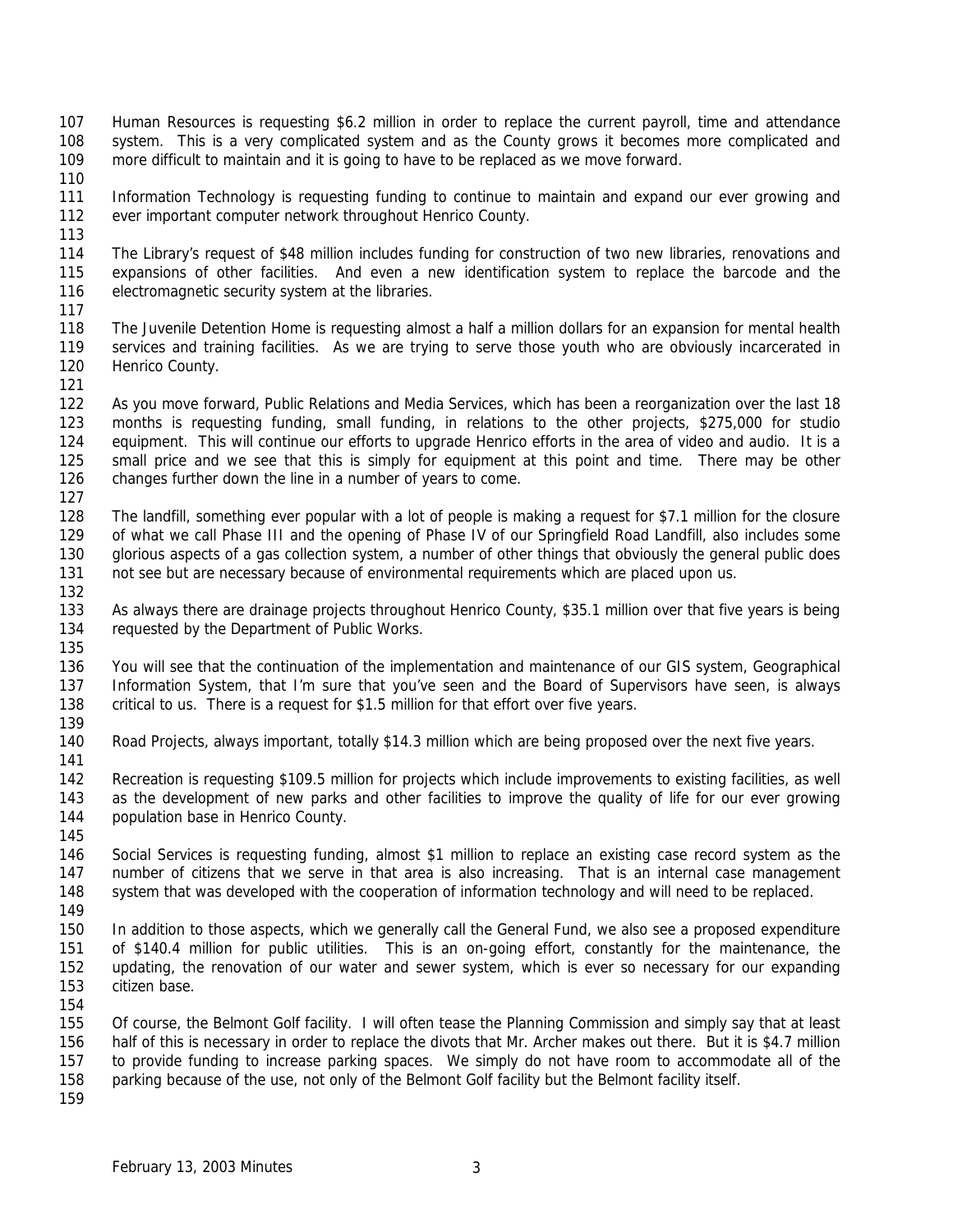In total, all of these items as you can see come to \$754.7 million over five years. That is the Capital Improvement Program. We of course could not fund all of that. We do not anticipate funding all of that in one year, or even five years, and therefore we come to the most critical aspect and that is the Capital Budget. That which is being proposed for your consideration and for review and a recommendation to the Board of Supervisors for their consideration.

- I will now turn you to that particular aspect, and this you will see, is the accumulation to the \$81.8 million 167 that I spoke to earlier.
- 

- This includes the projects that you see (referring to slide) as far as summary, Education \$10.4 million for renovations, additions at three elementary schools, roof replacements and of course continuous mechanical improvements.
- 
- \$2.5 million for the funding of the Finance tax billing system, which I do believe, and will be making the recommendation that it be included.
- Fire's funding of \$1.5 million for the renovation of Five Station #5 which is included as one of our Bond projects.
- 

 General Services funding of \$1.4 million will upgrade the telephone system, an ever increasing demand upon the Government Center, and provide again continuous funding for roof replacements, mechanical efforts and pavement rehabilitations across the County.

- \$125,000 for Information Technology to update and continue to expand our computer network.
- \$13.4 million for the Library. In this particular instance it is the general obligation Bond project called Short 186 Pump Area Library.
- \$200,000 for Public Relations and Media Service. Simply as we form this effort there is no need to continue with out abilities for audio and visual efforts in our existing studio.
- In addition to that, you of course see Public Utilities at the landfill \$2.5 million.
- 
- You will also see that Public Works, the GIS continuation and request of \$1.5 million we are proposing \$150,000 expenditure.
- \$3.7 million for funding improvements on our road system. Again, the major portion of that going to John Rolfe Parkway, also money going to Creighton Road and Sadler Road. John Rolfe Parkway was a Bond Referendum commitment.
- 
- Recreations funding of \$3.4 will go towards the construction of a recreation center at Deep Run Park, and also will beginning work at Walkerton Tavern in accordance with the Bond Referendum requests.
- Social Services, we must, we believe fund the system to replace the existing case management system and we are including \$400,000 for that particular item.
- And as I indicated, the ever demanding need of Public Utilities, water and sewer for the replacement, rehabilitation of those lines at \$42.1 million.
- All of that is amounting to that \$81.8 million that you see. We can put it in a different form for you that shows you new buildings, additions to buildings, improvement to buildings, the landfill, the roadway, the site improvements, the various categories in which those fundings will be spent. All, of course, amounting
- to that \$81.8 million.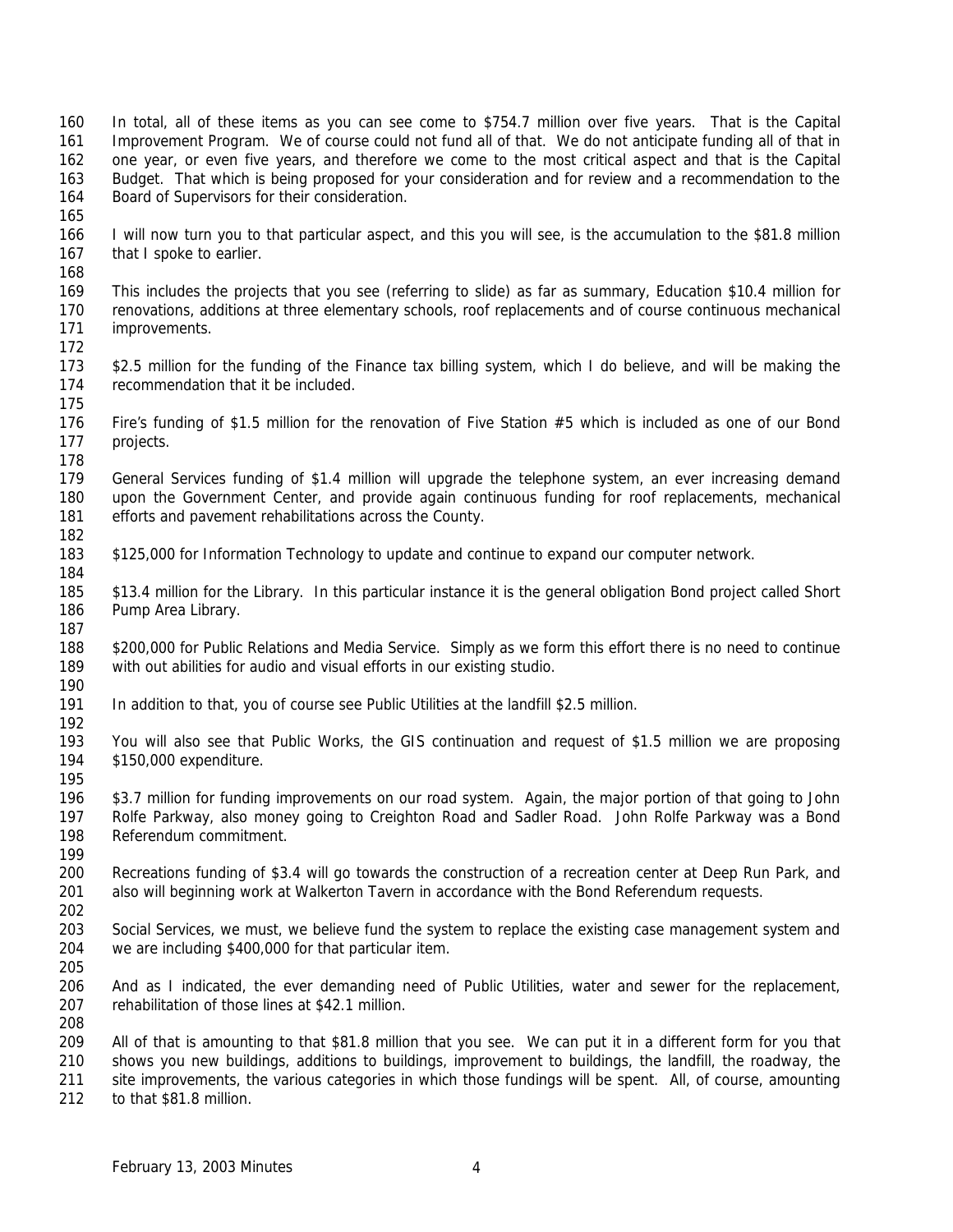- \$81.8 million is a lot of money. Where does it come from? We have also presented the funding sources. Gas Tax coming from the Commonwealth of Virginia, a little over \$2 million.
- General Fund, \$7.5 million.
- General Obligation Bonds, \$3.6 for education and \$19.8 for general government.
- Landfill revenue, of course, that comes from billings for the collection of sanitation efforts throughout the County within our own system.
- Lottery proceeds. This is a verified revenue source from the Commonwealth of Virginia. During the year, as we have done in the last several years of additional money comes from the Commonwealth of Virginia through Hold Harmless Funds. We would, of course, bring that to the Board of Supervisors and amend the budget.
- Of course, water and sewer revenues, \$42 million, paid for that which they are proposing to expend in their particular effort.
- 

- Some of the education projects. Some people like to know exactly what we are doing as far as the Bond Referendum efforts. You see Radcliff Elementary School for renovation and addition, 12 classrooms, \$3.2 million. And of course the beginning of Ridge Elementary School renovation, the planning effort at \$400,000. And that provide the total of \$3.6 for education.
- The General Government Projects. Those that I have listed for you in various forms as you see (referring to 238 slide). Again, these are the Bond Referendum Projects, Fire Station #5, Short Pump Library, John Rolfe Parkway, Creighton Road, Deep Run Recreation Center and Walkerton Tavern, totaling the General Fund effort of \$19.8 million.
- 
- Mr. Chairman, Members of the Planning Commission, while I went through this very quickly I would simply say to you that it is a monumental effort to look at \$754 million of improvement. To prioritize it, of course, we have a little bit of heads in the aspect that we are committed to meeting the Bond Referendum Projects 245 that were voted upon by the citizens and we are very sensitive to the schedules that we presented to them and we of course know and believe that we will meet those schedules, if not exceed them, in some instances because of the revenue picture as we move forward.
- With that Mr. Chairman, Members of the Planning Commission, I'm here, as I tell you each and every year we all come on a bus, the bus is running outside for those people who can't answer your questions. I have a whole staff here who I believe can answer any and all of our questions, if you have any.
- Thank you, Mr. Chairman.
- Mr. Jernigan Thank you, Mr. Manager. Are there any questions for Mr. Hazelett from the Commission?
- 258 Mr. Archer Mr. Hazelett, you do need to know that as I age my divots are becoming much more shallow then they use to be.
- 

- 261 I do want to ask a question about education...
- Mr. Paul Carper The new Middle Schools that we design have a capacity of 950 students, and of course the newest High School had a capacity of 1,800. And right at the moment that is the determination 265 of the School Board to decide how they want to maintain at those particular levels.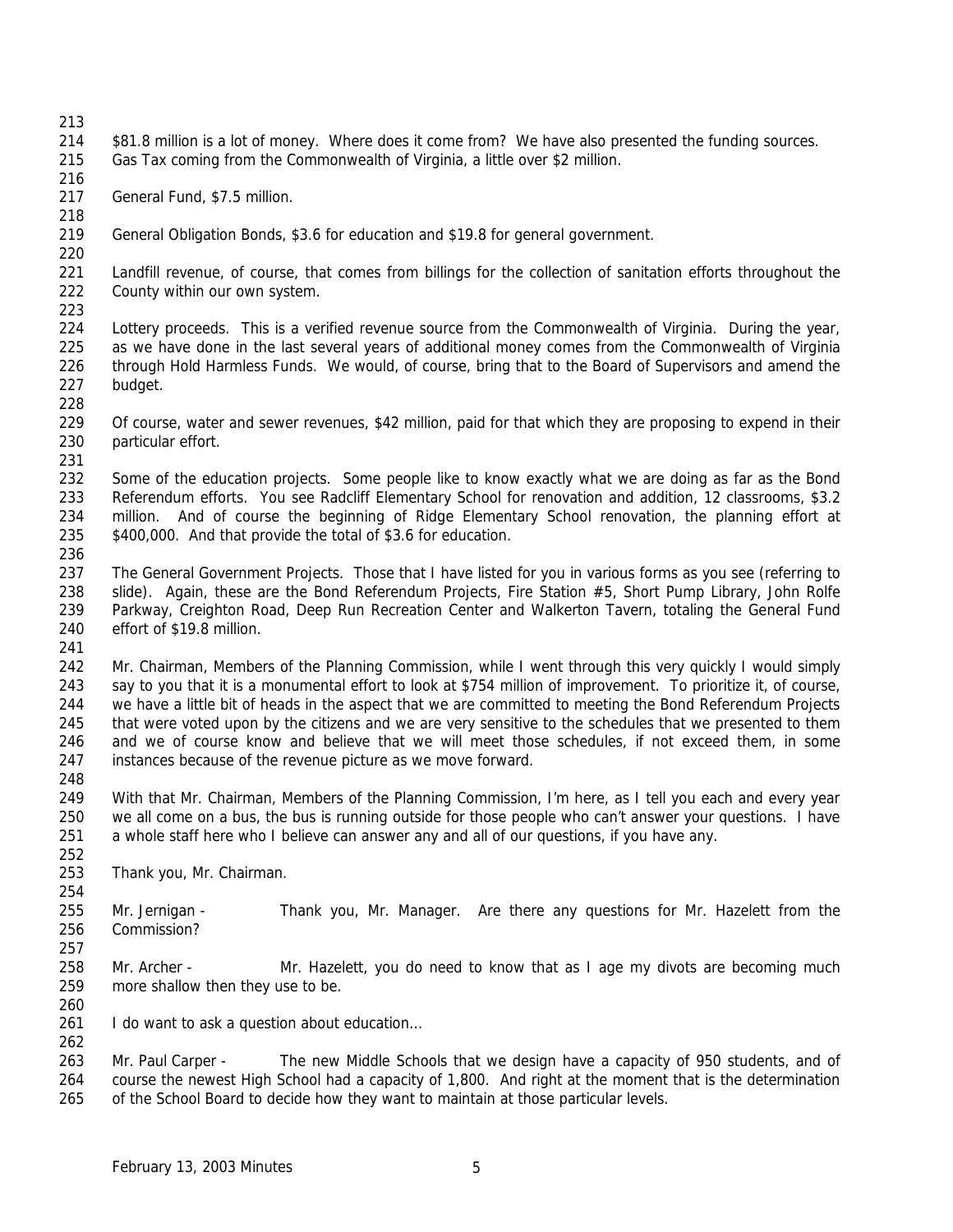| 266               |                             |                                                                                                                                                                                                                                                                                                     |
|-------------------|-----------------------------|-----------------------------------------------------------------------------------------------------------------------------------------------------------------------------------------------------------------------------------------------------------------------------------------------------|
| 267<br>268        | Mr. Archer -                | So when we get to those levels then the only options is building                                                                                                                                                                                                                                    |
| 269<br>270        | Mr. Carper -                | Building new schools.                                                                                                                                                                                                                                                                               |
| 271               | Mr. Archer -                | Replacing new schools.                                                                                                                                                                                                                                                                              |
| 272<br>273        | Mr. Carper -                | That is correct.                                                                                                                                                                                                                                                                                    |
| 274               |                             |                                                                                                                                                                                                                                                                                                     |
| 275<br>276<br>277 | Mr. Archer -                | Since they're replacement. Okay. I ask that question, because as my colleagues<br>on the Commission know, all of our staff reports have an indication of what impacts new subdivisions will<br>have on schools. We will often see that schools are nearing capacity and it creates a dilemma for us |
| 278<br>279        |                             | because we can't say to people, you can't build because we don't have schools, it is not a situation that if<br>you build it they will come. We don't usually have a good answer for that when it comes up. I appreciate                                                                            |
| 280<br>281        | the information, thank you. |                                                                                                                                                                                                                                                                                                     |
| 282               | Mr. Hazelett -              | It is a difficult situation, Mr. Archer. We obviously have a number of children in                                                                                                                                                                                                                  |
| 283<br>284        |                             | school over capacity. The school system continues to expand; literally it is almost a school a year, if you<br>look at it from the standpoint of past expenditures and future expenditures.                                                                                                         |
| 285               |                             |                                                                                                                                                                                                                                                                                                     |
| 286<br>287        | Mr. Archer -                | Thank you, Mr. Hazelett.                                                                                                                                                                                                                                                                            |
| 288               | Mr. Jernigan -              | Mr. Hazelett, do any of our landfills have power generating systems on them that                                                                                                                                                                                                                    |
| 289<br>290        | burn methane gas?           |                                                                                                                                                                                                                                                                                                     |
| 291               | Mr. Hazelett -              | Not at this point, Mr. Jernigan. That is what is included as the Capital Project at                                                                                                                                                                                                                 |
| 292               |                             | our Springfield Road landfill. We had contact with one particular firm who wanted to actually do that as a                                                                                                                                                                                          |
| 293<br>294        |                             | revenue producer and we are in negotiation with DEQ, Department of Environmental Quality, in order to do<br>that. It is included in our program. It will start out as passive gas collection, venting it off, and then going                                                                        |
| 295<br>296        |                             | to the active gas collection, and hopefully to be sold.                                                                                                                                                                                                                                             |
| 297<br>298        | Mr. Jernigan -              | Is that something we might want to look at for all of our landfills?                                                                                                                                                                                                                                |
| 299<br>300        | Mr. Hazelett -              | We only have two and I really don't want anymore. Yes sir, we are looking at both                                                                                                                                                                                                                   |
|                   |                             | of them. The landfill in the eastern portion of the County, we are in negotiations with some other people in                                                                                                                                                                                        |
| 301<br>302        |                             | reference to that land and consideration of that, but at this point it is only the one location.                                                                                                                                                                                                    |
| 303<br>304        | Mr. Jernigan -              | Okay, thank you.                                                                                                                                                                                                                                                                                    |
| 305               | Mr. Vanarsdall -            | I have a question, Mr. Manager. On page 7, item 949, northwest area Middle                                                                                                                                                                                                                          |
| 306               |                             | School number 2. Where is that school located?                                                                                                                                                                                                                                                      |
| 307               |                             |                                                                                                                                                                                                                                                                                                     |
| 308<br>309        | Mr. Hazelett -              | Northwest Elementary School number 8.                                                                                                                                                                                                                                                               |
| 310<br>311        | Mr. Vanarsdall -            | Number 2.                                                                                                                                                                                                                                                                                           |
| 312<br>313        | Mr. Hazelett -              | Number 2, I'm sorry. Northwest Elementary School number 2.                                                                                                                                                                                                                                          |
| 314<br>315        | Mr. Vanarsdall -            | 949 is                                                                                                                                                                                                                                                                                              |
| 316<br>317        | Mr. Hazelett -              | 949, located in the Brookland District.                                                                                                                                                                                                                                                             |
| 318               | Mr. Carper -                | It is the property off of Mill Road (unintelligible). Mill Road and 295.                                                                                                                                                                                                                            |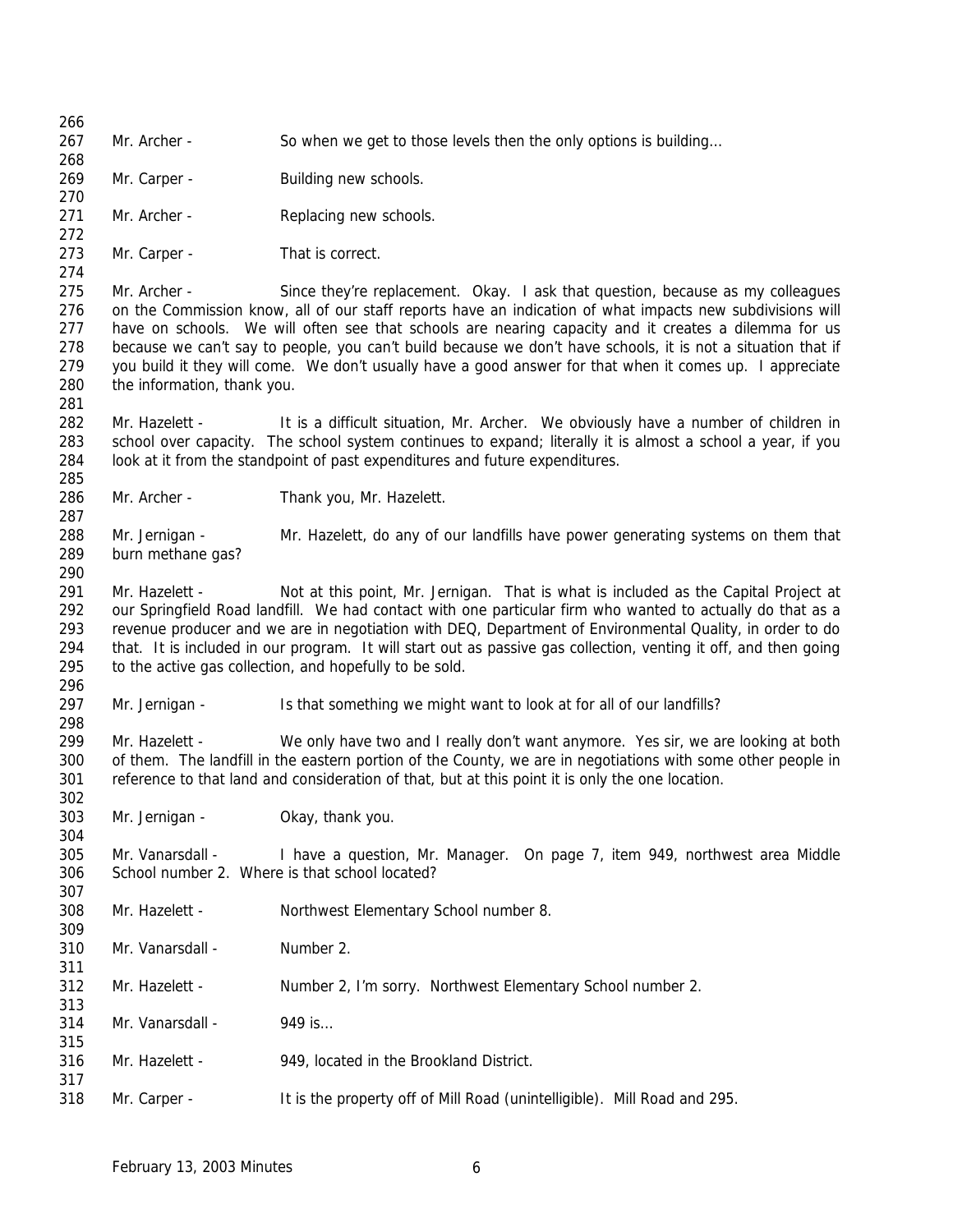Mr. Vanarsdall - Yes. Okay. Thank you. Mr. Chairman, I have one about the Library. On page 9, item 102, going to buy land sometime in 03-04 for \$3.5 million. You see that? Mr. Hazelett - Yes, sir. Mr. Vanarsdall - Then down on 102, again, 102, 1 there is going to be two new buildings and that will be funded in 06-07. Does that mean that is when they will be occupied? Mr. Hazelett - If we were to meet the funding, Mr. Vanarsdall, yes sir, the \$3.5 million was proposed for land acquisition. We, of course, are not recommending that, that be funded at this point and I'm not completely satisfied that the location proposed in the document is appropriate. But assuming that we did acquire the land in 03-04, which we are not going to do. That library would be available according to our funding aspect in 06-07. Yes, sir. Mr. Vanarsdall - Thank you. What do we do, regardless of whether…, what do we do with the present building? Is it up to the County to use it for something else or to sell it? 337 Mr. Hazelett - It is, Mr. Vanarsdall, and we have to look at each one separately as to whether there is a viable use for the County or whether it is in the best interest of the County to simply sell the location and the building. Mr. Vanarsdall - Okay. The only other question I have, on page 11, item 249, Sadler Road improvement. It said it is under 03-04, when will that start? I'm asking the question because we have a lot of subdivisions and things going on there and Sadler Road is crooked as a snake, will that be started in 2004 or the end of 2004, or the beginning. Mr. Hazelett - Mr. Thompson. Mr. Robert Thompson - The engineering agreement has, is being negotiated now with VDOT. So we would start construction in probably three years, Mr. Vanarsdall. Mr. Vanarsdall - Three years. Mr. Thompson - Three years. Mr. Vanarsdall - Okay. Mr. Thompson - That is under a best case scenario with VDOT, obviously with state and federal funds we are kind of at the state and federal highway administration mercy on review. Mr. Vanarsdall - Thank you, Mr. Thompson. That is all the questions I have Mr. Chairman. Thank you, Mr. Thompson. Mr. Thompson - Yes, sir. Mr. Jernigan - Anymore questions from the Commission? Thank you, Mr. Hazelett. Mr. Hazelett - Thank you, Mr. Chairman. Mr. Jernigan - Mr. Vanarsdall. Mr. Vanarsdall - Now, therefore, be it resolved that the Henrico County Planning Commission finds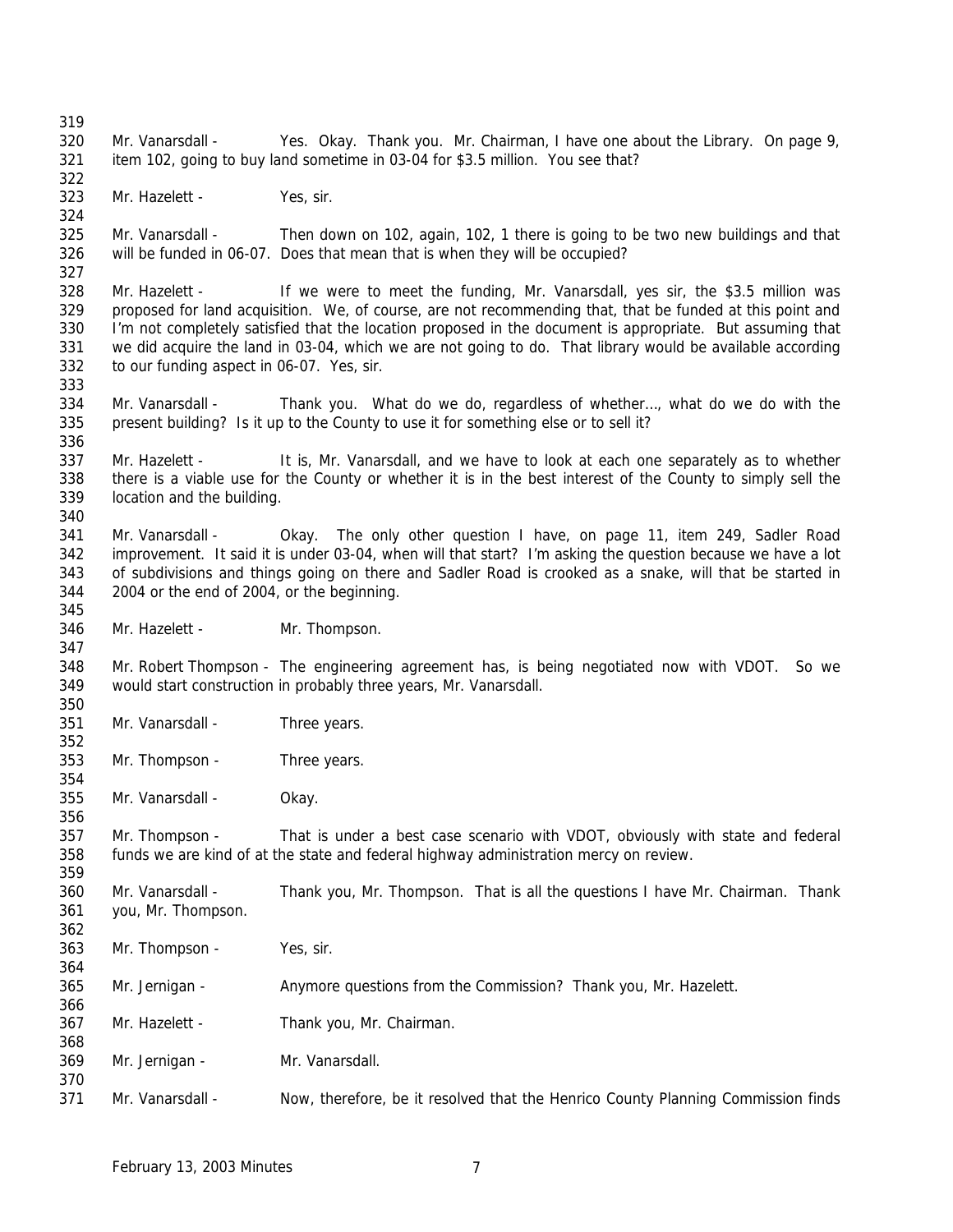after review and discussion that the Capital Budget for the Fiscal Year 2003 and 2004 is generally consistent with the County's Comprehensive Plan and I move that we recommend its approval to the Henrico County

 Board of Supervisors. 

Mr. Archer - Second.

 Mr. Jernigan - We have a motion on the floor by Mr. Vanarsdall and a second by Mr. Archer. All in favor say aye. All opposed say no. The ayes have it. The Resolution is passed.

 Mr. Glover - Mr. Chairman, I would like to enter an abstention since it is coming to the Board for final approval. I would like to abstain.

Mr. Jernigan - OK, sir. Thank you.

Mr. Jernigan - Thank you all for coming.

Mr. Jernigan - There being no other business, we will adjourn until 7:00 p.m.

## **THE COMMISSION RECONVENES.**

 Mr. Jernigan – I would like to welcome the audience to our February 13, 2003 Public Hearing meeting. I am glad you could make it, on behalf of the staff and the fellow Commissioners. That is the reason you could not hear me before. I didn't have my mike on. We'd like to welcome you. For those of you that this may be your first time here, I want to explain a little bit of the ground rules on how we work, so you will be a little more comfortable.

 When a case is called, I will ask if there is any opposition in the audience. If there is, just raise your hand and you will have a chance to speak at the appropriate time. If you are going to speak, please come to the podium where we have our microphone. These hearings are audibly taped. You will have to be at the microphone for us to pick you up for the record. In cases where there is opposition, we have a 10-minute rule. It is 10 minutes for the applicant and 10 minutes total for the opposition. This does not include questions asked by the Commission. So, with that, I would like to turn the meeting over to our Secretary, Mr. Marlles. 

 Mr. Marlles - Thank you, Mr. Chairman. Again, good evening ladies and gentlemen and members of the Commission. The first item on the agenda is Request for Withdrawals and Deferrals and those will be handled by Mr. Joseph Emerson.

 Mr. Emerson - Thank you, Mr. Secretary, Mr. Chairman, Commissioners. The first item on the deferral list tonight is on Page 1 of your agenda and it is an item that normally does not appear on this agenda. It is a Plan of Development, POD-7-03. The deferral is requested to February 26, 2003.

## *Deferred from the January 22, 2003 Meeting:*

 **PLAN OF DEVELOPMENT**  POD-7-03 Park Commons @ Twin Hickory **Youngblood, Tyler & Associates, P. C. for Shunt Corporation:** Request for approval of a plan of development, as required by Chapter 24, Section 24-106 of the Henrico County Code, to construct 60 detached condominiums. The 12.99-acre site is located on the west side of Hickory Bend Drive and the south side of Twin Hickory Road on part of parcels 745-770-0962; 746-770-1492 and 0619; 745-769-6789. The zoning is RTHC, Residential Townhouse District (Conditional). County water and sewer. **(Three Chopt)**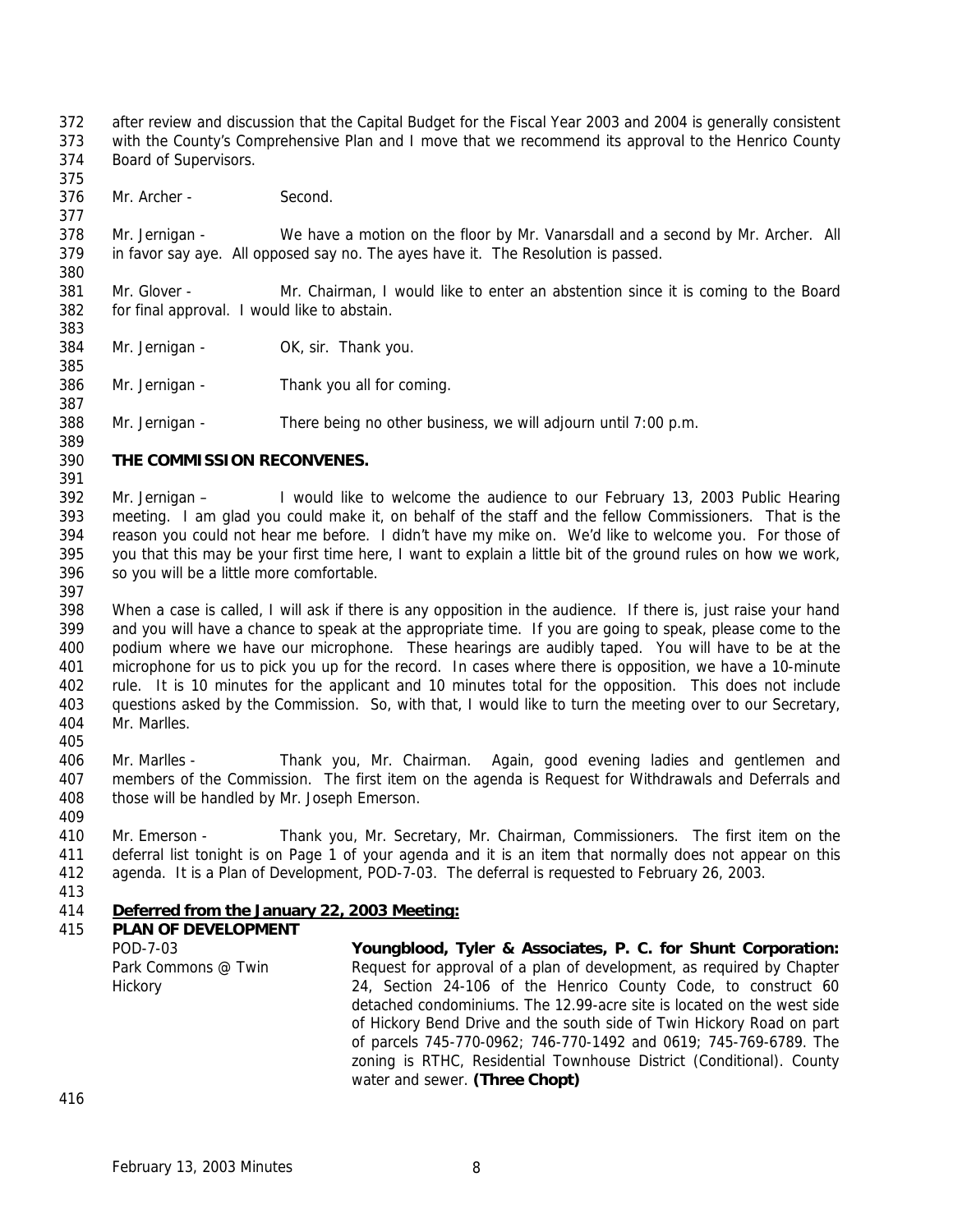- Mr. Jernigan Is there any opposition to the deferral of POD-7-03? No opposition. Mr. Taylor.
- Mr. Taylor Mr. Chairman, there being no opposition, I move deferral of case POD-7-03 to February 26, 2003, at the applicant's request.
- Mr. Vanarsdall Second.

 Mr. Jernigan - We have a motion by Mr. Taylor and a second by Mr. Vanarsdall. All in favor signify by saying aye. All opposed say no. The motion is passed.

- At the request of the applicant, the Planning Commission deferred POD-7-03, Park Commons at Twin Hickory to its meeting on February 26, 2003.
- 430 Mr. Glover Mr. Chairman and Mr. Secretary, before you go further I would like to have you aware that on zoning cases I will abstain on all zoning cases unless I indicate differently, and that is because it will eventually come to the Board of Supervisors where the final decision is made. I would rather abstain here and vote with the Board.
- Mr. Jernigan Thank you, Mr. Glover. I am glad Mr. Glover spoke up. I meant to welcome him back to the Planning Commission. He wasn't able to join us last month. He had a previous engagement, but it is a pleasure to have you back with us and we look forward to your input.
- Mr. Glover Looking forward to it. This is where I started in 1984.
- 441 Mr. Jernigan Thank you, sir. Mr. Secretary.

# *Deferred from the January 9, 2003 Meeting:*

 **C-71C-02 Robert Atack/F. Robert Lofts for Cedar Fork, LLC:** Request to conditionally rezone from A-1 Agricultural District and R-2A One Family Residence District to R-5AC General Residence District (Conditional), Parcels 813-729-0099, 813-729-1810, 813-728-1795, 812-729-4468 and 812-729- 5529, containing approximately 51.04 acres, located on the west line of Cedar Fork Road at Tiffanywoods Lane. A zero-lot-line development is proposed. The R-5A District allows a minimum lot size of 5,625 square feet. The Land Use Plan recommends Suburban Residential 1, 1.0 to 2.4 units net density per acre, and Suburban Residential 2, 2.4 to 3.4 units net density per acre. The site is also in the Airport Safety Overlay District. 

- Mr. Emerson The deferral is requested to March 13, 2003.
- Mr. Jernigan Is there any opposition to the deferral of Case C-71C-02? Mr. Archer.
- Mr. Archer Mr. Chairman, I move deferral of Case C-71C-02 to the March 13, 2003 meeting at the request of the applicant.
- Mr. Vanarsdall Second.
- Mr. Jernigan We have a motion by Mr. Archer and a second by Mr. Vanarsdall. All in favor say aye. All opposed say no. The ayes have it. The motion is passed.
- At the request of the applicant, the Planning Commission deferred Case C-71C-02, Robert Atack/F. Robert Loftis for Cedar Fork, LLC, to its meeting on March 13, 2003.
- 

# *Deferred from the January 9, 2003 Meeting:*

**C-27C-02 RFA Management, LLC:** Request to amend proffered conditions accepted with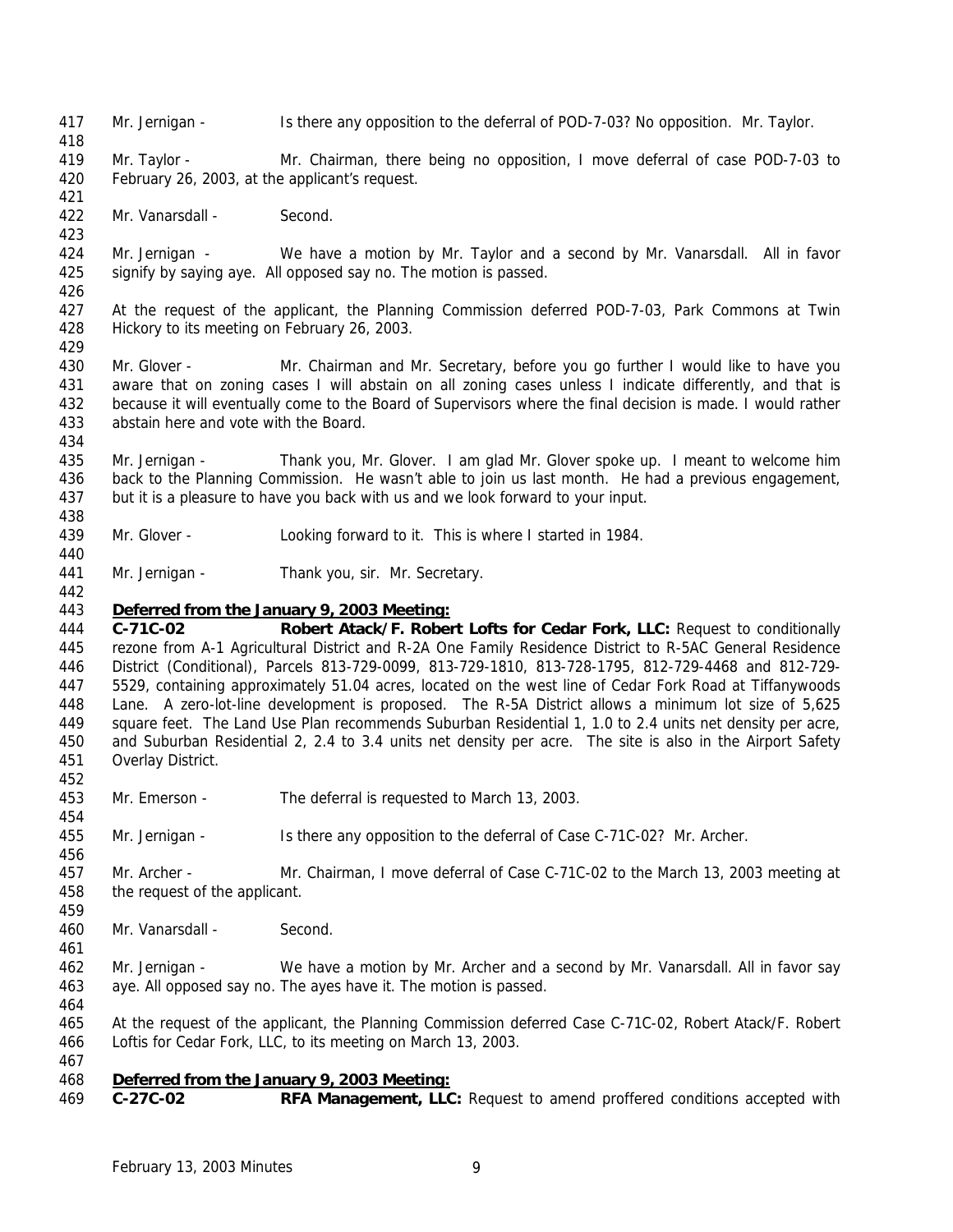rezoning case C-32C-89, on Parcel 740-750-0178, containing 12.415 acres, located at the northeast intersection of Ridgefield Parkway and Glen Eagles Drive, the northwest intersection of Ridgefield Parkway and Eagles View Drive, and the southeast intersection of Eagles View Drive and Glen Eagles Drive. The amendment would change the maximum density allowed from 7,850 square feet per acre to 8,975 square feet per acre. The existing zoning is B-2C, Business District (Conditional). The Land Use Plan recommends Commercial Concentration. Mr. Emerson - The deferral is requested to April 10, 2003. Mr. Jernigan - Is there any opposition to Zoning Case C-27C-02, RFA Management, LLC? No opposition. Ms. Ware - Then I move that Case C-27C-02 be deferred to the April 10, 2003 meeting at the applicant's request. Mr. Vanarsdall - Second. Mr. Jernigan - We have a motion by Ms. Ware and a second by Mr. Vanarsdall. All in favor say aye. All opposed say no. The ayes have it. The motion passes. At the request of the applicant, the Planning Commission deferred Case C-27C-02, RFA Management, LLC, to its meeting on April 10, 2003. **C-4C-03 Larry Willis:** Request to conditionally rezone from R-3 Residence to O-1C Office District (Conditional), part of Parcel 755-738-9807, containing 1.452 acres, located on the north line of Ridge Road approximately 60 feet west of Sinton Road and at the south terminus of Spottswood Road. An office building is proposed. The use will be controlled by proffered conditions and zoning ordinance regulations. The Land Use Plan recommends Suburban Residential 1, 1.0 to 2.4 units net density per acre. Mr. Emerson - The deferral was received late this afternoon. The deferral was requested to April 10, 2003. Mr. Jernigan - Is there any opposition to the deferral of Case C-4C-03, Larry Willis. We have opposition. Ms. Ware - Based on the number of people who have come out to hear this case tonight, I request that we take it off the deferral and hear the case. Mr. Jernigan - We don't need a motion for that. We will hear the case tonight. Mr. Emerson - Mr. Chairman, you have one item on your Expedited Agenda. **P-2-03 Larry O'Neil for Belle Enterprises, Inc. T/A Buffalo Wild Wings:** Request for a provisional use permit in accordance with Sections 24-62.2(i) and 24-122.1 of Chapter 24 of the County Code to operate three billiards tables with extended hours (11 A.M. – 1:30 A.M., 7 days a week), on part of Parcel 764-750-7286 (Old Towne Shopping Center), located at 7801 W. Broad Street, approximately 450 feet east of Hungary Spring Road (Buffalo Wild Wings Bar and Grill). The existing zoning is B-3 Business District. The Land Use Plan recommends Commercial Arterial. Mr. Marlles - Mr. Chairman, if I could explain to the audience what items on the Expedited

 Agenda are, before you take action. Ladies and gentlemen, cases on the Expedited Agenda are cases that staff is recommending approval. There are no known concerns by the Planning Commission member and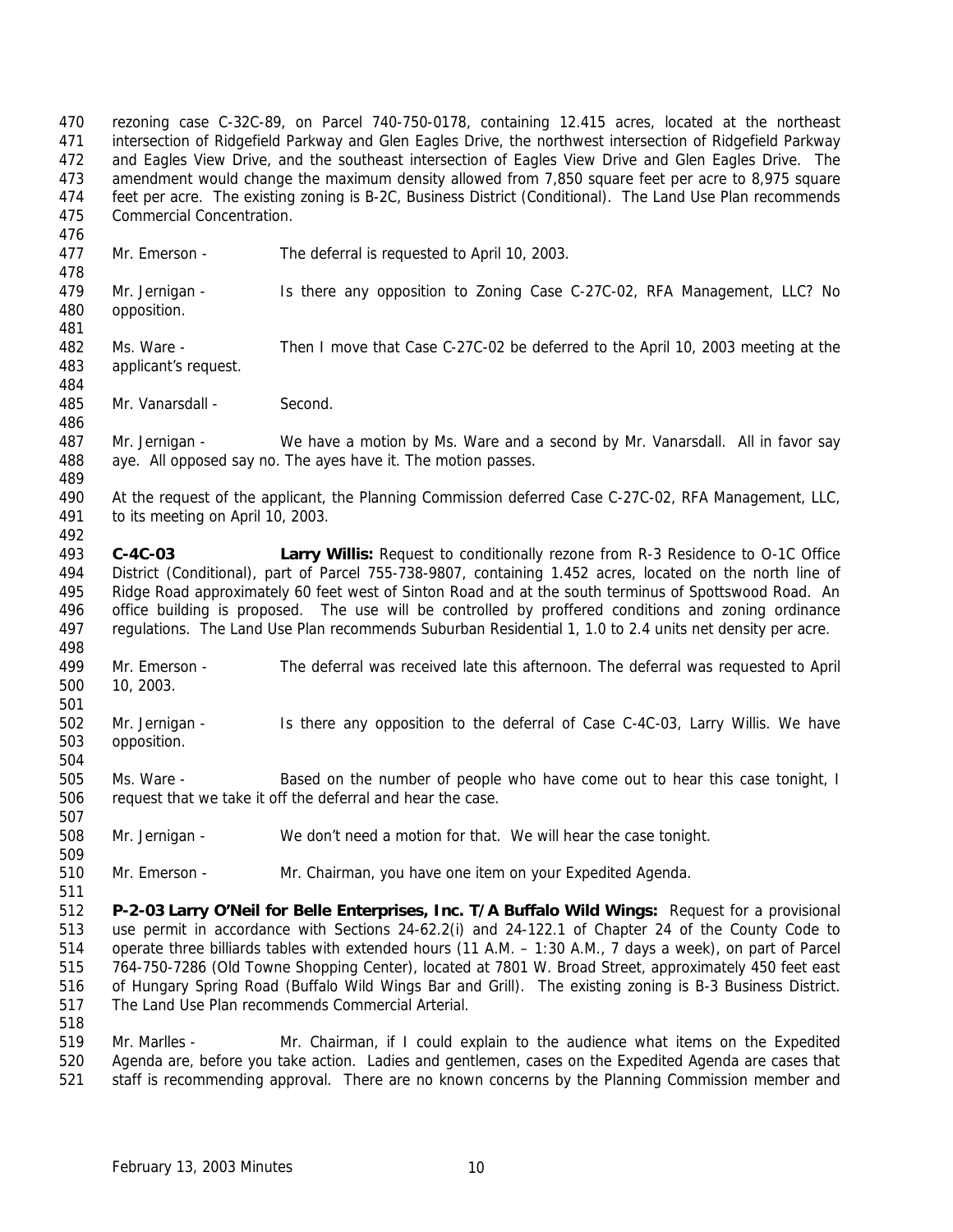- there is no known citizen opposition. If there is citizen opposition, the case can be taken off the Expedited Agenda and then heard on the normal agenda. Thank you, Mr. Chairman.
- 

- Mr. Jernigan Thank you, Mr. Marlles. Is there any opposition to Provisional Use Permit Case P- 2-03, Larry O'Neil for Belle Enterprises, Inc. T/A Buffalo Wild Wings? No opposition. Mr. Taylor.
- Mr. Taylor Mr. Chairman, I move approval of Case P-2-03, Larry O'Neil for Belle Enterprises, Inc. T/A Buffalo Wild Wings on the Expedited Agenda.
- Mr. Jernigan I will second that. We have a motion on the floor by Mr. Taylor and a second by Mr. Jernigan. All in favor say aye. All opposed say no. The motion is passed.
- The Planning Commission approved recommendation of approval of Provisional Use Permit P-2-03, Larry O'Neil for Belle Enterprises, Inc. T/A Buffalo Wild Wings, to the Board of Supervisors.
- **REASON:** Acting on a motion by Mr. Taylor, seconded by Mr. Jernigan, the Planning Commission voted 5- 0 (one abstention) to recommend that the Board of Supervisors **grant** the request because it is consistent with surrounding uses and existing zoning on the property and is not expected to adversely impact the surrounding land uses in the area.
- 

# *Deferred from the January 9, 2003 Meeting:*

- **C-80C-02 RRI, LLC:** Request to conditionally rezone from A-1 Agricultural District to R-3C One Family Residence District (Conditional), Parcels 811-731-2493, 811-731-6048 and 812-731-4040, containing 78.679 acres, located on the north line of Creighton Road approximately 800 feet east of Harvest Crest Drive, 600 feet west of Cedar Fork Road, and at the eastern terminus of Seasons Lane and Harvest Grove Lane. A single-family residential development with a maximum of 175 homes is proposed. The R-3 District allows a minimum lot size of 11,000 square feet. The Land Use Plan recommends Suburban Residential 1, 1.0 to 2.4 units net density per acre. The site is also in the Airport Safety Overlay District.
- Mr. Marlles - The staff report will be given by Ms. Jean Moore.
- Ms. Moore - Good evening, Mr. Chairman, and Commissioners.
- 555 Mr. Jernigan Is there any opposition to Zoning Case C-80C-02, Roy Rogers Industries? We have opposition. Ms. Moore, you may proceed.
- Ms. Moore Good evening. This item is a request to rezone the subject property to R-3C to allow the construction of up to 175 single-family residences. The 2010 Land Use Plan designates the subject site as Suburban Residential 1. The proposed use and density, which by proffer would be a maximum of 2.2 units per acre, are consistent with this designation. At the time the staff report was drafted, there were outstanding issues regarding the overall quality of the proposed subdivision. Specifically, staff had concerns regarding:
- 
- The proposed slab construction;
- The lack of brick exteriors for the homes; and
- The minimum 20' landscaped buffer along Creighton Road.
- 

 As you're aware, this property lies within the Creighton Road Corridor Special Strategy Area, which sets forth design recommendation to enhance development along Creighton Road. For residential development, this includes the encouragement of brick facades, landscaping and other features that generally are consistent with more quality construction.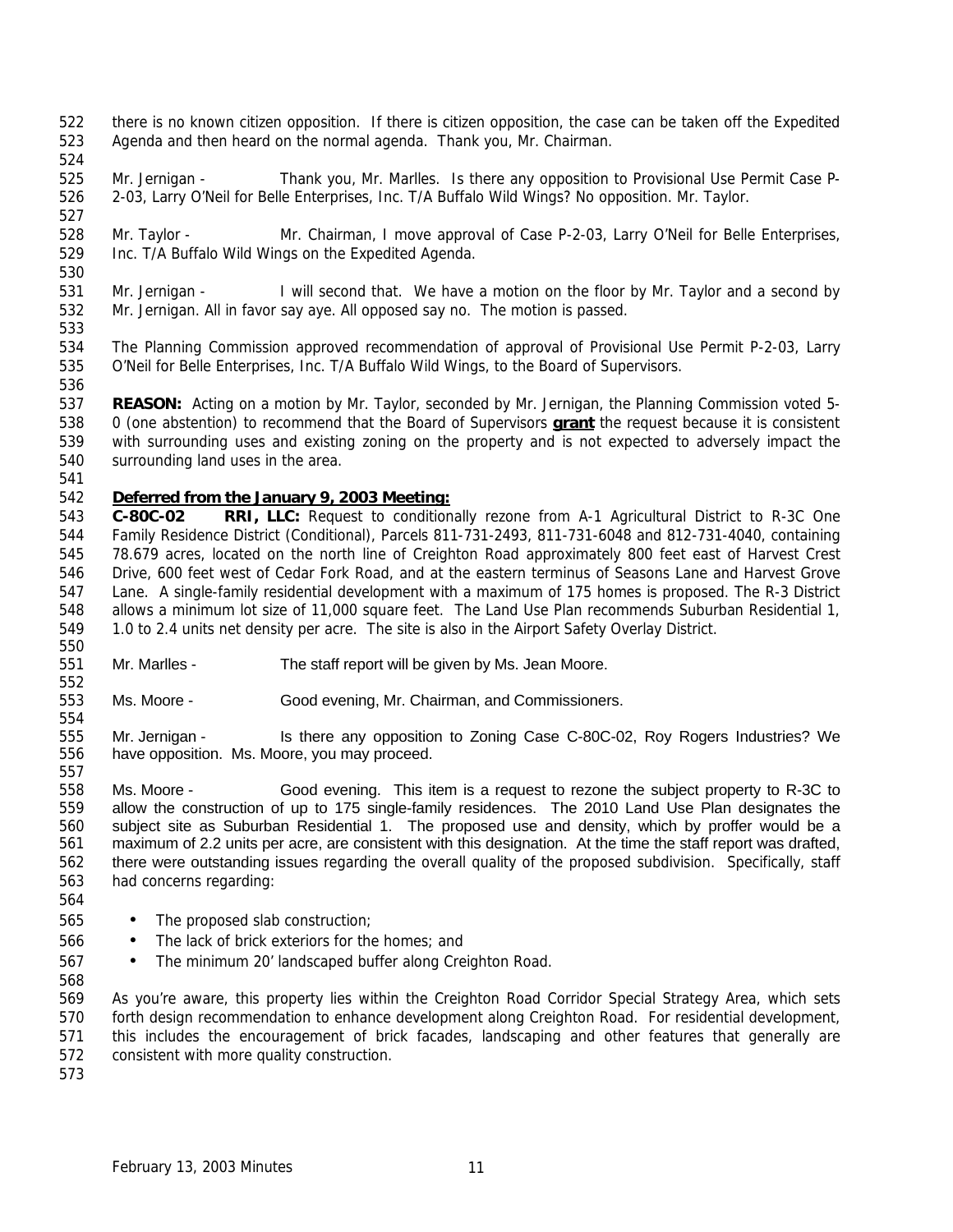The applicant held a neighborhood meeting on February 4, 2003. During this meeting, residents of the adjoining subdivisions also expressed their concerns regarding quality. To address staff and the residents' concerns, the applicant submitted revised proffers dated February 12, 2003, which you just received. Subsequently, the time limit would have to be waived to allow any action on this project tonight. Staff has had an opportunity to review the revised proffers, which do satisfy the concerns expressed in the staff report. These revisions include: • Proffer 1, which states that all homes would be built on crawl space foundations and finished with brick or stone. • Proffer 3, increases the finished floor area of homes from a minimum 1,200 square feet to a minimum of 1,450 square feet. • Proffer 7, increases the minimum landscape buffer along Creighton Road from 20 to 25 feet. • Proffer 12, increases the total number of homes with brick facades from 30% to 50% and of these homes the minimum brick coverage on the front to 50% • Proffer 16, increases the number of trees planted in the front yard from 1 to 2. Overall, the proposed project would be in keeping with the existing adjacent residential developments and with the 2010 Land Use Plan. The revised proffers address staff's previous concerns and offer positive elements including porches, brick facades, standard curb and gutter and garages. Therefore, staff is more supportive of this application. This concludes my presentation. I would be happy to try to answer any questions you may have. Mr. Jernigan - Are there any questions for Ms. Moore from the Commission? OK. Thank you, ma'am. Mr. Archer, would you like to hear from the applicant? Mr. Archer - I don't suppose I really do, but if there is opposition then I can reserve the right to call him back later. Mr. Jernigan - All right. How many folks do we have in opposition? OK. In cases where there is opposition, as I explained earlier, you will have a total of 10 minutes to present your case. So you all can come on up to the podium. Mr. Archer - Mr. Chairman, before we do, I would like to ask the applicant if you all would like to speak first before the opposition, or would you rather just reserve your time until later. OK. Mr. Miller - We will reserve the time if that is OK. Mr. Archer - OK. Fine. Mr. Jernigan - So one of you may come up now. Sir, if you would, just state your name and address for the record, please. Mr. Lee Burcham - My name is Lee Burcham. I live at 3805 Pinoak Road, which backs up against the back section of this land that is up for rezoning. My concern is not with rezoning the property but the type of houses that are going to be built in there. I built my house back there 47 years ago and we have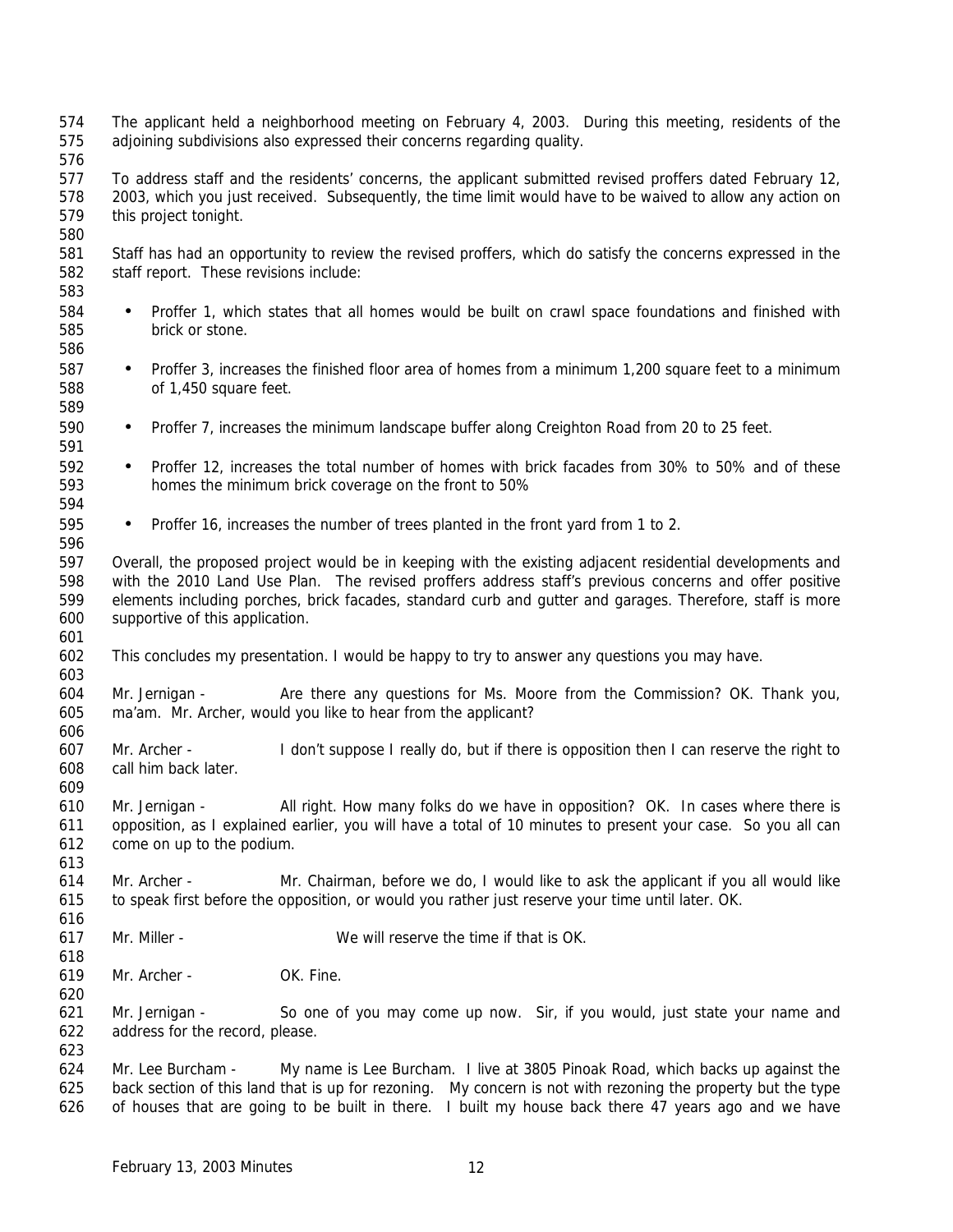improved the property over that period of time. Now, if what they are going to put in there is anyways close to what they've got over in Harvest Crest, the whole area, the property in there is going to be, the value of it is going to tumble. And another thing, where are these children going to school? Are those schools in that area capable of taking care of them? I asked a question, too. What price house were they going to build behind mine. At the time, the developer said that they weren't in a position to state what the houses were going to cost, because they did not know. Now, these are going to back right up on my property and I would like to know what type of houses are going to be put in there, because we have been there 47 years and we have paid taxes on that property and worked on it ever since we moved there, and I don't want them putting up any junk like they put up over there in Harvest Crest. On the front they did pretty good, but as they came back they got worse. Another thing is traffic. They have got two outlets going onto Harvie Road. Harvie Road, you can't hardly get through there now because they widened one little section of it and cut it back into another small road, and it is creating some traffic problems. Getting off of Harvie Road onto Creighton Road is really getting to be something now. They have got two outlets for this property over on Creighton Road, so between all of that, I question the quality, too, of these houses that these people are putting in there. If you go over to Arthur Ashe School, it is Ryan, I think, that is building those houses. That is a very nice development. The houses have some character to them. I think the people take a lot of pride in their community. Up on Harvie Road, they are developing the Orange Farm property. Those houses are going to be quality homes. Now if you go over to Arthur Ashe and look at the signs, those houses start at \$150,000. That is the least you can get a house in that area for. If you go up to Orange's, where they are starting to develop now on Harvie Road, the price starts at \$170,000. So, what are the prices going to be for these houses in here and that is what concerns me. If they are going to put up houses, which I believe, if my memory serves me right, the man stated from the developer that they were going to be a continuation of Harvest Crest. And I think they need to be looked at. Thank you. 

- Mr. Jernigan Hold on, Mr. Burcham. Thank you. Are there any questions from the Commission for Mr. Burcham?
- 654 Mr. Archer Mr. Burcham, you attended the meeting on the  $4<sup>th</sup>$ , did you not? Did you attend the meeting at the library?
- Mr. Burcham Yes, sir. I did.
- Mr. Archer Are you aware of the improvements Ms. Moore says has been made on the way these houses are to be built?
- Mr. Burcham I am not familiar with that because I think the people that lived in that area expressed their opinions about the quality of those houses.
- Mr. Archer They did. Those are some of the issues that we have worked on at a subsequent meeting with the developer, and quite a few of the issues that were raised at that meeting have been answered and these are the new proffers she indicated that we received tonight. But, as time goes by and the applicant comes up to speak, I think we will get to that issue. I just wanted to know if you had heard that when she was up here.
- 

- Mr. Burcham No, I hadn't heard that until I came in here tonight, when the young lady here spoke of it. I didn't know that they had made any improvements. I haven't seen anything on it. But, I still would like to know what the price of these houses is going to be, that is going to be put up behind me.
- Mr. Archer Well, perhaps the applicant can tell us when he comes up.
- Mr. Burcham OK, thank you.
- Mr. Archer - Thank you.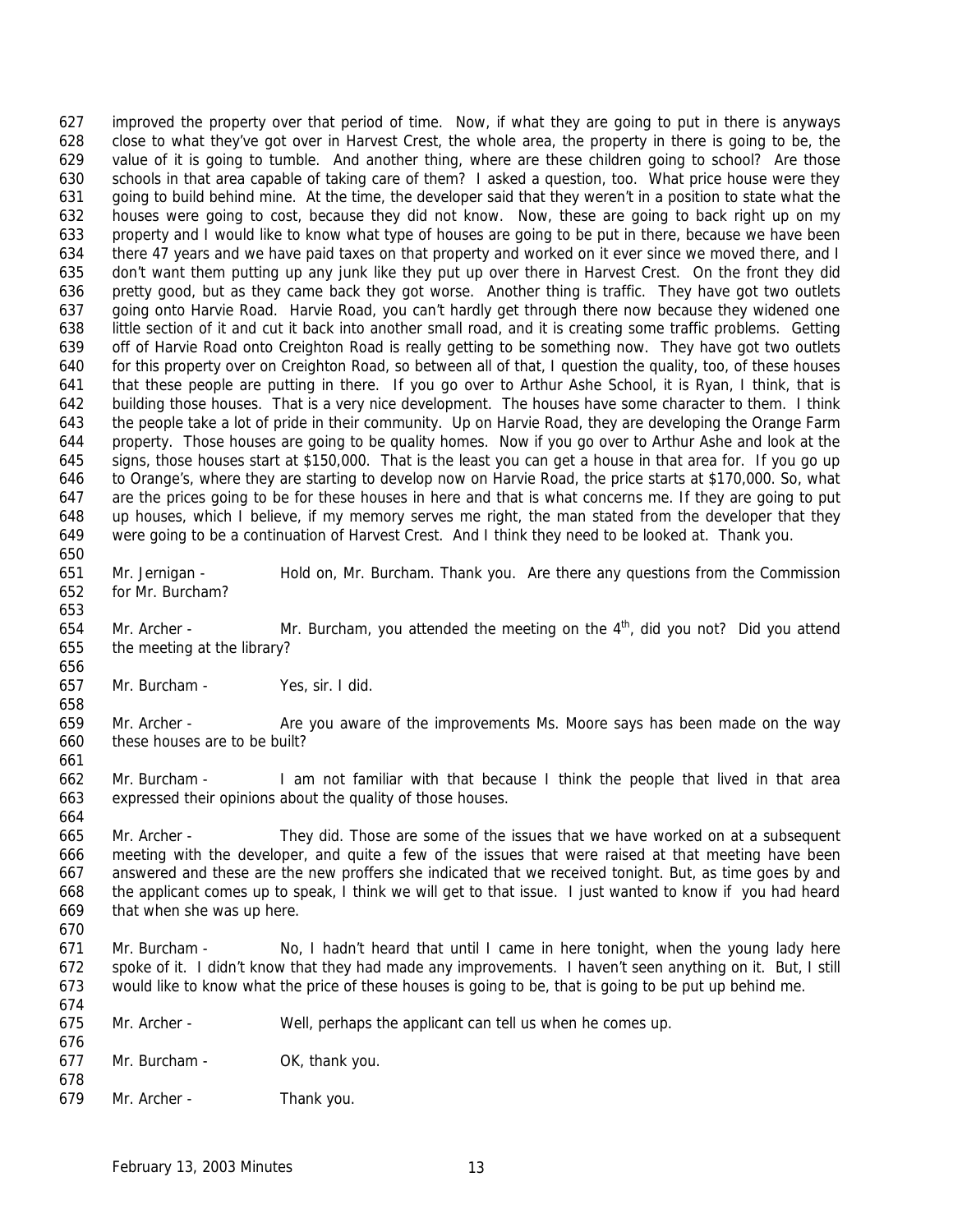Mr. Jernigan - Thank you, Mr. Burcham. All right, the next person that would like to speak. Is there anymore opposition? Mr. Overton - Good evening. I am Carl Overton from Mitcheltree, across the road from this. I may or may not have an objection. I need information from the Board (sic). The area that looks like a 686 wide path appears to take up, oh, I'd say about  $1/6<sup>th</sup>$  of the area. When they are computing the number of units per acre, do you use the gross acreage or do you use the actual developed area only? Mr. Marlles - Mr. Overton, did you ask all of your questions? Mr. Overton - That is it, sir. 693 Mr. Marlles - Ms. Moore, can you answer that please? Ms. Moore - In the rezoning cases, we do take the aggregate land use, that is how we calculate our density, so to answer your question, they do include the power line easements and that is consistent to other rezoning. Mr. Overton - In effect then the actual development of homes is greater than the actual development area, because that power line place will not be developed, and there is only one other thing and that is that from conversations I have heard is that the houses backing on the restricted area, supposedly restricted area, that they, the properties are allowed to infringe upon, as far as what the people are paying for, even though they cannot use that area for any permanent structures. Am I correct in what I believe I have heard? Mr. Marlles - I am not sure I understand the question. 708 Mr. Overton - The properties, which I guess are backing on the area, is that property, do they have the full lot for their use, or is part of what their property in the right of way? Mr. Marlles - Their lot is not within the right of way. Mr. Archer - That belongs to Virginia Power. 

 Mr. Overton - I have heard this before in Mitcheltree, a part of the power line area was sold to some of the homeowners. It appeared to us that it was getting a service off the County's back and putting it on the back of the homeowner, because even though all he could do with it is maintain it; he can't put any buildings on it and what happens when they put in the gas line, the yards were torn up. They were replaced, of course, what was done, but the people who pay for the property and pay the taxes on the 720 property are not, it just doesn't seem like a fair deal if they can't use that property. What I wanted to know is that same thing going to happen with this property? Are those people whose property backs or faces whichever that property, do they own all of the land that they are going to be signing for on their contract? 

- Mr. Marlles Ms. Moore, would you come up to the podium, please. Is this concept plan proffered or not?
- Ms. Moore - It is not proffered. It is conceptual only and to my understanding, and maybe the applicant can address it further, is that the lots will all be contained outside that right of way.

 730 Mr. Archer - Mr. Overton, we will get the applicant to address that when they come up though, so we will know.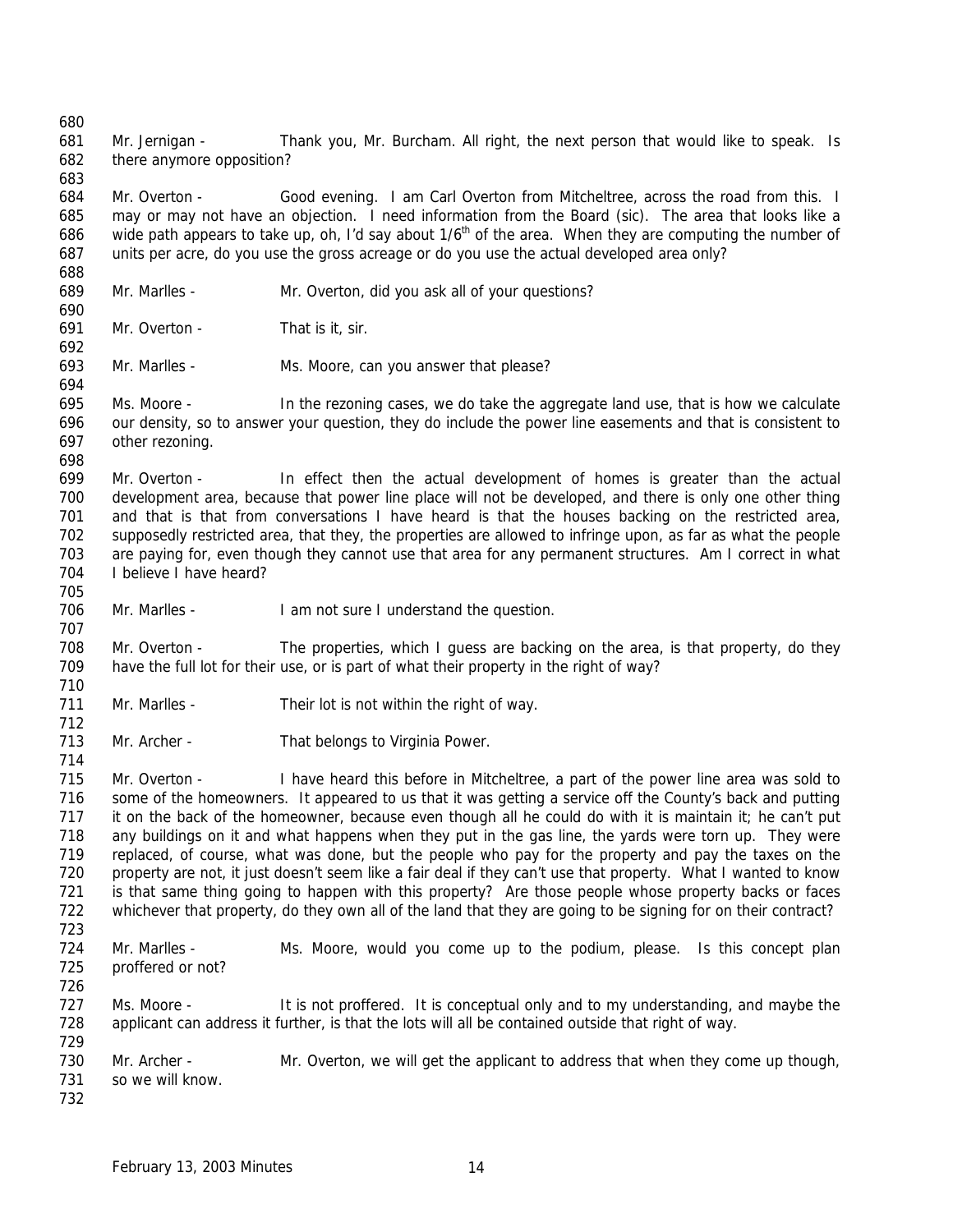733 Mr. Overton - I thank you very much. Mr. Archer - You are welcome, sir. 737 Mr. Jernigan - Thank you, Mr. Overton. Is there anyone else in opposition? All right, Mr. Archer. Mr. Archer - Was there someone else? Mr. Jernigan - There were three hands over here, but I think only one wanted to speak. Mr. Archer - All right, well we need to hear from someone on the applicant's side, Mr. Rogers or Mr. Miller. 

 Mr. Miller - Thank you. My name is Steve Miller and what I'd like to do is, I had prepared some comments, but what I'd like to do first is address some of the issues that were brought up by the opposition, and then answer any questions that you may have of us. As for the types of homes, as we have been going through the process and getting feedback from the community and from staff, we are building the homes in the remaining section of Harvest Crest, which was originally started by another builder, and the homes that we built in there has a difference from the homes that were initially in there, and that has raised some concerns with the neighborhood. What we have done is gone back and proffered in some of the items that we understood to be most important and improving the quality of the homes in the neighborhood, and those are, as Jean mentioned, increasing the amount of brick that is going to be put on the homes, making sure that everything is going to be built on a crawl foundation instead of just a raised slab foundation as we initially proposed, increasing the landscaping in the front yard and some of those items. In addition, we have included some other proffers that I think make a big difference in the streetscape of the neighborhood. At least 30% of the homes will have a front porch, which creates a nice look on the front of the homes. Streets that have a side of the house that faces a public right of way will have additional windows placed on the side, and overall, the lot size in this neighborhood, as compared to Harvest Crest; in Harvest Crest the lot sizes were 70 and 75 feet wide, but because this is R-3C the minimum lot size is 1100 square feet and this layout that we are working from is 80 and 85 ft. wide lots, 80 ft. wide being the minimum, so the smallest lot in here is going to be bigger than the lots at Harvest Crest. I think that will do a lot to improve the streetscape of the neighborhood and make it a very nice community. For the price of the houses, because of the improvements that we are putting into the homes that we are building there, we expect that we are going to start somewhere in the \$150,000 price range and you get a feel for what that means for the homes that are actually built. We typically see in a neighborhood like this a person buying the house between structural options and upgrades inside the home will typically add about \$20,000 to that base price, so we would expect the average sales price in here to be somewhere around \$170,000, but that is going to depend on final plans that we decide to offer and what the housing market is like at the time we actually start selling them. But that is our best estimate right now.

 The power line easements, we do not, as is shown on this plan, have any of those property lines going into the Virginia Power right of way. We have the same feeling. That doesn't have a lot of value to the customer that is buying a lot if it is a part of the lot that they can't use. So, right now, we are not planning on doing that. I am not aware of any restriction that would prevent that from happening, but we are not planning on doing that, having any lots, because we do have other areas that we are going to be leaving as common open space and that would also be left as open space within the community. Specifically, for the gentleman that lives on an area behind the property, and if I am correct, that is an area with the single loaded street that is on the left-hand side of the lot. Because of the constraints of the power line easement and the property line, that is going to be a single loaded street out there and just so that there is not a strip of common area in there, that will be left, as the lots will be deeper than average for the subdivision. So, that will, hopefully, provide a little bit of buffering between his home and some of those other homes. And those were the comments that I had and I will be happy to answer any questions that you may have.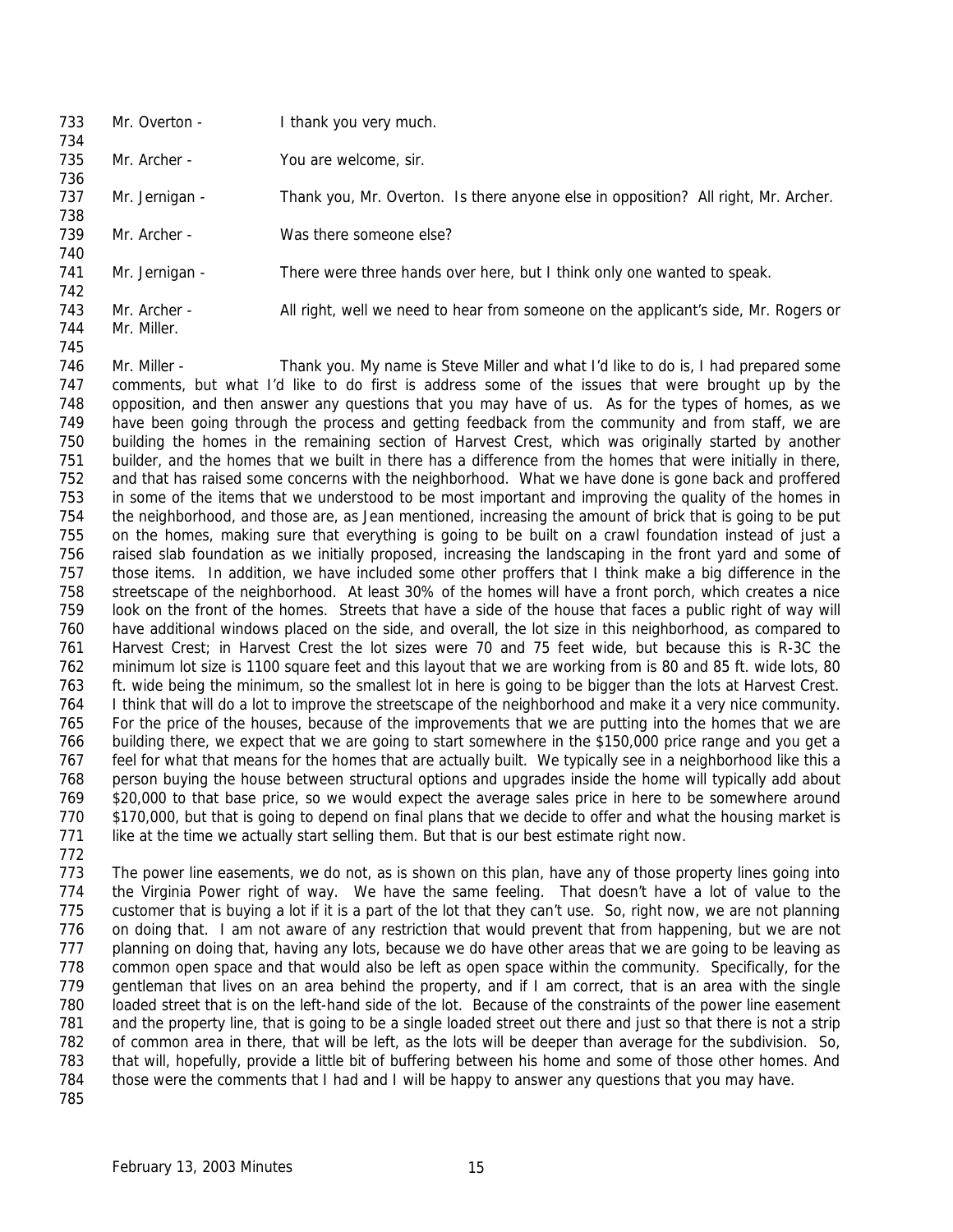786 Mr. Jernigan - Are there any questions for Mr. Miller from the Commission?

 Mr. Taylor - Mr. Miller, do you have any elevation pictures or drawings that might show what 789 the house looks like with you this evening?

791 Mr. Miller - I do. I have some of them with me if you'd like to see them.

793 Mr. Taylor - It would be of some help if you would show those so the people might understand what they look like. 

 Mr. Miller - Yes, I would be happy to do that if people would like to see them, the 797 Commissioner or anybody in the audience. 

799 Mr. Jernigan - We would like to see them, yes. If you bring them up front, we can put them on the projector. Mr. Miller, I notice in your first set of proffers that the two-story houses were going to be 1,500 sq. ft. and now this new proffer, no house will be under 1,450. Are you still planning on making the two-stories 1,500 sq. ft. plus?

804 Mr. Miller - Yes, the plans we are planning on offering, their smallest two-story home is about 805 1,600 sq. ft., but we wanted to leave some flexibility in there depending on market conditions and things like that. What you will see here is, these are some of the same homes that we are building in Harvest Crest right now (referring to rendering). This is a neighborhood in Chesterfield (referring to rendering) where there was a requirement in that community, because of the covenants of the neighborhood that the homes be built on a crawl space, and you will see that there is a difference in the appearance of the home 810 from the street. What I have done is I have taken the best selling plans from over in that neighborhood, you can see the buyers are in there, and these are just pictures of the first ten people that have moved into the neighborhood, but you will see that a lot of them have already chosen the elevations with the front porches on them. We think it creates a real nice look for the neighborhood.

815 Mr. Jernigan - OK. Are there any more questions from Mr. Miller?

 817 Mr. Taylor - Mr. Miller, will these be proffered by you, these types, The Fairfield, The Chelsea designs? 

820 Mr. Miller - We have not proffered specific plans. We have proffered architectural elements, 821 like the crawl and the front porches and things like that. 

823 Mr. Taylor - But basically sir, they would be two-stories, all of them seem to have double 824 garages, or garage and a half, and basically some brick in the façade. 

826 Mr. Miller - Yes, and there will be – with the brick on these homes – one of the things we went 827 back and forth on is how do we define how the brick goes on the front of the house. What you will typically 828 see if you look at some of the other homes, we do have a ranch plan that they just put up there, so there will be some one-story homes in the neighborhood. The homes are available in a variety of combinations. We have proffered that at least 75% of the homes will have garages in the neighborhood, but they are available without garages if a buyer – if that is something that is not important to the buyer. The brick elements would be, for instance, one of the, a portion of the front – an area under the porch perhaps and an area going up for a partial brick front, something like that would add the brick. 

| 835 | Mr. Taylor - | Now I believe you stated that the lots are all going to be 85 feet? |
|-----|--------------|---------------------------------------------------------------------|
| 836 |              |                                                                     |
| 837 | Mr. Miller - | That's 80 feet that is the minimum required by the zoning           |
| 838 |              |                                                                     |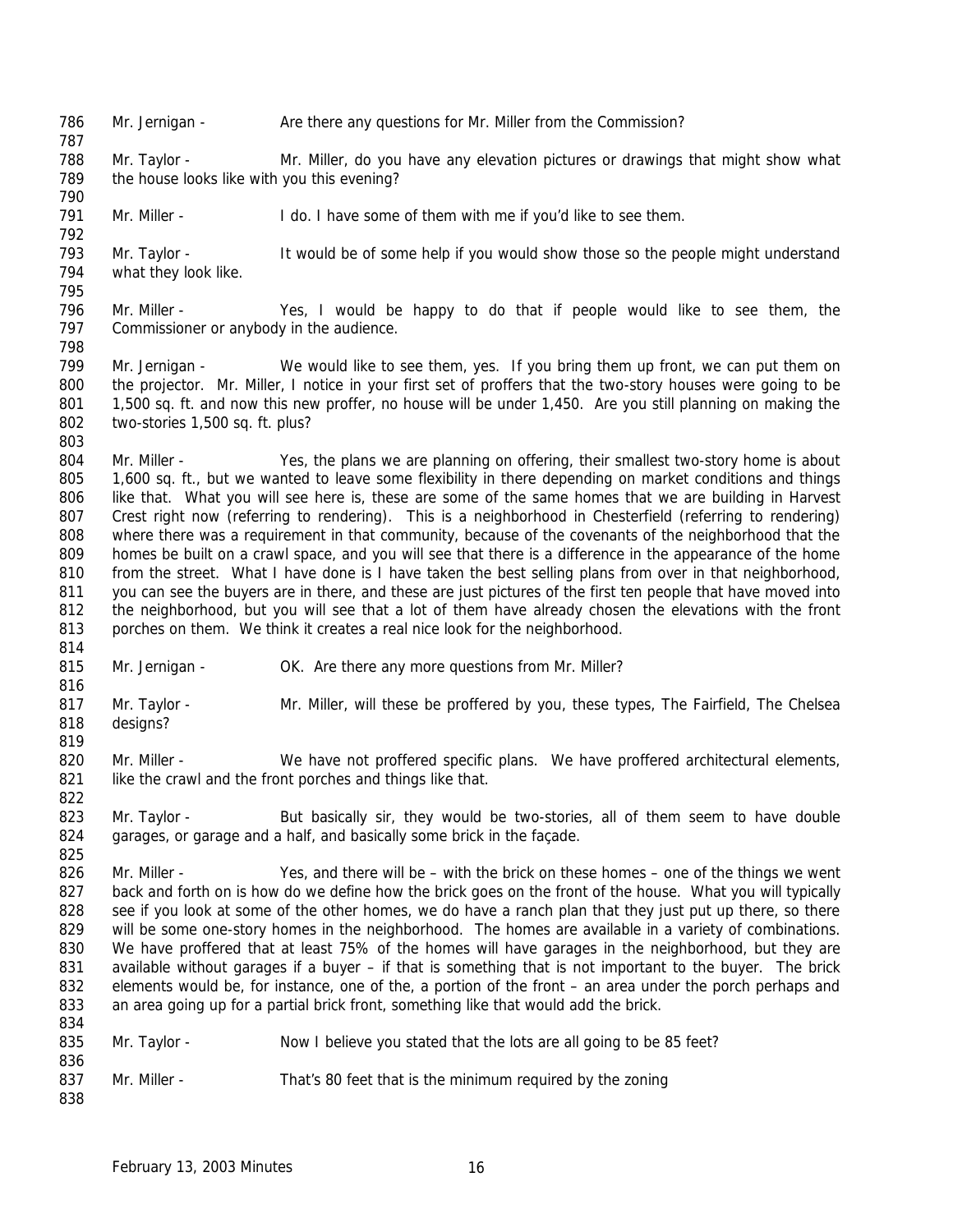Mr. Taylor - What are the, what is the side to side distance of the houses with the garage? Mr. Miller - The widest one is the Fairfield that is 56 feet wide. 843 Mr. Taylor - So you would say there is a generous yard? Mr. Miller - Yes, I would, and they are not very deep. On the average about 32 to 36 feet 846 deep, so it leaves a nice size backyard. 848 Mr. Taylor - Thank you, sir. Mr. Miller - You are welcome. 852 Mr. Jernigan - Are there any more questions? 854 Mr. Marlles - Mr. Chairman, I believe the opposition did indicate a concern with the traffic as well as school capacity, and I would just note that the staff report indicates that the report from the Traffic Engineer indicates that the surrounding road network is capable of accommodating the additional traffic volume from this development and I believe under the Schools' section of the staff report that the number of school children that would be generated from this development could be accommodated by the elementary, middle and high school servicing this development. I just wanted to make sure that those points were addressed. Mr. Jernigan - Thank you, Mr. Marlles. All right, Mr. Archer. Mr. Archer - Yes, sir. Mr. Chairman, I would like to compliment Ms. Moore first of all for working so hard with the applicant in trying to alleviate some of the conditions that we discussed in the meeting on 866 February 4<sup>th</sup> and for those of you who are here who attended that meeting, you will know that we have

 come quite a ways in terms of quality issues in defining what we would like to have in this neighborhood so 868 that it will be an enhancement. The proffers do indicate, first of all they were to be, originally, all of these homes are, I think, unless someone wanted one different, would be built on slabs. They all would have foundations, the minimum home sizes have been proffered, the landscape strip, as Ms. Moore said, is an additional feature that is an enhancement. The exterior finishes are now 50% brick on at least 50% of the houses. No less than 75% of the homes will have a minimum single-car garage and we've doubled the number of trees from one to two. So, bearing in mind that this still has to get by the Board of Supervisors 874 before final approval, and I can't suggest proffers to anybody, because that is not within our bailiwick to 875 that, but I would suggest to you that you may want to, in looking at the features of the homes that you have, you may think about a small design feature of some type that would be above the blank area on the garages that we are looking at here. I don't think it would be too costly to do that, but it would certainly be 878 an enhancement to these houses. So, with that, Mr. Chairman, I would move to waive the time limits on the freshly received proffers.

881 Mr. Vanarsdall - Second.

883 Mr. Jernigan - We have a motion by Mr. Archer to waive the time limits and a second by Mr. Vanarsdall. All in favor say aye. All opposed say no. The motion is passed.

 The Planning Commission voted to waive the time limits on Case C-80C-02, RRI, LLC. 

888 Mr. Archer - OK, and before I make a motion on this case I would like to thank the people at 889 Mitcheltree and the surrounding community for attending the meetings and their initial input was extremely helpful in allowing us to be able to make a decision and we appreciate your being here tonight also. And, 891 with that I will move for a recommendation of approval of Case C-80C-02 to the Board of Supervisors.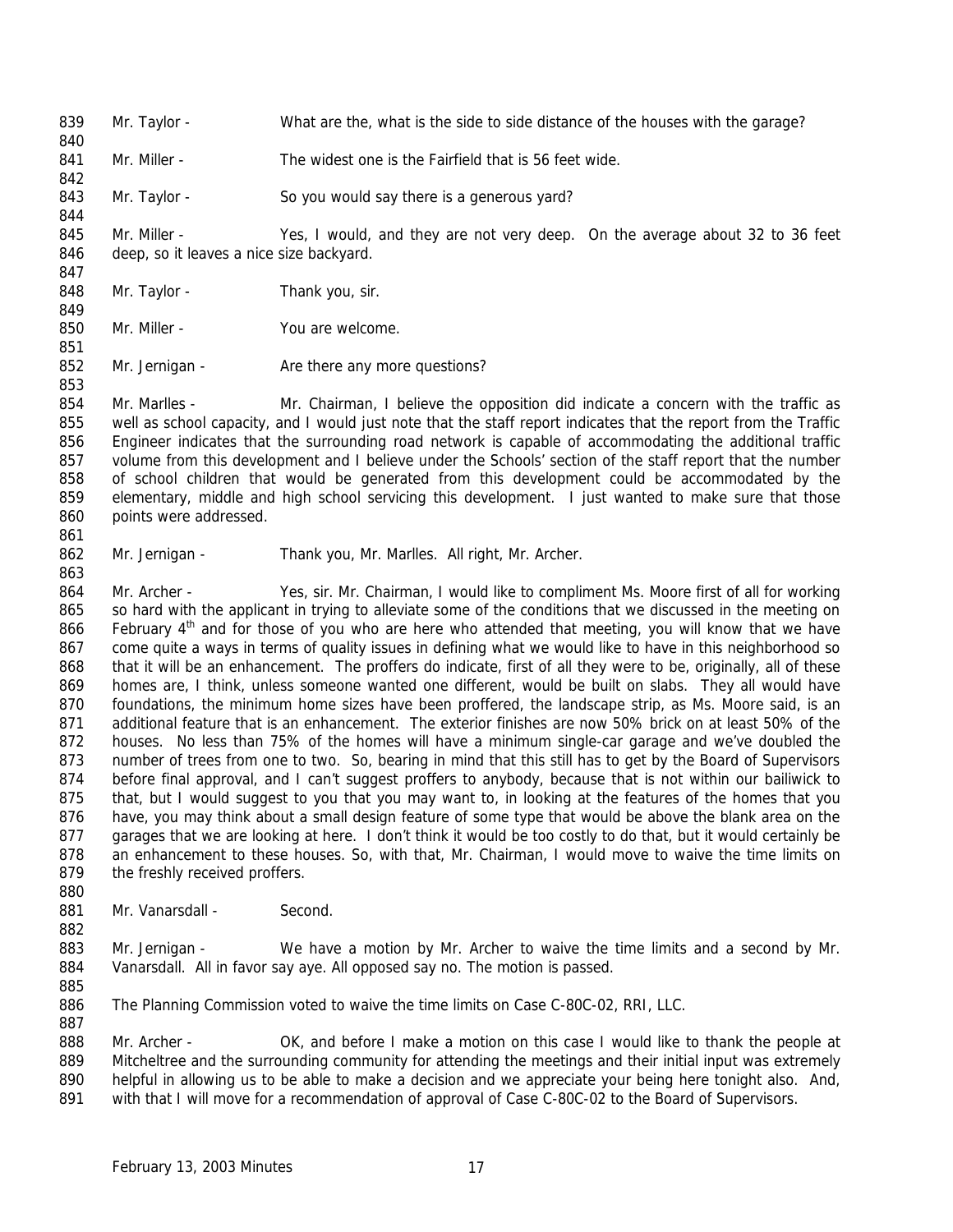893 Mr. Vanarsdall - Second.

895 Mr. Jernigan - We have a motion by Mr. Archer and a second by Mr. Vanarsdall. All in favor say aye. All opposed say no. The motion is passed. 

- The Planning Commission approved recommendation of approval of Case C-80C-02, RRI, LLC, to the Board of Supervisors.
- Mr. Marlles Yes, sir, Mr. Chairman, I do want to note for the citizens in the audience that this matter will be heard at a public hearing before the Board of Supervisors on Tuesday, March 11, 2003.
- **REASON:** Acting on a motion by Mr. Archer, seconded by Mr. Vanarsdall, the Planning Commission voted 5-0 (one abstention) to recommend that the Board of Supervisors **grant** the request because it represents a logical continuation of the one-family residential development which exists in the area and it conforms to 907 the Suburban Residential 1 recommendation of the Land Use Plan.
- **C-2C-03 James W. Theobald for James Barden:** Request to conditionally rezone from B-1 Business District to B-2C Business District (Conditional), a part of Parcel 754-744-6868, containing 5.742 911 acres, located on the north line of East Ridge Road approximately 400 feet west of Three Chopt Road and 912 460 feet east of N. Parham Road (Ridge Cinema 7). A retail use is proposed (Kroger Food Store). The use will be controlled by proffered conditions and zoning ordinance regulations. The Land Use Plan recommends Commercial Concentration.
- 916 Mr. Marlles The staff report will be given by Mr. Mark Bittner.
- Mr. Jernigan In the audience is there any opposition to Zoning Case C-2C-03, James Barden? 919 We have opposition. Mr. Bittner.
- 921 Mr. Bittner Thank you, Mr. Jernigan. The applicant desires to develop a Kroger Grocery Store 922 at the previous Ridge Cinema site on Eastridge Road. The applicant needs B-2 to permit a drive-thru pharmacy as part of the main grocery store. The site is designated commercial concentration under the 924 2010 Land Use Plan. The applicant proposes to demolish the existing cinema and redevelop the site with a new structure, which is shown on this plan here (referring to rendering). Let me orient everybody on this. 926 On the left side of the drawing is Eastridge Road. The existing Ridge Cinema sits approximately here 927 (referring to rendering). This will be the proposed new grocery store. Here is the Ramada Inn, Westbury 928 Pharmacy and this piece of the property goes out to Three Chopt Road. Staff views this application as a 929 positive request and it could improve the aesthetics of an existing commercial corridor.
- The applicant has submitted revised proffers, which address the comments in the staff report, including the provision of a larger buffer along Eastridge Road. The applicant had been proposing a 10-foot landscaped buffer along the site's frontage. The revised proffers now state this buffer shall be at least 19 feet in width.
- Because the revised proffers now address the issues listed in the staff report, staff can recommend approval 936 of this application. I would be happy to answer any questions you may have.
- Mr. Jernigan Thank you, Mr. Bittner. Are there any questions for Mr. Bittner from the Commission? Thank you, sir. Mr. Taylor, would you like to hear from the applicant?
- 941 Mr. Taylor Yes, I would, Mr. Chairman.
- Mr. Jernigan Mr. Theobald, you have 10 minutes. Would you like rebuttal time?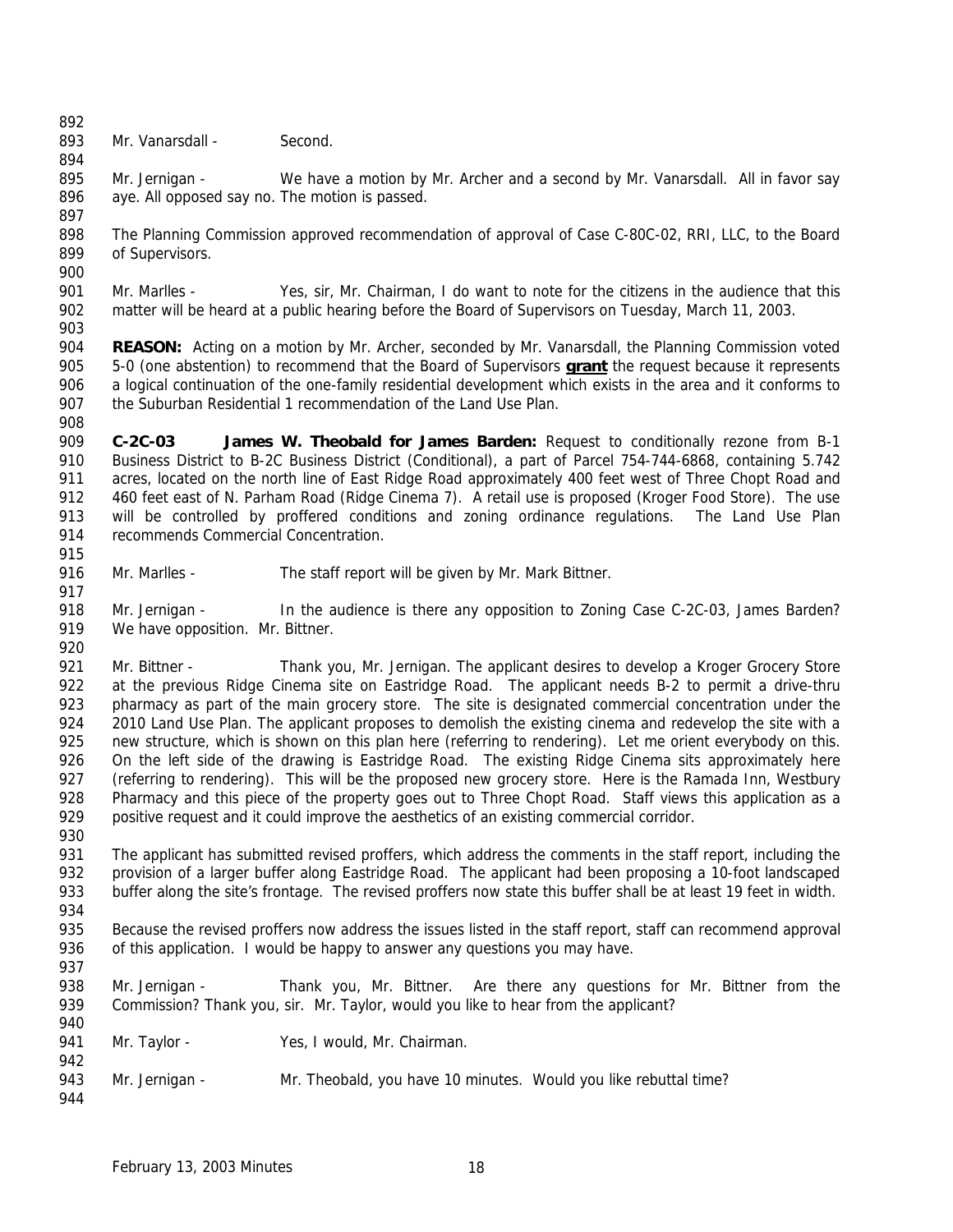Mr. Theobald - I think perhaps three minutes would suffice, Mr. Chairman.

947 Mr. Jernigan - Thank you, sir. Mr. Theobald, you may proceed.

949 Mr. Theobald - Mr. Chairman, ladies and gentlemen, my name is Jim Theobald. I am here this evening on behalf of Freeman Partners, LLC, and you have heard this is a request to rezone 5.7 acres of unrestricted B-1 zoning to a highly conditioned B-2C District classification for the construction of a Kroger Grocery Store on the recently vacated Ridge Cinema site. This really is a significant opportunity for quality new development in what is a very densely developed commercial area. We have worked very hard with the County staff and administration in terms of considering alternate layouts and positioning of the building and the orientation of various features to surrounding uses, and I am pleased to bring you this proffered 956 plan and elevation that you see on the screen before you. This plan basically has the building moved back off of Eastridge Road.

 As many of you know, this site falls significantly from Eastridge Road to the rear of the property, and the idea was to provide convenient parking in front of the store for the customers, and I will show you a better detailed plan of the buffer here in a moment. Two entrances off of Eastridge Road fairly close to the common property lines here, going back down this way there is a drive-thru pharmacy on this side of the building, continuing on back around to our loading area. This site includes property all the way out to 964 Three Chopt. The back part of this site and the part out to Three Chopt is zoned 0-2, which does allow you to park for B uses, and so we have an excellent traffic circulation on this site. The proffers include the site plan elevations. This store, as you can see, actually exists in Mechanicsville. It is primarily of brick, the front and the two sides. It is integral-color split faced block on the way, the same color as the brick. It has significant architectural features in the archways, and again, these are actual photographs of the site in Mechanicsville. We have eliminated a number of uses that would otherwise be prohibited in the B-2 District, which you can see here, including the sale of gasoline and also businesses, the primary business of 971 check cashing or the making of payday loans. The buffer area, in the front, if I might - you have that on the screen – the buffer area. Of course, let's show the better buffer. Let's put this on the table. We have a graphic of the enhanced buffer which we have been able to increase from the 10 feet to 19 feet if we can 974 blow that up a little bit (referring to rendering). What you see along Eastridge Road is the enhanced buffer area. At the top you will see a detail as to how that looks. We have basically the buffer area, we have a sidewalk, a sidewalk within the right of way. We have 19 feet of area that is available for landscaping. We have a decorative fence on the inside of that buffer, because then we have a retaining wall, because the 978 site is lower at this point, and so many rows of parking will be screened in terms of the screening wall. As you come back, there is another row of landscaped islands providing further aesthetic enhancement as you go back through the parking field. So, we spent a lot of time with staff working on how to try to get the sidewalk in there and as much buffer as possible, as well as working with the grades of the site. We have limited the height of parking lot lighting to the 20 feet and proffered that the lighting had to be directed to minimize the glare on public roads and adjacent properties. We have agreed to screen mechanical equipment. We have agreed to irrigate the landscape buffer along Eastridge Road. We have discussed our 985 plans with a variety of adjacent property owners. Some you will hear from in a moment. We have tried to make this the best case possible. This request is consistent with your land use plan, and represents really an excellent opportunity to do something significant on this site rather than to see it used for its current B-1 unrestricted uses or the current reused for a variety of uses. With that, I will be happy to answer any questions that you might have.

 Mr. Jernigan - Thank you, Mr. Theobald. Are there any questions for Mr. Theobald from the 992 Commission? Thank you, sir. Mr. Taylor. We have opposition. 

994 Mr. Taylor - I think we should hear from the opposition, sir. 

 Mr. Axselle - Mr. Chairman and ladies and gentlemen of the Commission, my name is Bill 997 Axselle. Andy Condlin and I are working with LCL Properties, which are the Marchetti family, which owns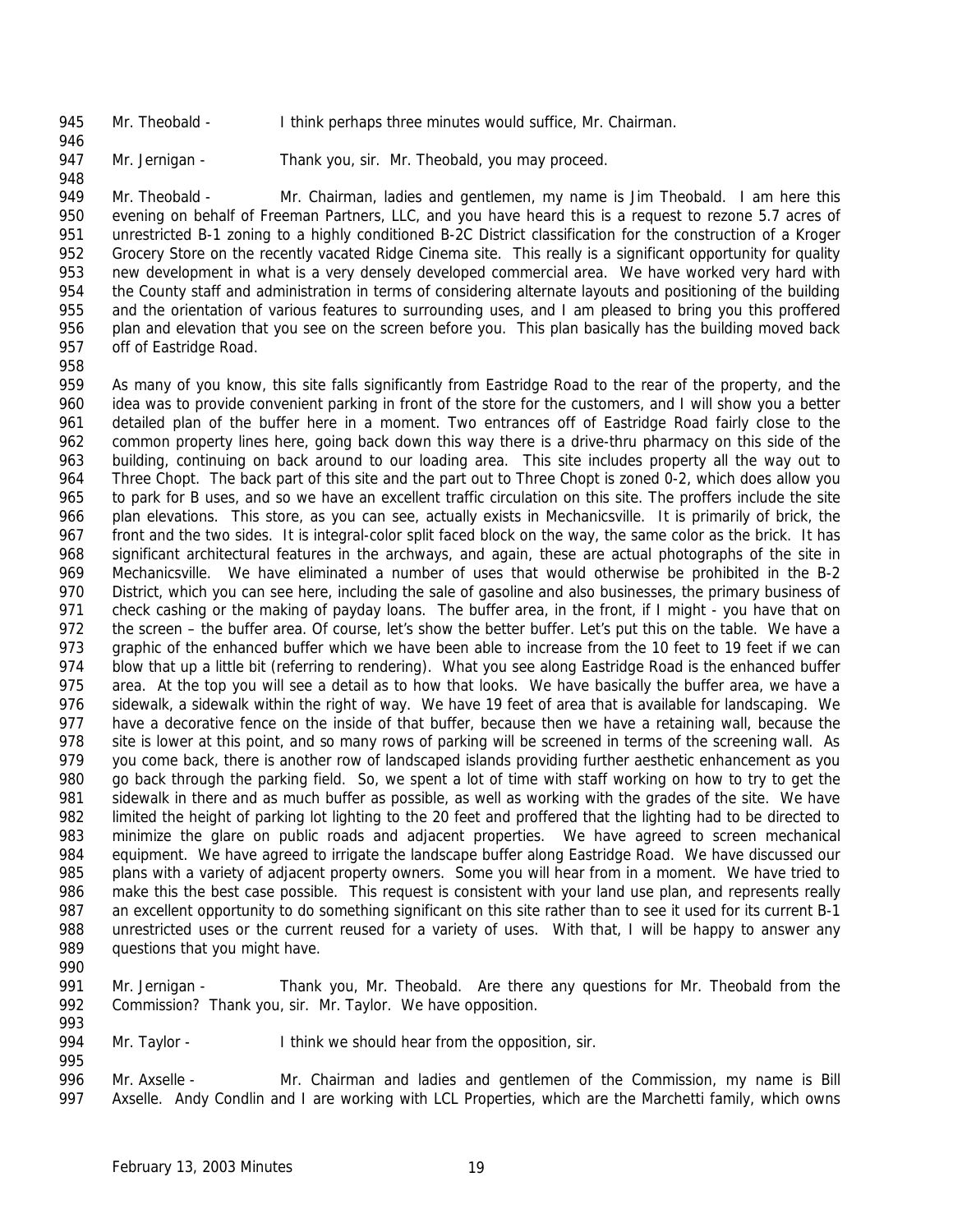the Ridge Shopping Center to the rear of the rear area that is under proposal for rezoning tonight. Mr. Theobald said that this is an opportunity for quality development. Those were his words. It is, and they've done a nice job along Eastridge Road. They have not done any type of protection and quality development as applies to the adjacent Ridge Shopping Center. Keep in mind that usually when you have commercial development, you have the rear of commercial and the rear of commercial facing each other. That is the way the zoning ordinance is usually contemplated and so forth. Here we have the situation, for those of you who are familiar with the Ridge Shopping Center, is that this Ridge Shopping Center was here long before Regal, long before any of this. And it had been built in two stages, the main part, which is where the Saxon Shoes is, and then later the part along the side, which faces towards the Ridge Shopping Center. Some of those go to a nice restaurant there called Jimney's, but there a lot of – seven or eight shops along there, and it faces right into the Regal Shopping Center property. Thus it will be facing right into the back of the Kroger Center. The objection is not the Kroger. The objection is not to the B-2 zoning classification. The objection is to the fact that they have not put forward what we think are the necessary and reasonable protection. And we met with them and Mr. Theobald has been very open in the discussion. We suggested to them four changes that we thought were appropriate. They ultimately said, "We will make those four changes."

 They drew up a plan, a good plan, a plan we were agreeable to, but they said we will make those changes only if you will give us a permanent irrevocable easement. For 30 years now this property, these two properties have been developed and there has been a cross access agreement, but it is not permanent. It is not irrevocable. I think you will see in a moment that the four things we are requesting, and why we cannot give a permanent irrevocable easement are very understandable. 

 First off, as we mentioned, the building that is proposed is primarily brick. It has brick on three sides, but not on the back. It does not have brick in the rear, which is where the shopping center is located. One brick side faces the back of Westbury Pharmacy. They propose to put brick on that side, which faces just the back of another building, but do not propose to put brick facing our shops. If you go to the Kroger Center at Gayton Crossing, the rear is brick; if you go to Willow Lawn Kroger Center, the rear is brick. It should be required and we suggest they do brick here. As a matter of fact, and Mr. Theobald, knowing my 1027 good friend, he will get up here and tell you, "Well, the rear of the shopping center at Saxon's is not brick." And that is true. It was built long, long ago when there was nothing but woods behind it, but in 1970 or 1971 when this part of the center we are concerned with was built, we had brick on the back of our center and it faces woods. We certainly think it is reasonable that we should have brick facing the center so our patrons will have the benefit of that.

 The second thing that we requested was that the truck loading area in the rear be screened. Obviously, for a food store, you have to have trucks come in. They load, they unload, their produce, their supplies. This is natural. There is no problem with that, but we have asked that there be a designated truck area and that it be screened by a brick wall. They have indicated they cannot do that unless we give them the irrevocable permanent easement. If you go to Gayton Crossing Shopping Center and look at the Kroger Center there, there is a screening. If you go to Willow Lawn, there is a tall brick wall screening the trucks. We think the same should be done here. They have proffered that they will screen the mechanical equipment, they will screen the refuse containers. We think they should also proffer and they should also screen the trucks.

 The third thing that we asked for that there be changes made so that by islands and the direction of traffic on the site the trucks would not be coming through the Ridge Shopping Center. They drew a plan up that you will see in a moment that did that, but they have not proffered it. And the reason is, for those of you who have been in the center, we obviously have a lot of pedestrians. We have a lot of automobiles, and we don't want tractor-trailers and other trucks coming through the center, and while that may not be their intent, that is what can be allowed under this zoning case. We want the truck traffic to be directed out to Three Chopt Road and we think that is only reasonable.

The fourth change that we asked for was some landscaping in the rear. They have done a nice job of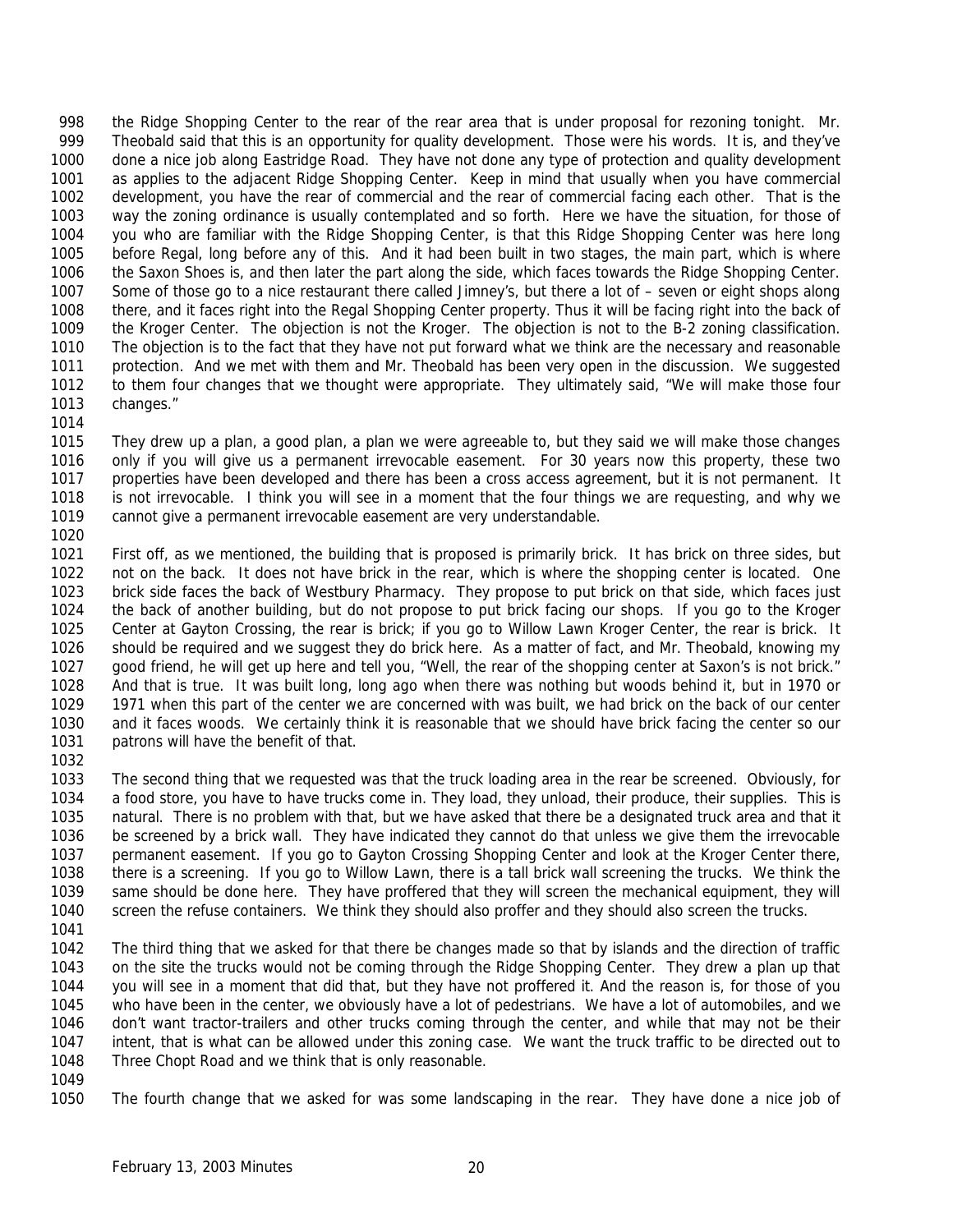- landscaping in the front and we suggest they should do, not the same, but at least reasonable landscaping in the rear.
- Now, let me hand to you, if I may, Mr. Archer, if you don't mind passing these out.
- 1056 Mr. Archer Sure, Mr. Axselle.

 Mr. Axselle - This is a plan that was under discussion and what it does show, and you can't see it all from this, but it does show brick on the rear. It does show a designated parking area for the trucks. It does show, as you can see in the top left, it does show the tractor-trailer truck and it shows a brick wall screening that, and it does show that by virtue of the movement along the bottom of the document that the truck traffic would be directed to go out to Three Chopt Road, and that is very important. Those of you who have been in the Center, if someone wanted to leave the Kroger Center, they would go down to the current access, they would take a left, they would take a little right, and then they'd take a left and then right in front of Saxon's they'd take a right to go back on to Parham Road. It is not an easy movement, but is one that people can make. We don't think the trucks should be allowed to make that movement. We 1067 just do not believe it is reasonable for the applicant to request, and we do not believe it respectfully that it be reasonable for the County to approve or recommend for approval this case without these conditions.

- All four requests, I believe, are reasonable. They are things you see in zoning cases every day that are not unreasonable. There is also the premise, and also the principle. Is this County going to say "We are going to allow an applicant to not do the things that you would normally require unless he can force us to give him a permanent irrevocable easement." I think that is wrong. Now what is the problem with a permanent irrevocable easement? First of all, that is not the way it has been for 30 years, but that doesn't mean it couldn't be for the future. Kroger has not been able to tell us how many vehicles are going to be coming in and out of the site. They have not been able to tell us how many vehicles will be coming off of our property, so we don't know. It really is an unknown. There is also the unknown as to how long Kroger will be there. Suppose it is another use later on. The Marchetti family is willing the access open, but the arrangement they have had with other adjacent neighbors is that it is open but either party can change it. We need to see the impact before we can make a permanent commitment to an easement, and I just think that it is inappropriate for this Board (sic) to consider this application without doing the things that you would normally do in a zoning case to protect an adjacent commercial property owner. Now the fact that this is an adjacent commercial property owner is no less significant than if it were a residential. There are people in either instance and I think that you recognize that requiring brick in the rear in this instance is not unreasonable, requiring that the truck traffic go out to Three Chopt by virtue of islands and so forth is not unreasonable. Likewise, the landscaping and likewise the screening of the trucks. That is all we ask. If the applicant chooses, as I believe he has, not to proffer those, we would suggest to you that the appropriate action would be to recommend this case for denial.
- Mr. Chairman, I would be glad to respond to any questions that you or the Board members (sic) have.
- Mr. Jernigan Are there any questions for Mr. Axselle from the Commission?
- Mr. Vanarsdall Mr. Axselle, where do you think the trucks, would the trucks come off of Eastridge Road and come in or would they come down Three Chopt and come back in through there?
- Mr. Axselle I think that would be the normal way, but there would be nothing prohibiting a vehicle, a truck, if you will, coming from Parham Road to wind through the center or somebody wanting to leave and then just wind through the center, and I think you can understand, if you've been out there to Saxon Shoes, which I think everybody in Richmond has, you know putting the potential of truck traffic through there is not a reasonable mix of traffic.
- 1103 Mr. Vanarsdall Thank you.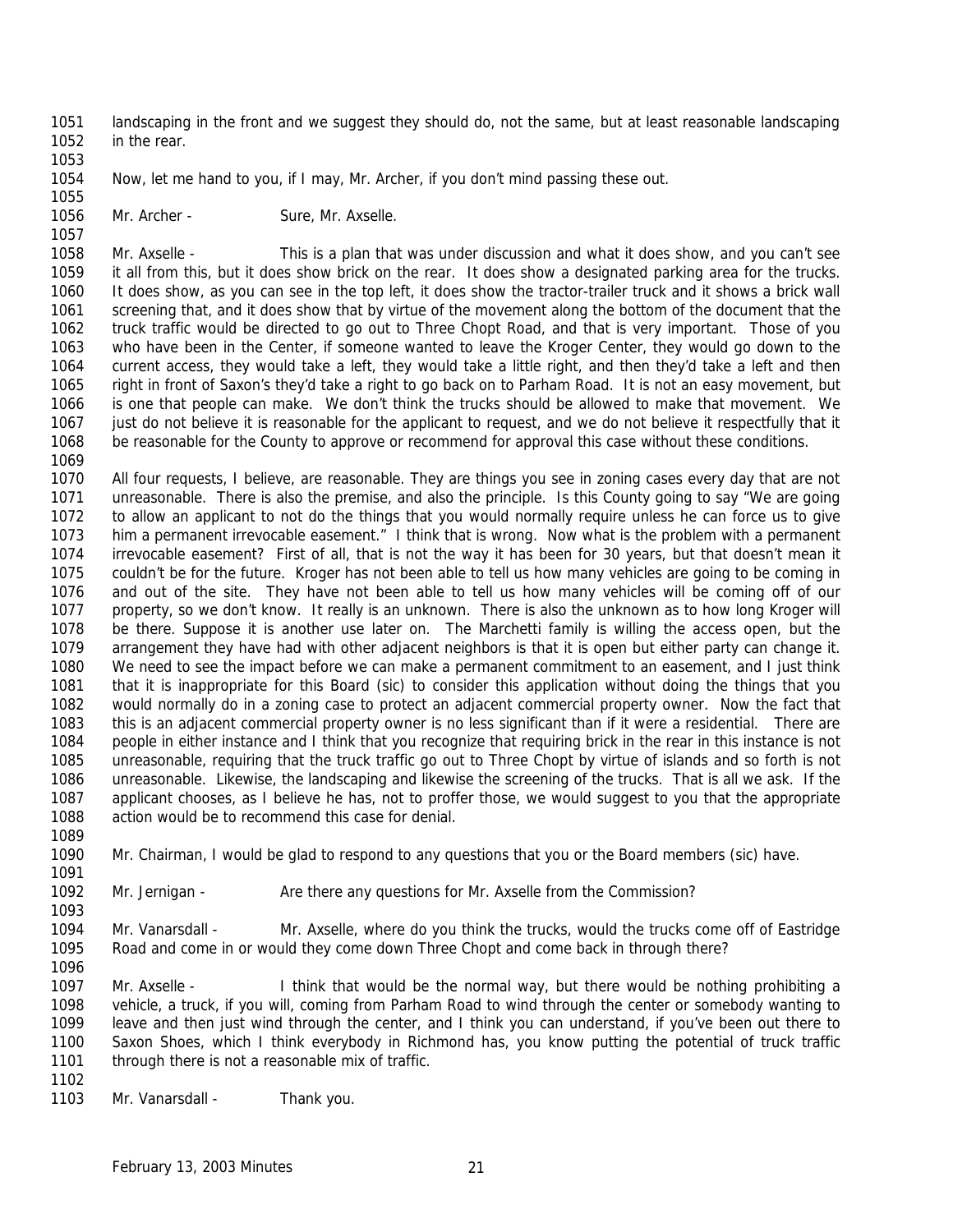Mr. Taylor - With the number of commercial facilities in there, what are trucks doing now? 

1107 Mr. Axselle - Well, the trucks that are there now are...

 Mr. Taylor - I mean, what are the trucks serving Saxon's or the other facilities there, how do 1110 they service their clients?

 Mr. Axselle - Some of them go out to Parham and a lot of them go out to Three Chopt by use of this access, because that is a clearer route, but these are smaller, if you will, trucks. They are not the big tractor-trailers you normally see with a food store.

 Mr. Taylor - Are we defining the difference between trailer-trucks and other than trailer-trucks, or is that the demarcation?

1119 Mr. Axselle - I don't think so.

Mr. Taylor - Or is it me and my carriage and my van?

 Mr. Axselle - No, I think it has to do with the size and the mobility or lack of mobility of the truck, and so that is why, and I think it is not unreasonable. I think if you ask Kroger, they think the trucks are going to go out to Three Chopt. I think that is what their plan is. Why not make the islands, why not have the islands direct them out that way?

1128 Mr. Taylor - But I want to go back to the trailer-trucks because if you make that curve too sharp the trailer trucks won't be able to negotiate it anyway, and my question is whether or not trailer- trucks are now going from Parham across the site pass Saxon's, and then out on Three Chopt, which to me, looking at this, and using that facility, natural entrances on Three Chopt coming in. 

 Mr. Axselle - My client advises that that is not the way they normally do it now. We are trying to make sure that is not the way it is used by this new user. 

 Mr. Taylor - Specifically, we don't have trailer trucks coming in on Parham and weaving their way through or vice versa. So you won't to, would it satisfy you if going through that narrow access between the two properties, we have made it clear that no trailer-trucks would go through there, or police it to the same extent we do, I guess, now, which allows the private use of vehicles, some small vans that service the facility, and I don't know if any of the 18-wheelers would use that.

 Mr. Axselle - Mr. Taylor, your question probably prompts me to say, maybe by my emphasis of trying to get the truck onto Three Chopt Road I have over-emphasized that and under emphasized the fact that we don't know the number of cars that will be coming through the center. In other words, that is the real reason that we have not been able to agree to give them a permanent irrevocable easement. Kroger has not been able to tell us how many cars are going to be coming. The Regal Shopping Center, the access has worked pretty well, but that was an off hour, off peak hour use, nights and so forth. But Kroger will probably be different, and so we can't agree to a permanent unknown situation, and if they can't tell us and we don't know, and thus we cannot, that is why we could not agree to that condition, that they put on trying to do the brick and the other things. And again, that is nothing that the Planning Commission or the Board usually gets involved in enforcing easements back and forth. 

 Mr. Taylor - I understand that. We will let Mr. Theobald answer that question. 

 Mr. Archer - Mr. Axselle, you did mention a couple of times about this permanent and irrevocable easement and you indicate you have a problem with it because you don't know what the traffic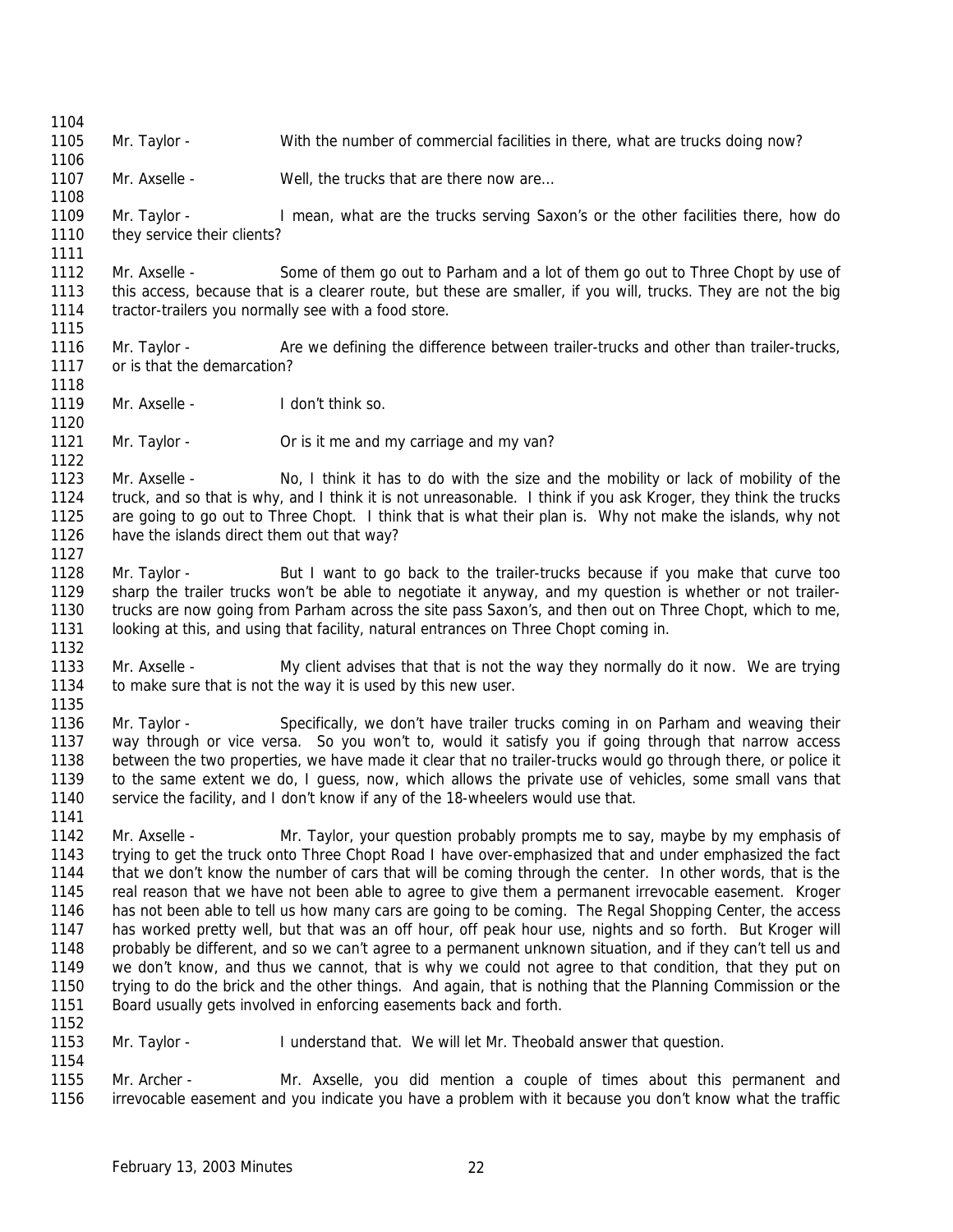- count might be, so is that an indication that it might be something that is doable if you could later on 1158 guantify the traffic count, or is that just not doable at all?
- Mr. Axselle I think it would perhaps be doable if it could be quantified, but quite frankly, the best quantifier is the actual experience and use.
- 1163 Mr. Archer I understand it would have to be sometime in the future, after you are there. That 1164 is the only way vou can tell. is the only way you can tell.
- 1166 Mr. Axselle Yes, if we are there and the operations settle in and everything is settling fine, you know, that is perhaps something that could be explored at that time, but I think that we need to see the experience of what impact this will have on that shopping center.
- Ms. Ware Closing this easement will cut off contact between the shopping center and the grocery store, area. Will it also affect coming into the shopping center, into the grocery store from Three Chopt. That is that access road. Would that go straight on the Kroger property?
- Mr. Axselle Yes. That goes straight on the Kroger property, so the dispute, if you will, between the shopping center and the Ridge Shopping Center will not affect Three Chopt. The first part of your premise would, that is, if we closed that easement, it would not allow someone to go from the Ridge 1177 Shopping Center to Kroger and vice versa.
- 1179 Ms. Ware So you cut off shoppers going back and forth?
- Mr. Axselle That is not what we want. That is not our intent. But to say that we are going to forever and ever have that commitment when Kroger or no one else can tell us what the experience is going to be is just something we cannot do, and to say that we've got to do that in order to brick and landscaping, I just don't think that is consistent with what the County has done in the past.
- Mr. Taylor - Mr. Axselle, let me, Commissioner, did you finish? Just go back to the trailer- trucks now. Do we know that, I mean, Saxon's Shoes, do they use trailer-trucks? Does anybody else in there use trailer-trucks? Do trailer-trucks ever now come to that break and then try to exit on Three Chopt?
- Mr. Axselle If I can ask Mr. Marchetti, maybe there is somebody here from Saxon's Shoes. I 1191 do not know the answer, Mr. Taylor.
- Mr. Taylor Because we may be trying to prevent something that doesn't exist.
- Mr. Bobby Marchetti My name is Bobby Marchetti. The majority of them are UPS trucks. They do have small 18-wheeler type trucks, but they enter from Parham Road and exit Parham Road.
- Mr. Taylor So it is really your belief, the way you are stating that, that if we continue the present trend, trailer-trucks would continue to service the stores in the front, half the Parham side of the shopping center by entering and exiting on Parham, and you would like to do likewise, with those that serve the Kroger store. In other words, if we could put a sign at that exit that said "No trailer trucks" it would seem to serve your needs as well as Kroger's needs. Is that correct?
- 

 Mr. Axselle - It would serve the need in the sense that it would be a legal prohibition. I think the best way would be to just have the island from where the truck leaves the Kroger in effect lead them out to Three Chopt. It has the same practical effect and the island-type arrangement that they drew in is a good plan. The plan they did in a response to what we requested is a good plan. They would just not do it, but the point again that I make is that it is not just tractor-trailers that we are worried about. It is just hundreds, thousands, we don't know how many cars it is going to be coming through there and until we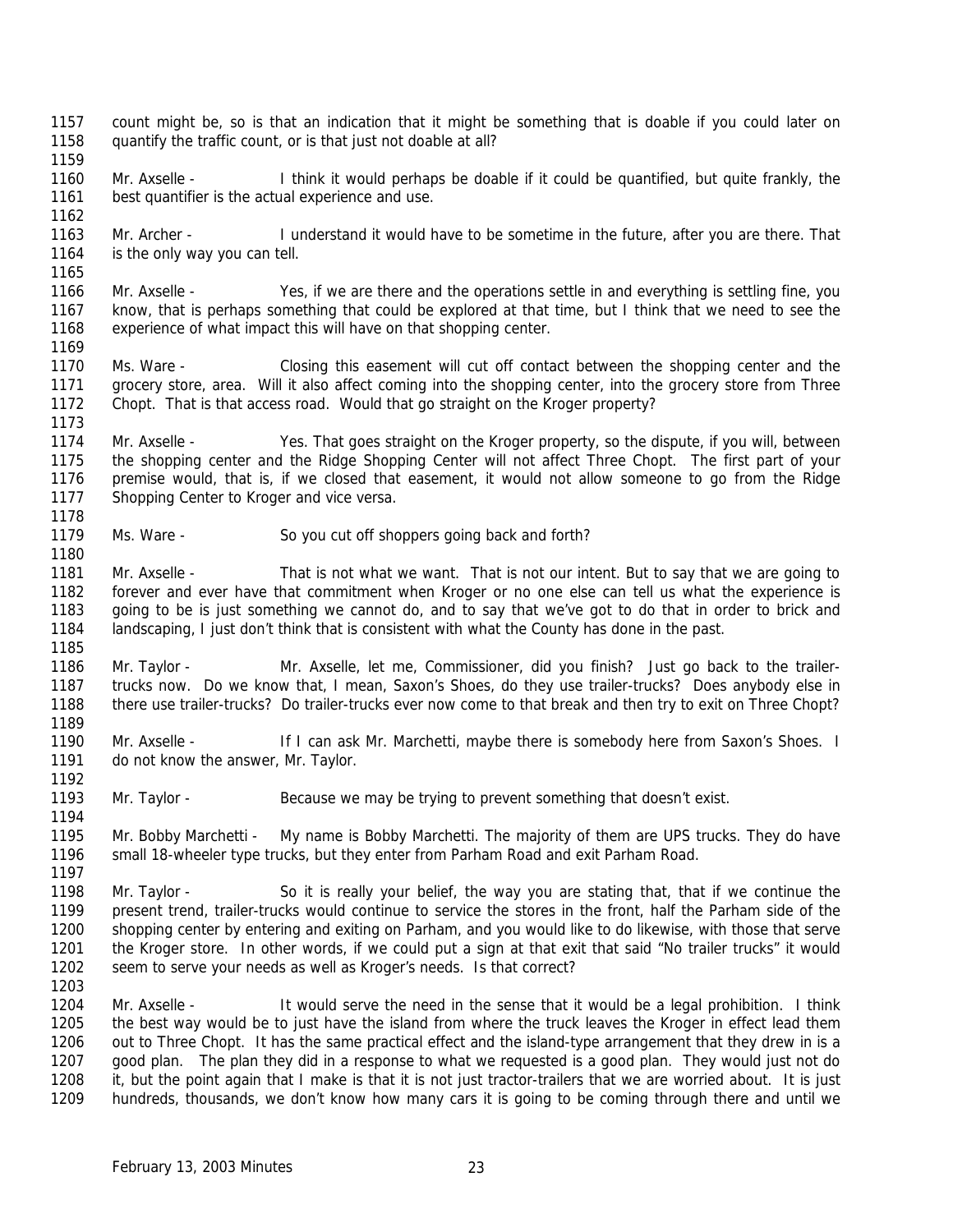have some experience, we just cannot make a permanent commitment, and we have never been required 1211 to do that before.

1213 Mr. Taylor - Well, I must say that shopping center has frankly had a renaissance lately and it really looks great, and I think that is probably a lot of Mr. Marchetti's doing, and for that, sir, I congratulate you. I want that to continue, but, of course, with those good stores in there, you are going to get more traffic. If we put Kroger in there, people are maybe going to go from Kroger to your shopping center, and they are really not going to be well disposed to go all around the block seeking the right entry point. They 1218 just want to go from Kroger the nearest way, and I use that shopping center some, and I know with the 1219 path, if I want to go from one side to the other, I seek out the pass and go through there, and I think most drivers would like to go from let's say Saxon's over to Kroger's or from Kroger's to Saxon's, and I don't think we would want to inhibit that. I do not think we want trailer-trucks going through there, but occasionally we will get somebody from out of town and may not know our convention, and may not be able to find the hidden path, and I don't know what we could do for him, because he is just a lost out-of-towner who is not dealing with Richmond, shame on him.

 Mr. Axselle - Let me go back to one point, and to get us back, the access and the traffic is important, but the question I asked you is it reasonable to put a brick side against the back wall of Westbury, but not put a brick rear facing the shops in the Ridge Shopping Center. Is it reasonable not to have the landscaping? Is it reasonable not to help direct the traffic? Is it reasonable not to have a shield for the trucks, much as they do in Willow Lawn or Gayton Crossing. I think that is really the zoning issue. 

 Mr. Taylor - I think you are right, Mr. Axselle, and I think what we should do here is hear from Mr. Theobald and see how he feels about it. 

 Mr. Jernigan - I have one question, Mr. Axselle. We are talking about cutting this right of way through or closing it, would that have an effect with fire and safety and fire and rescue for the County? 

 Mr. Axselle - When the shopping center had its plan of development approved, it was not part of the conditions, but I will tell you that was 30 or 40 years ago. It would be better to have the center access open for fire and safety. There is no question about it. But if it is going to allow a volume of traffic that ruins the viability of the center, then it is not worth it, and that is all we are asking, is to allow us as the owner of that property to determine the access and egress. 

1244 Mr. Marchetti - Mr. Axselle, I have one final point. The busiest time for Saxon's and all of my tenants is Easter, Thanksgiving, Christmas. That is the busiest time for Kroger's, and our fear is that our stop light can only handle a certain amount of traffic. If the traffic backs up during those peak times for Saxon's that will deter shoppers from coming to our center because there is a traffic jam, and we just don't know how much overflow we'll get from Kroger's cutting through at those busy times, also. 

- Mr. Axselle Thank you very much.
- Mr. Jernigan Thank you, Mr. Axselle and Mr. Marchetti.

Mr. Marlles - Mr. Theobald, you have four minutes and 44 seconds.

 Mr. Theobald - Could we have the aerial of the plan. I think Mr. Axselle used the word that I think really is the key here, and that is reasonable, and we need to clarify a few issues. No. 1, staff has found 1258 the request as filed and proffered to be reasonable. 

 Secondly, the conceptual plan that has been proffered does include a screening wall. It has always had a screening wall. The loading dock is depressed; the trucks have always been fully screened, and there is landscaping out behind it to further break up the façade of that parking area. What you see here on this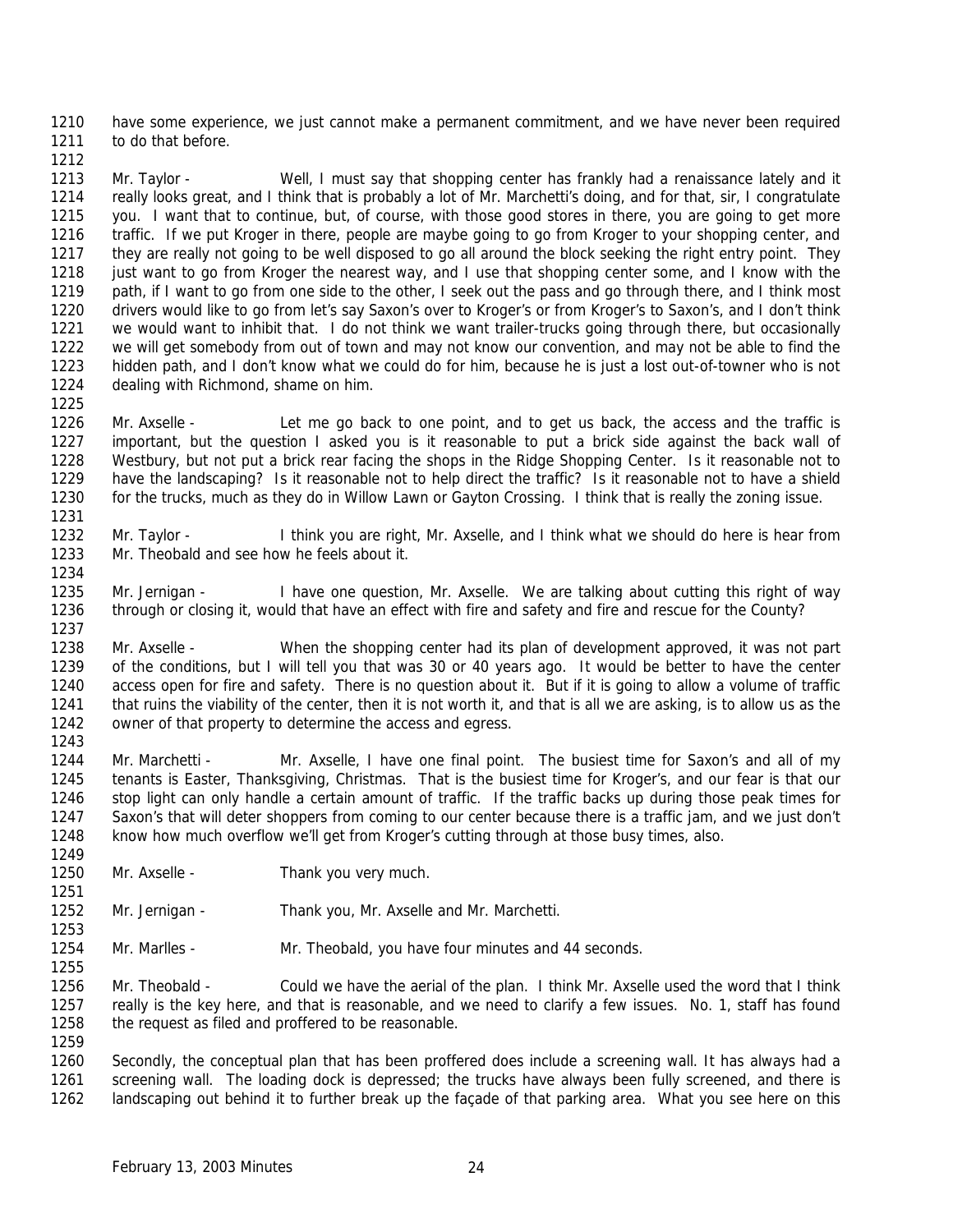aerial (referring to rendering) is the issue. This is the Saxon's Shoes Shopping Center and this is Saxon's at the end and Marchetti has done a superlative job of doing a face lift over here, and it really does look nice. It is this row of shops that extends on behind that is issue. It is three few tenants at the end, I think, where the concern has risen, and, frankly, these tenants looked down the back of the Saxon's Shoe Shopping Center, which is painted block. Their dumpsters are not screened and there is very little landscaping. So, their view is of this currently. Now, we never suggested anything other than an integral color split-face block on the back and on the screening wall, and landscaping back in there. In fact, when we met with Mr. Marchetti he asked that we not do too severe landscaping on the property line so people from our site could see his site, and that was fine, and we did, we set out to never, ever negatively impact this center. He asked for certain enhancements that we spent a lot of time and money and effort preparing, and you saw those…the plan was on the table. Has that disappeared? I've got another one here. With that plan (referring to rendering) what they asked us to consider was instead of split-faced block doing brick, and changing the island configuration a bit and adding more landscaping, and we were happy to do that. We asked for but one thing in return, and that was to memorialize on a permanent basis this access point. Has the pen died over here somewhere? The access point that connects the two that you can see down there as you look over here to the right. The practical aspect is that you can't get a tractor- trailer through that opening today. It is not physically possible. A big truck can't go through there because of the parking isles, and that has never been a problem. What you see in this plan is, we have a designated truck pass through to handle the loading, and we have extended the island out into the telescoped area, so that even if they could physically go that way they can't possibly make that turn, and then landscaping and then a two-lane pass-through lane for vehicles result. What we saw all along is the back is going to look fine. We are willing to make it look exactly the way you want it to look, Mr. Marchetti, but there is one thing we want. Please memorialize on a permanent basis that cross access point. In terms of the amount of traffic, we don't know how much traffic comes from Saxon's, and what we know about Kroger is we know they are busiest. They are busy at night from 5 to 7:00 p.m. and they are busy on weekends from midmorning to mid-afternoon, but think about where our customers are going to come from. They are going to come from the south and they are going to come from the east. They are not going to come from the west, because there is a Kroger Store at Gayton Crossing. Most of this traffic is going to go back out Eastridge Road or it is going to go to Three Chopt. If you ever been to Saxon's Shoe Shopping Center, it is very difficult to get on that exit road out to the light. You never know exactly where you are, and so the people that might go from Kroger to the Marchetti property, those people who are going to want to shop there, we really don't think the traffic is going to be that significant, but we think it is a huge benefit to the citizens of Henrico to be able to do that without having to go back out onto the public roads and go all the way around and back in, so I want to assure you that whatever happens in the back will be well screened, will be well landscaped, has been found to be reasonable by your staff after many reiterations of this plan, and I'd be delighted to proffer this plan. I just ask for one consideration and that is please don't ever close off that access because we think it is convenient for everybody involved. That is really the issue.

 Mr. Taylor - Right on the buzzer. Very good, Mr. Theobald. When you talk about the plan that you are proffering, is that this plan that you handed out? Can you see it? 

1305 Mr. Theobald - No, I can't tell which plan it is.

1307 Mr. Taylor - This is the one, I believe, that Mr. Axselle, I believe, passed around. 

 Mr. Theobald - This is simply brick versus integral-colored split-face block on the back and this shows an elongated island for the truck pass by and some additional landscaping. That is the one that we are prepared to proffer if we are assured of having unimpeded access, and the difference between the two plans is simply brick versus integral-colored split-face block on the back and this shows an elongated island for the truck pass-by and some additional landscaping. We haven't even gotten the landscape plan. We went to some effort to try to make sure that we could meet what they had asked us to do, but we had asked for one thing and we don't think that is unreasonable, particularly in light of what we're looking at in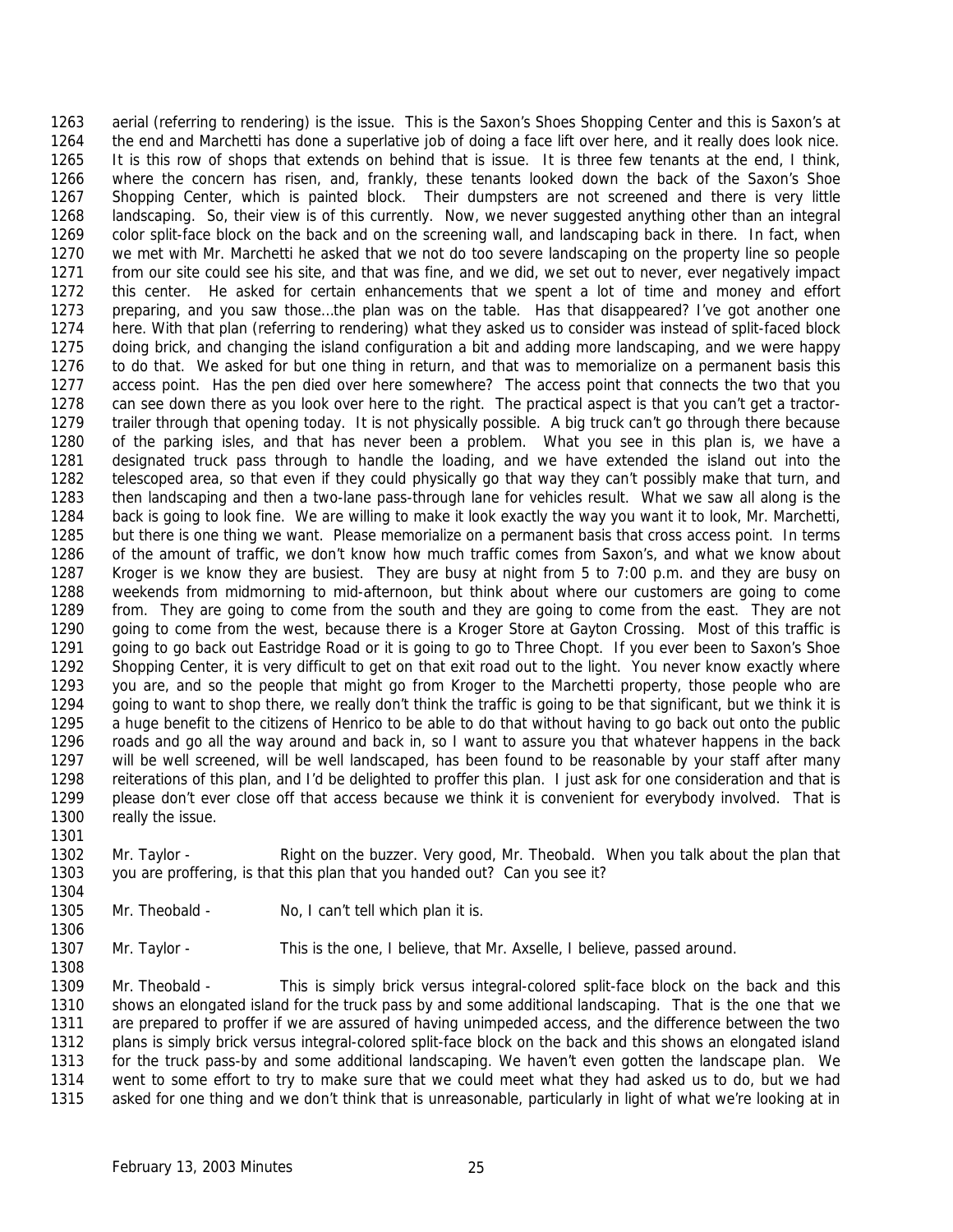terms of the back of this access, and we haven't asked them to brick up their back. We have not asked them to screen their dumpsters. We haven't asked them to do additional plantings. We haven't asked them to build a screening wall. It looks OK back there. They keep it clean. It is just reasonable; reasonable is a two-way street. Quality development is a two-way street, so you are going to get a quality development here and staff has found that to be reasonable, and I'd be delighted to proffer this plan. I'd just like to know that the citizens would always be able to use that at that point.

 Mr. Taylor - Well, I think that is a reasonable request in terms of knowing, because I know that between Three Chopt Road and Parham, having used it, and knowing some of the other Commissioners have used this, that is a very important area, and I think all of us have come to realize that one of the most straightforward ways into that shopping center is to go along Three Chopt and use that access into the Saxon area.

 Mr. Theobald - Well, if there isn't any irrevocable cross-access easement, then either party can block it off at will at any point legally, and we would each have the ability to do that. I am not sure why we would. I can't for the life of me imagine that the tenants on Mr. Marchetti's property would, yet we spend a gazillion dollars trying to bring cars to a shopping center for the benefit of the people that have stores there, so I really think it is going to be a benefit, and whether or not this plan gets proffered, the back is going to be quality. It is going to be protective and respectful of his property, and if we can't have a permanent easement, then I guess we will all wait to see what happens.

 Mr. Taylor - So, let me get this straight. If you get a proposal for a permanent easement, you will proffer the plan?

 Mr. Theobald - Yes, and keep in mind this is really not the Planning Commission's burden to get into this issue. We have met County standards and we are prepared to do a quality job in the back regardless. We have added some way over and above enhancements on this if we are able to get this, what I believe is a very reasonable request, and we have agreed to disagree on the reasonableness of that 1344 request apparently. 

1346 Mr. Taylor - How about will you agree to a... 

 Mr. Theobald - I have made my position clear and I think gone the extra mile to provide 1349 something that I know that they like, and...

 Mr. Taylor - Well, I think you are saying that you will meet, Mr. Axselle gave us four conditions which I wrote down as brick on the back of the building, truck loading area screened, islands not going through the shopping center, and rear landscaping.

Mr. Theobald - Yes, sir. And that is what this plan says.

1357 Mr. Taylor - And you say you are prepared to do all of those. He said if you did all of those he'd provide you with an irrevocable permanent easement.

- Mr. Theobald No. He said he would not provide me with that easement. He said he would not oppose my case.
- 1363 Mr. Taylor He would not oppose your case.
- Mr. Theobald This is a great opportunity for this site. Look at what is out there now. You don't want to see that thing used as it is now.

Mr. Taylor - The question that I have is how in the future do we assure that the two parties are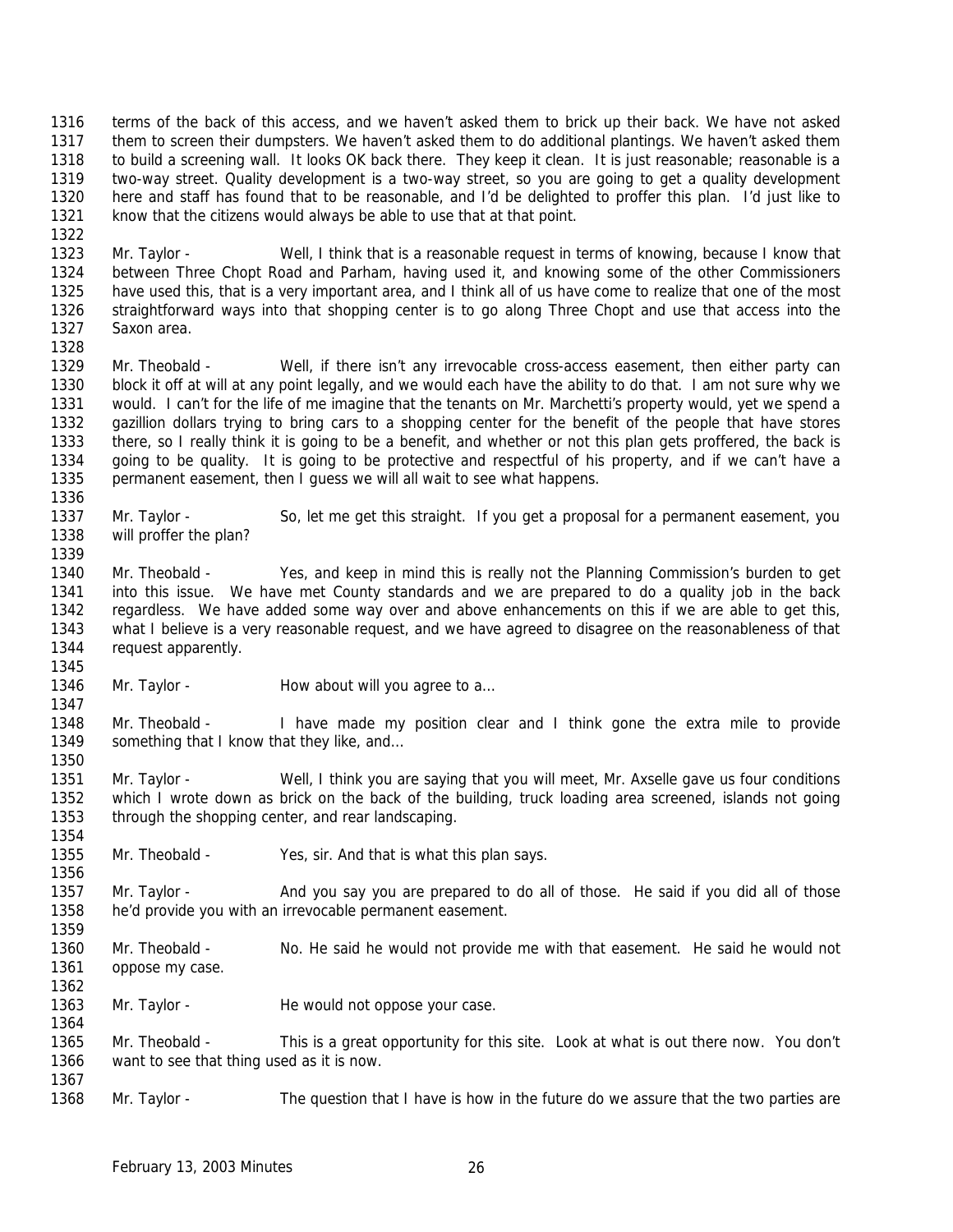| 1369<br>1370 | going to agree?                |                                                                                                                                                                                                     |
|--------------|--------------------------------|-----------------------------------------------------------------------------------------------------------------------------------------------------------------------------------------------------|
| 1371<br>1372 | Mr. Theobald -                 | Well, what I would suggest you do                                                                                                                                                                   |
| 1373         | Mr. Taylor -                   | Well I am talking to two lawyers here, so we should be able to come up with an                                                                                                                      |
| 1374         | answer.                        |                                                                                                                                                                                                     |
| 1375         |                                |                                                                                                                                                                                                     |
| 1376         | Mr. Theobald -                 | And two lawyers who have always found a way to work things out in the past, I                                                                                                                       |
| 1377         |                                | might add, but keep in mind what we are asking you to do is to respectfully recommend approval to the                                                                                               |
| 1378         |                                | Board of Supervisors. We still have to go through POD where the same issues are going to be presented,                                                                                              |
| 1379         |                                | but again, it has always been screened, it has always been a masonry wall up there. The trucks have                                                                                                 |
| 1380         |                                | always been screened. There has always been landscaping back there, and I assure you that there is                                                                                                  |
| 1381         |                                | absolutely no effort to denigrate the view of that hill of Mr. Marchetti's shops. It was never intended. It                                                                                         |
| 1382         |                                | was never planned that way and it was never drawn that way.                                                                                                                                         |
| 1383         |                                |                                                                                                                                                                                                     |
| 1384         | Mr. Taylor -                   | Now let me get this straight. I am standing between two lawyers, one                                                                                                                                |
| 1385         |                                | commissioner, and I've got to make a motion, between the two of you and what I am going to do is make                                                                                               |
| 1386         |                                | the motion that we approve Case C-2C-03 and present it to the Board of Supervisors.                                                                                                                 |
| 1387         |                                |                                                                                                                                                                                                     |
| 1388         | Mr. Jernigan -                 | We have a motion by Mr. Taylor. Do we have a second? We don't have a second.                                                                                                                        |
| 1389         |                                |                                                                                                                                                                                                     |
| 1390         | Mr. Taylor -                   | We don't have a second to approve the case.                                                                                                                                                         |
| 1391<br>1392 |                                |                                                                                                                                                                                                     |
| 1393         | Mr. Jernigan -<br>minutes?     | Would you guys like to step out into the hall and discuss this for about five                                                                                                                       |
| 1394         |                                |                                                                                                                                                                                                     |
| 1395         | Mr. Taylor -                   | Mr. Chairman, I recommend we take a five-minute break.                                                                                                                                              |
| 1396         |                                |                                                                                                                                                                                                     |
| 1397         | Mr. Archer -                   | Mr. Chairman, before we do, can I ask one question, please. It is sort of amusing                                                                                                                   |
| 1398         |                                | seeing these two friendly attorneys trying to define reasonable.                                                                                                                                    |
| 1399         |                                |                                                                                                                                                                                                     |
| 1400         | Mr. Taylor -                   | Try standing between the two of them when you are doing that.                                                                                                                                       |
| 1401         |                                |                                                                                                                                                                                                     |
| 1402         | Mr. Archer -                   | No. I like both of them too much, but Mr. Theobald, is there any easement                                                                                                                           |
| 1403         |                                | arrangement that could be made that would use terminology other than permanent and irrevocable that                                                                                                 |
| 1404         |                                | would work? It seems to me like that is the sticking point that is holding everything else up and I am just                                                                                         |
| 1405         |                                | trying to figure out, is there another way to say that other than saying permanent and irrevocable, at least                                                                                        |
| 1406         |                                | for the time being until, Mr. Axselle indicated that they would like to quantify what the traffic effect would                                                                                      |
| 1407         |                                | be, and they can't do that until it is actually up and running to see. Is there a way to do it? I don't know. I                                                                                     |
| 1408         | am not an attorney.            |                                                                                                                                                                                                     |
| 1409<br>1410 | Mr. Theobald -                 |                                                                                                                                                                                                     |
| 1411         |                                | Well, you know, I am not a Traffic Consultant either, but typically we look at levels<br>of service and things like that. I am not sure that is applicable within a shopping center, plus you can't |
| 1412         |                                | really ever tell whether a car is coming from Three Chopt to go to Mr. Marchetti's center bypassing Kroger's.                                                                                       |
| 1413         |                                |                                                                                                                                                                                                     |
| 1414         | Mr. Archer -                   | I can understand why you want it to be permanent and irrevocable, and that is                                                                                                                       |
| 1415         |                                | what Mr. Axselle doesn't want, and I am trying to figure a way                                                                                                                                      |
| 1416         |                                |                                                                                                                                                                                                     |
| 1417         | Mr. Theobald -                 | I am also saying I am happy to live without that and go with the plan that we                                                                                                                       |
| 1418         | have, which is a good plan and |                                                                                                                                                                                                     |
| 1419         |                                |                                                                                                                                                                                                     |
| 1420         | Mr. Archer -                   | And I won't disagree with that, but what I am saying is since this seems to be the                                                                                                                  |
| 1421         |                                | sticking point, is there another way to word that so that both of you could live with it and                                                                                                        |
|              |                                |                                                                                                                                                                                                     |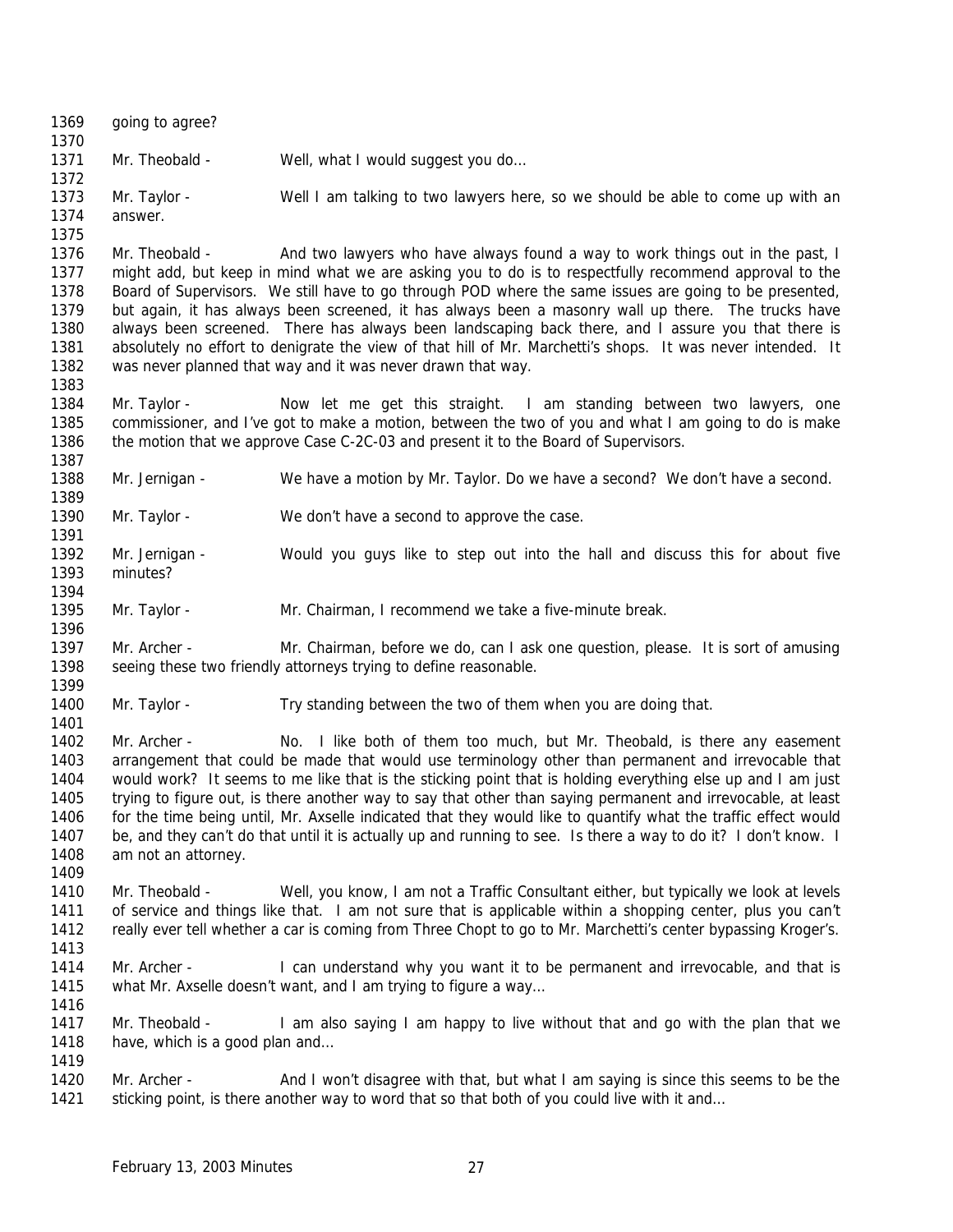Mr. Theobald - I am afraid, I don't know how. We are happy to live with it forever. I think they want to reserve the right to on a given date decide it is too much and then terminate it. 1426 Mr. Archer - And I understand that because permanent and irrevocable is forever. Mr. Theobald - Well, except that most jurisdictions promote internal circulation among commercial properties, and I think that staff has consistently suggested that this is a place where it should be encouraged as well. I mean, why not? So I think you've got to separate the two issues. Are you going to get a quality development whether or not there is an easement? Yes. Would you get an enhanced product in the rear? Yes. And we want to make sure that for the convenience of Henrico County citizens his customers and ours would continue to do that. People use that every hour of the day. 1435 Mr. Archer - Just trying to be helpful. Mr. Jernigan - Mr. Archer, how about, this is just thinking around now. Maybe after the construction of the Kroger that would maybe be like a one-year moratorium to give it a chance to see how it works before any action was taken, and that would give both parties a year to see what is going on and whether there is a need to shut it down or just leave it open. Would you be acceptable to something like that, Bill? Mr. Vanarsdall - Mr. Chairman, I suggested that to Mr. Condlin this afternoon on the telephone for what it is worth. Mr. Axselle - Mr. Jernigan, the way I understand the concept would be that there would be a point of access/egress as it is today, and that after a year the parties could reevaluate, and could determine whether they wanted to continue that. We would do that. The problem we've got is that, and this Mr. Theobald's fault, we are asking them to commit to the known, the brick, a certain thing. They are asking us 1450 to commit to an unknown, and that is why we have, sort of, our reluctance. Mr. Jernigan - Mr. Theobald is ready to commit on his side. Mr. Vanarsdall - I think he could find that brick if you commit to that. Mr. Axselle - We could commit to the arrangement that Mr. Jernigan said, as I understood it, having a period of time and then we'll see and reevaluate it as to whether that relationship continues on a 1458 permanent irrevocable basis. Mr. Archer - Well, Mr. Axselle, wouldn't it also be a disadvantage to your side to have this easement not open? Of course, you control it because it is yours, though. Right. Mr. Axselle - It could be an advantage or it could be a disadvantage. It just depends, quite frankly, on the unknown, as to how much traffic, at what time, is going to be coming through there. Jim and I have talked and it could be an enhancement by bringing people into our center. 1467 Mr. Archer - That is kind of the way I was looking at it. 1469 Mr. Axselle - And it could be a disadvantage to bring so many people in there that people say, "I am not going over to Ridge Shopping Center, because I can't move around in the parking lot." It is not the best situation right now as far as the internal traffic flow, but this approach, Mr. Jernigan, perhaps has merit because it gives us a chance to then access, based on the known, if you will. Mr. Jernigan - And also the other tenants that's in the existing shopping center now. I am not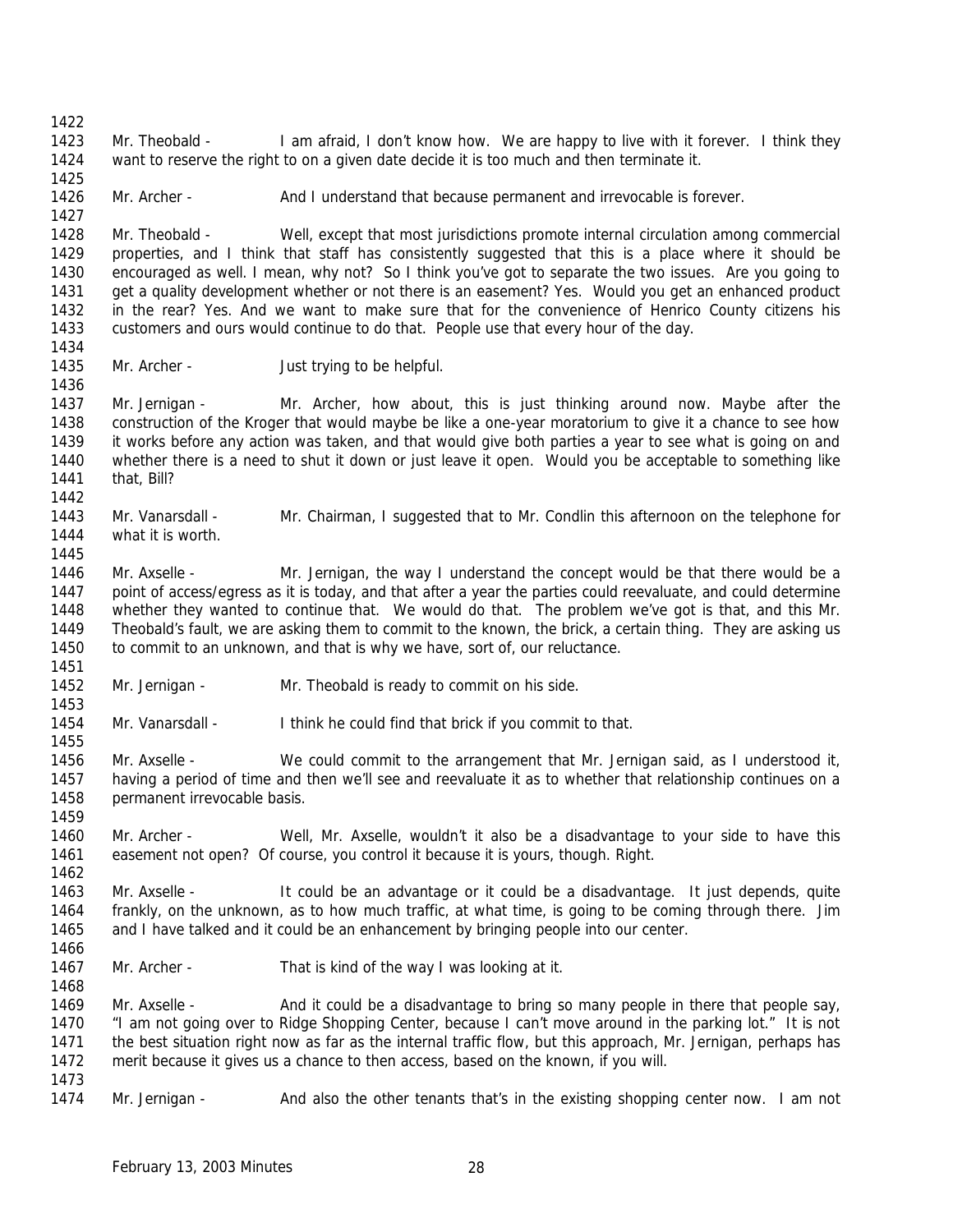sure that they want to shut that down because those are dollars flying back and forth through that easement. 1478 Mr. Axselle - I think there are a couple here tonight who have the same reservations and would like to see the known rather than the unknown. But we can deal with that later. 1481 Mr. Theobald - I am not sure I understand that your proposal is being any different than what exists today. Are you saying that for some period of time they would not be able to close? Mr. Jernigan - No. I am saying that after the opening of the Kroger – the opening day – that one year from that date you would do a reassessment as to see the traffic, if the traffic is a hindrance. 1487 Mr. Theobald - And who decides? 1489 Mr. Jernigan - It would have to be between you all. We can't decide that. 1491 Mr. Theobald - But at that point I have already proffered the plan... 1493 Mr. Jernigan - Between two lawyers. Mr. Theobald - Yes, I have proffered the plan and basically they have accomplished their purpose. They have got the enhanced rear of the store and they still have full control over closing the access, so what have I gained? 1499 Mr. Archer - Well, I think you were asking, Mr. Theobald, what that means is for a year they would not be able to close it. That is the only advantage to you at this point, I suppose. 1502 Mr. Theobald - And I am not sure that is long enough. Mr. Jernigan - Well, if they do close it then you will probably have so many complaints from the customers that… Mr. Theobald - I can't imagine, it makes no sense to me. Mr. Jernigan - I think whether it be a year, whether it be 18 months, it would give the traffic pattern a time to congeal and everybody would get used to going through there and you would see how it works. Mr. Theobald - I am not sure that what that situation is isn't today's situation, where we have a license agreement, which is revocable by either party, and so at the end of a year or two, then they can still close it whenever they want. 1517 Mr. Jernigan - Yes, they could. Mr. Theobald - So, I am where I am today. So I haven't advanced anything. I mean, I am not sure what really bothers you about the proposal as proffered, other than somebody who has asked for additional enhancements that go beyond what they have provided in the back of their center. Mr. Glover - What bothers me, Mr. Theobald, is you are holding up without a gun. You are asking somebody to give you something that is irrevocable, and I haven't said anything, but I think that is going a bit far with one business person to another, the fact that Kroger's is out of Nashville or Atlanta or 1526 somewhere like that, it is almost impossible to come back to Kroger's at some point in time and reason with them. I have dealt with Kroger's for many, many years in a different capacity, but I think when you are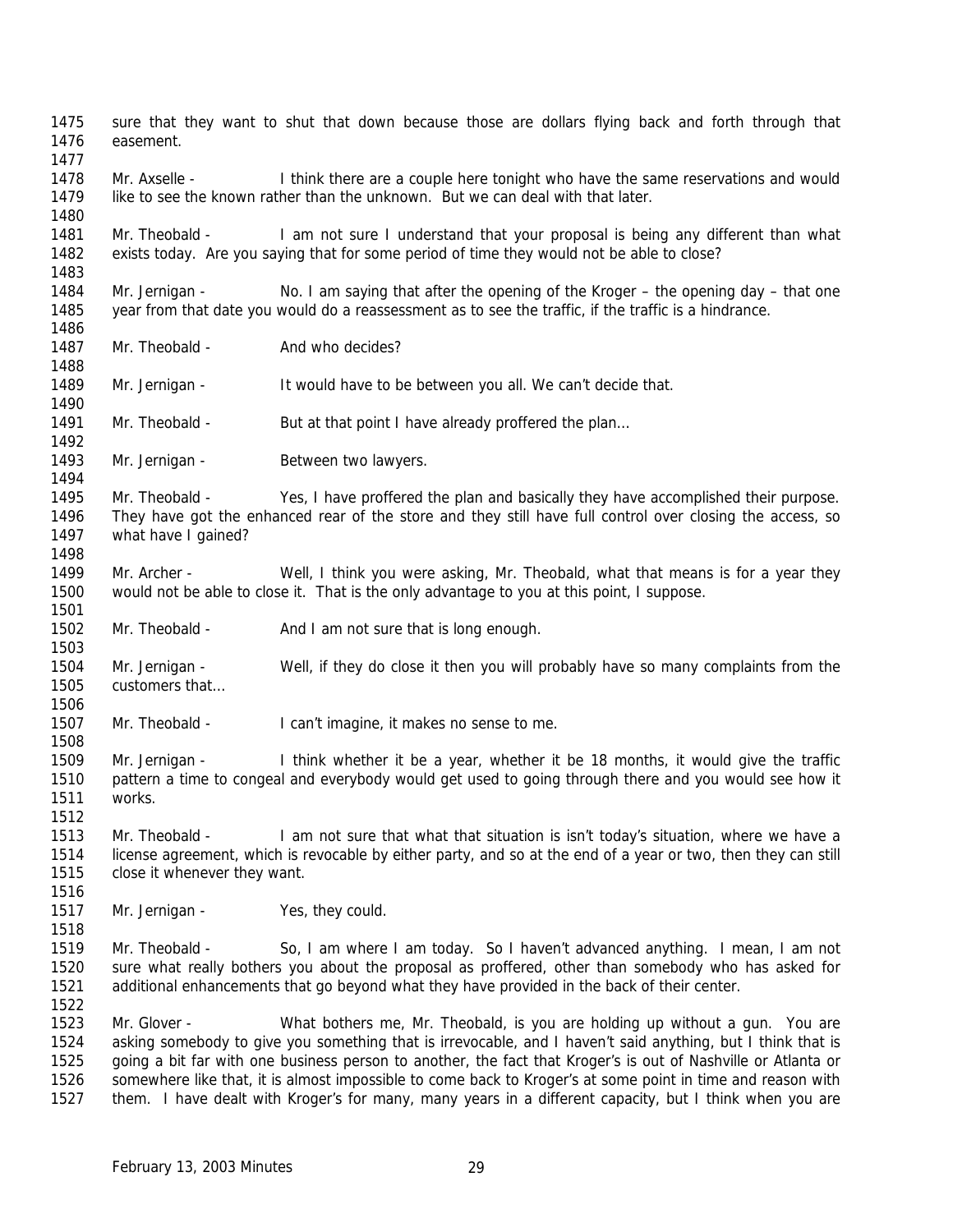| 1528<br>1529 | asking for irrevocable access to my property, you are asking for more than you have a right to ask for. |                                                                                                           |  |
|--------------|---------------------------------------------------------------------------------------------------------|-----------------------------------------------------------------------------------------------------------|--|
| 1530         | Mr. Theobald -                                                                                          | It is not uncommon among commercial centers.                                                              |  |
| 1531         |                                                                                                         |                                                                                                           |  |
| 1532         | Mr. Glover -                                                                                            | I realize that, but in this particular case I think you are asking for more than what                     |  |
| 1533         | is reasonable.                                                                                          |                                                                                                           |  |
| 1534         |                                                                                                         |                                                                                                           |  |
| 1535         | Mr. Jernigan -                                                                                          | Well, I tell you what. Mr. Taylor suggested that we take a five-minute recess, and                        |  |
| 1536         | it is probably close to that time.                                                                      |                                                                                                           |  |
| 1537         |                                                                                                         |                                                                                                           |  |
| 1538         | Mr. Vanarsdall -                                                                                        | Mr. Chairman, you have a motion on the floor. You have to get rid of the motion.                          |  |
| 1539         | You can't just get up and take a break.                                                                 |                                                                                                           |  |
| 1540         |                                                                                                         |                                                                                                           |  |
| 1541         | Mr. Taylor -                                                                                            | There is no second to the motion.                                                                         |  |
| 1542         |                                                                                                         |                                                                                                           |  |
| 1543         | Mr. Jernigan -                                                                                          | Well, you will have to withdraw the motion and then we will take a five-minute                            |  |
| 1544         | break.                                                                                                  |                                                                                                           |  |
| 1545         |                                                                                                         |                                                                                                           |  |
| 1546         | Mr. Glover -                                                                                            | I thought when you got no second it was a denial of that particular motion, and                           |  |
| 1547         | then someone else can make a motion.                                                                    |                                                                                                           |  |
| 1548         |                                                                                                         |                                                                                                           |  |
| 1549         | Mr. Marlles -                                                                                           | The motion dies for lack of a second.                                                                     |  |
| 1550         |                                                                                                         |                                                                                                           |  |
| 1551         | Mr. Glover -                                                                                            | It dies for lack of a second. And the next person makes a motion if they care to.                         |  |
| 1552         |                                                                                                         |                                                                                                           |  |
| 1553         | Mr. Jernigan -                                                                                          | OK. It is 8:27 p.m. We are going to take a 10-minute break.                                               |  |
|              |                                                                                                         |                                                                                                           |  |
| 1554         |                                                                                                         |                                                                                                           |  |
| 1555         |                                                                                                         | THE COMMISSION CONVENED AT THIS TIME FOR A 10-MINUTE BREAK.                                               |  |
| 1556         |                                                                                                         |                                                                                                           |  |
| 1557         | THE COMMISSION RECONVENED.                                                                              |                                                                                                           |  |
| 1558         |                                                                                                         |                                                                                                           |  |
| 1559         | Mr. Jernigan -                                                                                          | All right, ladies and gentlemen, I'd like to call the meeting to order. It is 8:44.                       |  |
| 1560         |                                                                                                         | The Commission with staff has been deliberating over Robert's Rules of Order, which is the way some       |  |
| 1561         |                                                                                                         | things have to be done, and I am not going into detail about it, but we have got it worked out. This case |  |
| 1562         |                                                                                                         | came to us or better still, Mr. Taylor, do you want to withdraw your motion?                              |  |
| 1563         |                                                                                                         |                                                                                                           |  |
| 1564         | Mr. Taylor -                                                                                            | Mr. Chairman, in view of what has transpired, I move to withdraw my previous                              |  |
| 1565         | motion.                                                                                                 |                                                                                                           |  |
| 1566         |                                                                                                         |                                                                                                           |  |
| 1567         | Mr. Jernigan -                                                                                          | OK. Ms. Ware.                                                                                             |  |
| 1568         |                                                                                                         |                                                                                                           |  |
| 1569         | Ms. Ware -                                                                                              | OK, then I will make a motion that Case C-2C-03 be approved to the Board of                               |  |
| 1570         |                                                                                                         | Supervisors with a recommendation of approval.                                                            |  |
| 1571         |                                                                                                         |                                                                                                           |  |
| 1572         | Mr. Archer -                                                                                            | Second, Mr. Chairman.                                                                                     |  |
| 1573         |                                                                                                         |                                                                                                           |  |
| 1574         | Mr. Jernigan -                                                                                          | We have a motion by Ms. Ware and a second by Mr. Archer to approve Case C-2C-                             |  |
| 1575         |                                                                                                         | 03. All in favor say aye. All opposed say no. The ayes have it. The motion is passed.                     |  |
| 1576         |                                                                                                         |                                                                                                           |  |
| 1577         |                                                                                                         | The Planning Commission approved recommendation of approval of Case C-2C-03, James W. Theobald for        |  |
| 1578         | James Barden, to the Board of Supervisors.                                                              |                                                                                                           |  |
| 1579<br>1580 |                                                                                                         | <b>REASON:</b> Acting on a motion by Mrs. Ware, seconded by Mr. Archer, the Planning Commission voted 5-0 |  |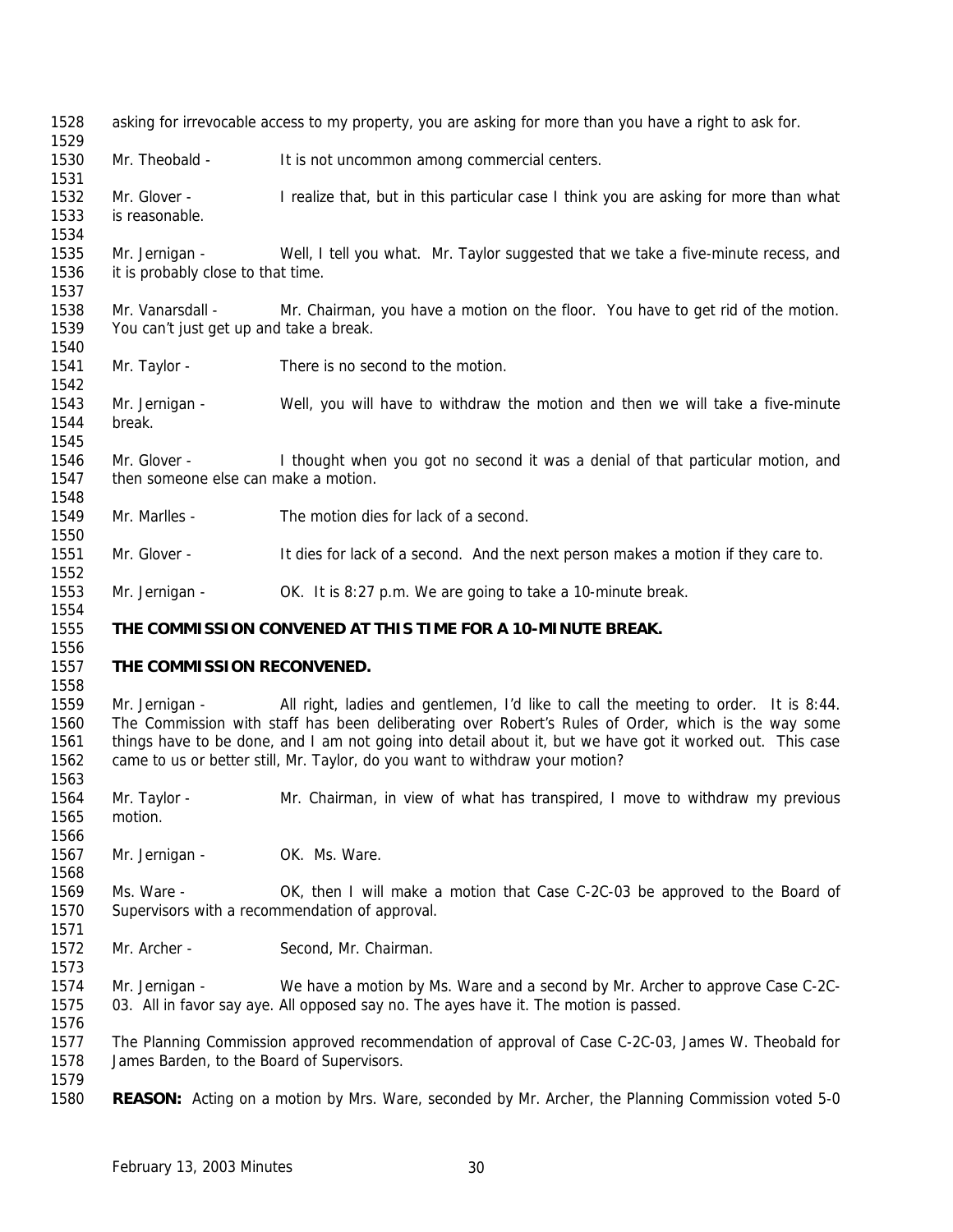(one abstention) to recommend that the Board of Supervisors **grant** the request because it is appropriate business zoning in this area and improves the aesthetics of an existing commercial area.

 Mr. Jernigan - I want to explain to the people in the audience so you will understand a little bit more. When this case came to us, this case was endorsed by staff because it met all of the qualifications, the building and everything. And what happened here was that there was a discrepancy between the two parties on this right of way through the shopping center. As we sat and talked about it, if this case had come up without any discussion on this right of way it would have been passed because it meets all of the criteria and it has staff approval, and that is the reason it is being approved. The right of way will have to be worked out between the two parties, and the County has no jurisdiction over that. So the motion is passed. 

- Mr. Archer Excuse me. Before we go on, there is a Scout Troop here tonight that has been sitting here, and I know they've gotten a good lesson in civics tonight, and I just thought we'd like to introduce them.
- Mr. Jernigan Would you like to introduce your Scouts?

 Ms. Daniel - I am Cindy Daniel, Assistant Scout Master for Troop 751, Greenwood United Methodist, and I have two of my Scouts here tonight, and two are observing. They are working on their communications merit badges. This is Allen Daniel and Brandon Luther.

- Mr. Jernigan Thank you. You picked a premiere night for it, too. They didn't fall asleep on that one, did they?
- **C-3C-03 Gloria L. Freye for Webb L. Tyler & G. Edmond Massie, IV:** Request to conditionally rezone from A-1 Agricultural District to R-3C One Family Residence District (Conditional) and C- 1 Conservation District, Parcels 744-765-2664, 744-765-0530, 743-764-8795 and 744-765-4795, containing 20.8 acres (R-3C - 8.8 acres; C-1 - 12.0 acres) located along the east line of I-295 and adjoining the west line of McDonald's Small Farms subdivision approximately 1,800 feet north of I-64. A single-family residential subdivision is proposed. The applicant proffers a density not to exceed 2.2 units per acre defined in this case and rezoning cases C-74C-02, C-2C-01 and C-77C-99 in the aggregate. The R-3 District allows a minimum lot size of 11,000 square feet. The Land Use Plan recommends Suburban Residential 1, 1.0 to 2.4 units net density per acre, and Environmental Protection Area.
- Mr. Marlles The staff report will be given by Mr. Paul Gidley.

 Mr. Jernigan - Is there any opposition to Zoning Case C-3C-03? We have no opposition. Mr. Gidley, you may proceed.

- Mr. Gidley Thank you, Mr. Chairman, Mr. Secretary and members of the Planning Commission.
- 

- This case is C-3C-03, a request to rezone 20.8 acres of land from A-1 to R-3C and C-1. The subject property is located in the northern part of the McDonalds Small Farm subdivision, just east of Interstate 295.
- The applicant has submitted new proffers since the staff report went out, which you should now have copies of.
- The original proffers promised several features. These included:
- Minimum home sizes of 2,000 square feet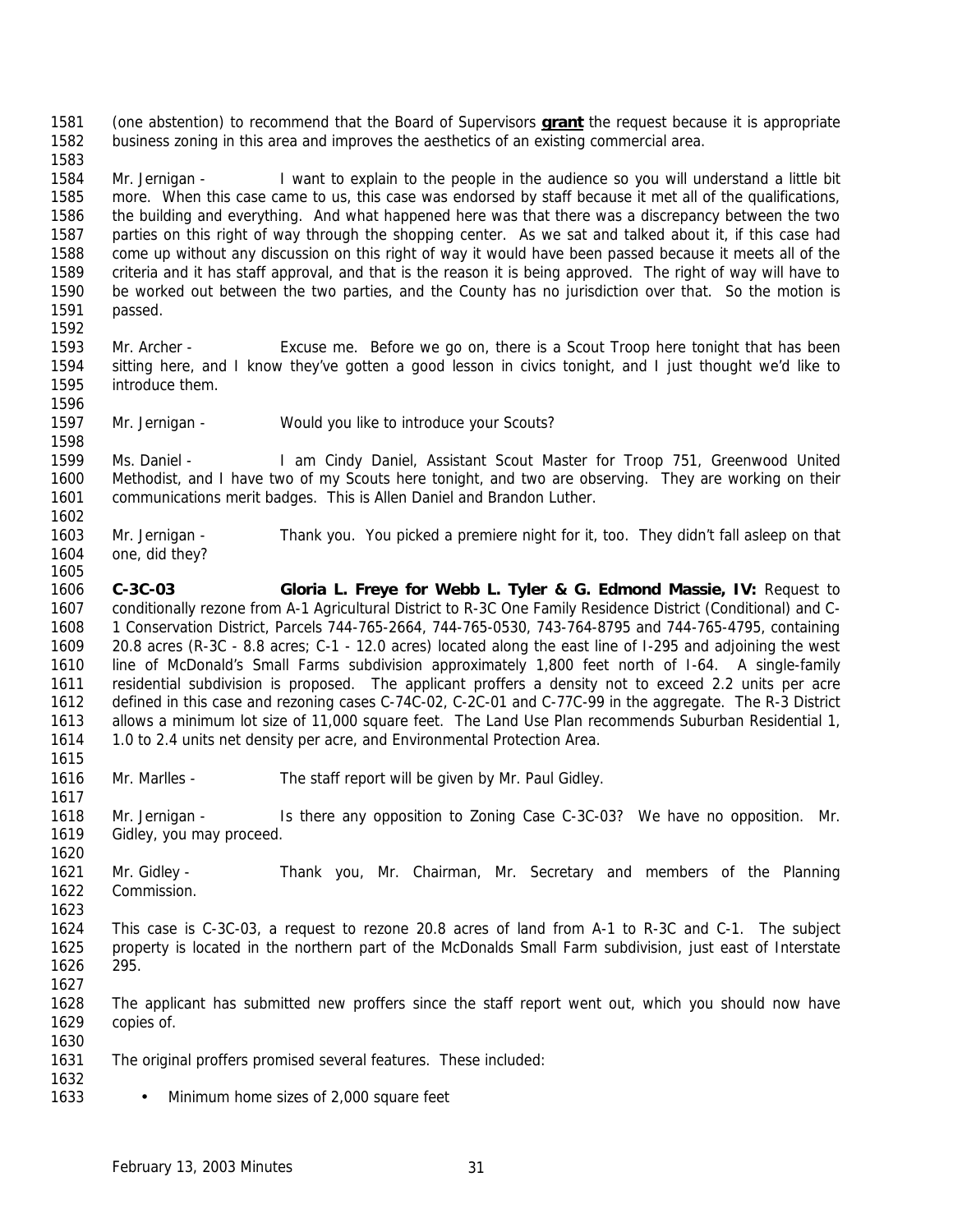| 1634 | $\bullet$      |                          | Chimneys and foundations of brick or stone                                                                     |
|------|----------------|--------------------------|----------------------------------------------------------------------------------------------------------------|
| 1635 | $\bullet$      |                          | 2 car garages, half of those being side or rear entry                                                          |
| 1636 | $\bullet$      |                          | A minimum of two trees in each front yard                                                                      |
| 1637 | $\bullet$      |                          | Those lots adjacent to C-1 property, would contain an average minimum of 12,500 square feet.                   |
| 1638 |                |                          | However, this would not apply to the remaining lots.                                                           |
|      |                |                          |                                                                                                                |
| 1639 |                |                          |                                                                                                                |
| 1640 |                |                          | The latest revisions have added the following improvements, including:                                         |
| 1641 |                |                          |                                                                                                                |
| 1642 | $\bullet$      | Standard curb and gutter |                                                                                                                |
| 1643 | $\bullet$      |                          | Sound proofing for homes within 300 feet of the Interstate 295 right of way                                    |
| 1644 |                |                          | And 33% of homes will have brick fronts or partially brick fronts, though partially is not defined in          |
| 1645 |                | the proffers             |                                                                                                                |
| 1646 |                |                          |                                                                                                                |
|      |                |                          |                                                                                                                |
| 1647 |                |                          | Even with these new proffers, there is still one significant outstanding issue, which staff has maintained     |
| 1648 |                |                          | throughout this case, and that is the requested density or lot yield.                                          |
| 1649 |                |                          |                                                                                                                |
| 1650 |                |                          | The County's Land Use Plan designates this area as SR-1 or 1-2.4 units net density per acre, which at its      |
| 1651 |                |                          | highest end coincides with our R-2 zoning district.                                                            |
| 1652 |                |                          |                                                                                                                |
| 1653 |                |                          | The developer's request is for R-3, which is two zones more intense than the maximum recommended by            |
|      |                |                          |                                                                                                                |
| 1654 |                |                          | our Land Use Plan. This R-3 designation allows for a potential 60% increase in the recommended density         |
| 1655 |                |                          | above that permitted in the R-2 District.                                                                      |
| 1656 |                |                          |                                                                                                                |
| 1657 |                |                          | I call your attention to proffer No. 3 which deals with density. Due to the way this is worded, staff does not |
| 1658 |                |                          | believe it accomplishes the goal of limiting density to that recommended in our Land Use Plan. If the          |
| 1659 |                |                          | developer wishes to bring this case into compliance with the Plan, staff would recommend this proffer be       |
| 1660 |                |                          | changed to read and I quote, "The number of units constructed on this parcel, excluding floodplain, shall      |
| 1661 |                |                          | not exceed 2.2 per acre." This would clarify the density proffer, by not calculating density in the aggregate  |
| 1662 |                |                          |                                                                                                                |
|      |                |                          | with previous cases. It would also go a long way toward addressing staff's concerns.                           |
| 1663 |                |                          |                                                                                                                |
| 1664 |                |                          | Related to density is the issue of lot size. If developed properly, larger lot sizes can make for a more       |
| 1665 |                |                          | attractive community by providing added privacy, open areas, and by allowing for greater flexibility in home   |
| 1666 |                |                          | design. It also helps residents avoid setback conflicts when they are considering future additions. Staff      |
| 1667 |                |                          | considers this preferable to placing large homes on quarter acre lots.                                         |
| 1668 |                |                          |                                                                                                                |
| 1669 |                |                          | The lot size notwithstanding, staff's key concern has been and remains that of density or lot yield. If this   |
|      |                |                          |                                                                                                                |
| 1670 |                |                          | application were to be amended to a more reasonable zoning category and density, staff's position could        |
| 1671 |                | possibly change.         |                                                                                                                |
| 1672 |                |                          |                                                                                                                |
| 1673 |                |                          | I thank you and if there are any questions I can answer.                                                       |
| 1674 |                |                          |                                                                                                                |
| 1675 | Mr. Jernigan - |                          | Are there any questions for Mr. Gidley from the Commission? Thank you, Mr.                                     |
| 1676 | Gidley.        |                          |                                                                                                                |
| 1677 |                |                          |                                                                                                                |
|      |                |                          |                                                                                                                |
| 1678 | Mr. Gidley -   |                          | Thank you, Mr. Chairman.                                                                                       |
| 1679 |                |                          |                                                                                                                |
| 1680 | Mr. Jernigan - |                          | Mr. Taylor, would you like to hear from the applicant?                                                         |
| 1681 |                |                          |                                                                                                                |
| 1682 | Mr. Taylor -   |                          | Indeed I would, Mr. Chairman.                                                                                  |
| 1683 |                |                          |                                                                                                                |
| 1684 | Ms. Freye -    |                          | Good evening Mr. Chairman and members of the Commission, my name is Gloria                                     |
|      |                |                          |                                                                                                                |
| 1685 |                |                          | Freye. I am an attorney here on behalf of Webb Tyler and Ed Massie, both of whom are also here this            |
| 1686 |                |                          | evening. This case is really a follow-up to the case that you all heard and recommended approval on at         |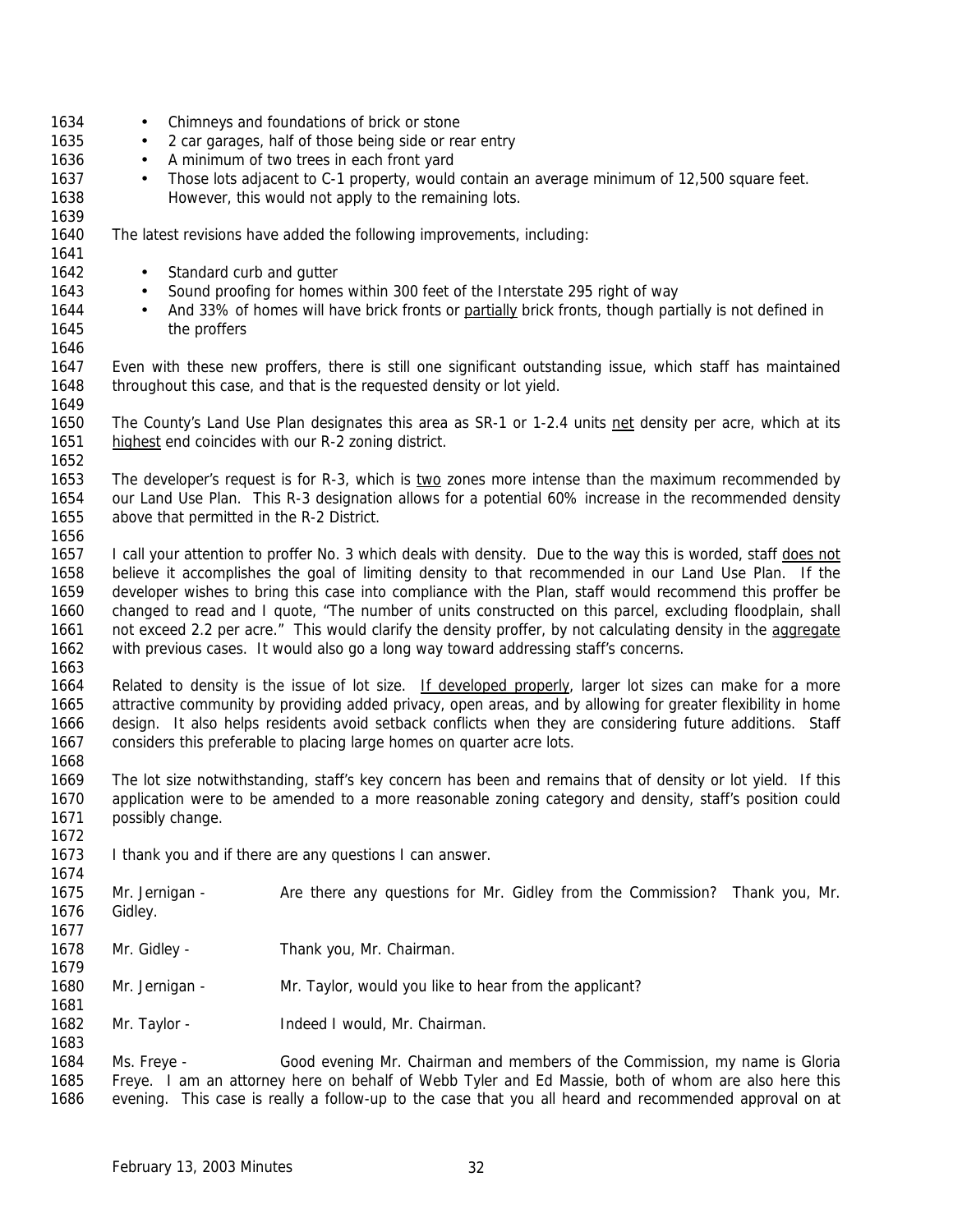your December hearing. This case would add land to the property that was proposed to be developed in that December case as the proposed extension of the Sadler Grove Subdivision. The land in the case before you this evening is actually, the majority of it is being asked to be rezoned to C-1, 12 acres to C-1 Conservation and the other 8.8 for the R-3C zoning. In December when we talked about this case, the companion case, we noted that there were several development challenges that were going to face the developer in expanding the Sadler Grove Subdivision into this area, primarily the fact that public water and sewer is not available here. In addition, this land brings its own challenges with it because of the 12 acres that are constituting the environmental protection area, the fact that it is adjacent to the Interstate makes it much less marketable, and then the fact that we've got a 50-foot gas pipeline easement that runs on the southern perimeter of this property. So, you add all of that together and you do have some challenges here. As Mr. Gidley explained the proffers in this case, a sister case to the one you heard in December are actually improved. As he relayed to you, the other thing that we did change in the proffers is that the phasing, because of concerns about Sadler Road improvements, and the previous case that you heard, the phasing was worded so that no building permit could be approved until after January, 2004, and we have followed staff's recommendation that that should be reworded to say that you cannot apply for that, for a building permit before January, 2004. The other issue that staff has raised in this case is their concern about R-3 density. The proffers in this case do address that concern, the density for the Sadler Grove Subdivision and the recent cases that you all have approved is being held to the 2.2 standard. At 2.2, the density is in the R-2 range. It is also within the Land Use Plan, SRI recommendation from 1 to 2.4.

1707 To put this case in context, it is actually the  $6<sup>th</sup>$  zoning case for the developer in this area. The first case was in 1999, and that case started with an R-3A zoning category, with a density of 2.91. The next case went to a category of R-3A and R-3, with a density of 2.58. The next case was all R-3 and the subsequent cases are R-3 and the densities have gone down from 2.58 to 2.43 and now down to 2.2, where we have committed to hold the Sadler Grove expansion to the 2.2 level. The R-3 designation does not present a problem in this case because the proffers will control the development. The proffers will require the 2.2 density, which is in the R-2 range as I said. The proffers do require 85-foot wide lots, which is actually in a 1714 range of R-2A, and the proffers require house sizes of a minimum of 2,000 square feet, which is actually in the R-0 range. So, this case, with the proffers that are being submitted and considered as part of the case and that will control the development, you end up with development that is within the standards of R-0, R- 2A and R-2. There is considerable risk for the developer in taking on the challenge of extending the Sadler Grove Subdivision into this area, not only because of the lack of infrastructure and the other challenges of where it is located, but also because the area as McDonald's Small Farms has developed is a somewhat troubled area. It is a unique piece of property, this area. It was platted in the 1940s but it was never rezoned. It does have large lots, but the large lots have not resulted in quality development or high value properties. As I said, there is no public water and sewer. There are property owners in that development who have actually experienced well failures and drainfield failures. There is a wide range of house values that you will find in this area. There are some nice homes, but there are also homes that are mobile homes and block homes that tend to depress the value of the nicer homes.

1727 The County is not really in a position to step in and solve the problem of McDonald's Small Farms, but you have a developer here who has a vision of transforming it and taking this area and bringing it up to today's higher standards by expanding the Sadler Grove Subdivision into this area. That expansion will bring homes consistently in the value of \$325,000 to \$400,000. To take this risk, the developer does need the R- 3 designation to get the best lot yield that he can, still being governed and controlled by the 2.2 density proffer so that he can offset the high cost of acquiring this land, part of it that has been developed, the high cost of providing utilities and the high cost that the proffers will demand for the high quality that is being proffered. 

- For these reasons, we request that you recommend approval of this case as proffered and treat this case
- similarly as its sister case that you heard in December. We will be glad to respond to questions.
-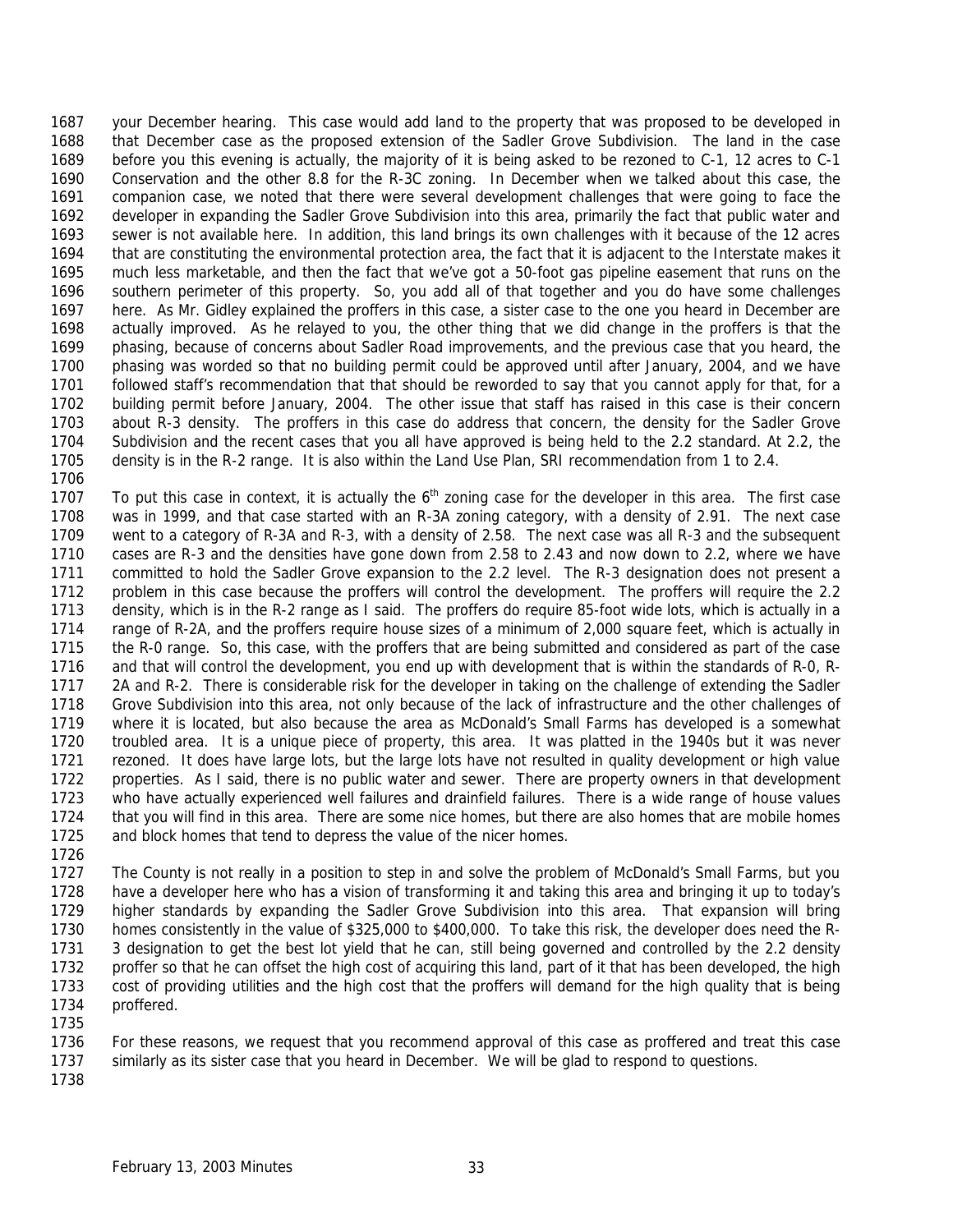Mr. Jernigan - Thank you. Are there any questions for Ms. Freye from the Commission? Thank you, Ms. Freye. Mr. Taylor. We didn't have any opposition.

 Mr. Taylor - I know and I want to say those comments by Ms. Freye to say this really is, Mr. 1743 Chairman, a very challenging redevelopment case. As Ms. Freye said, this is the 6<sup>th</sup> case in a series that started out in 1985, I believe, and has step by step, piece by piece, proceeded with a complete renovation of that area along Sadler Road. It has been a complex and very troubled parcel over the period, and it has been a considerable risk to the applicant, who has really exhibited in my view, considerable skill in surmounting the environmental cleanup and some of the environmental risks he has undertaken, particularly with regard to materials that were simply dumped there over the years, used cars, machinery, trucks and all kinds of other things, and sometimes I shudder when I think if we dig deeper what we might find, but so far we haven't come up with Jimmy Hoffa. But in fairness to the developer, it has been a very complicated project and at a very considerable risk, as Ms. Freye said. The site had to be acquired from many owners over almost a century of existence, and some of the deeds went all the way back to the 1800s requiring great legal effort to find out just who owns it and who lived on it during that period. The site had to be cleared of debris, junk, old septic systems, wells were capped, trash was removed, buildings were removed. It was an undertaking. In that site there is no or very limited public utilities, particularly if you scroll back to the early 1900s. It was really very primitive in there, and they had old septic systems, wells, basically there were no public utilities, no sewer and water. Power was sketchy at best and the roads, once you got off of Sadler Road, the road virtually just went in and then disappeared through a group of trees, and I would say if it was ever platted, it was probably platted in the pre-war period and it wasn't a very quality job. Now, complicating all of those factors, it is in a sensitive flood plain area that had to be crossed by Route 295, and it had areas where there were culverts going under 95. There were wetlands and all of this had to be considered in the redevelopment. Besides that, there is a 50-foot wide pipeline area that cuts right across the site, which complicates site use and platting. And, of course, it is close to the interstate. Now, with all of this, I think that the developer, Mr. Tyler and Mr. Massie, have done really a masterful job in arising to a lot of individual challenges that a developer doesn't necessarily face. Usually developers look for a piece of land that they can do the same thing over and over and over and everyday isn't a new challenge and insight, and this particular one that was exactly the case. Every day brought on new challenges, new risks, new costs, and I think all of these have been met very professionally and anybody that goes into that area today along Sadler Road, that went in there 10 years ago, or 15 years ago, when I first went in there, they will notice a complete renaissance. And I think that is a great credit to the developers that have undertaken this very risky procedure. As I say, it is also close to the interstate, 1772 which poses its own problems, but with all of the work that has gone on, basically the density has been 2.3, 2.58, 2.9 and overall I think that with, and that is going to be 2.2 acres, they are sticking with 2,000 square foot houses, lots that are 85 feet wide, and this is very similar to Case C-74C-02, which we handled a few months ago. And I feel that it should be handled in conjunction with Case C-74C-02 because it is complicated, and I think we can pass it on to the Board of Supervisors, many of whom have sat here through the past cases and can judge the intensity of the effort and the intensity of the requirements that the developer has done. So, with that I move approval of Case C-3C-03 for referral to the Board of Supervisors.

- Mr. Jernigan Second. We have a motion by Mr. Taylor and a second by Mr. Jernigan. All in favor say aye. All opposed say no. The ayes have it. The motion is passed.
- 

 The Planning Commission approved recommendation of approval of Case C-3C-03, Gloria L. Freye for Webb L. Tyler & G. Edmond Massie, IV, to the Board of Supervisors. 

 **REASON:** Acting on a motion by Mr. Taylor, seconded by Mr. Jernigan, the Planning Commission voted 5- 0 (one abstention) to recommend that the Board of Supervisors **grant** the request because it would permit development of the land for residential use in an appropriate and consistent manner.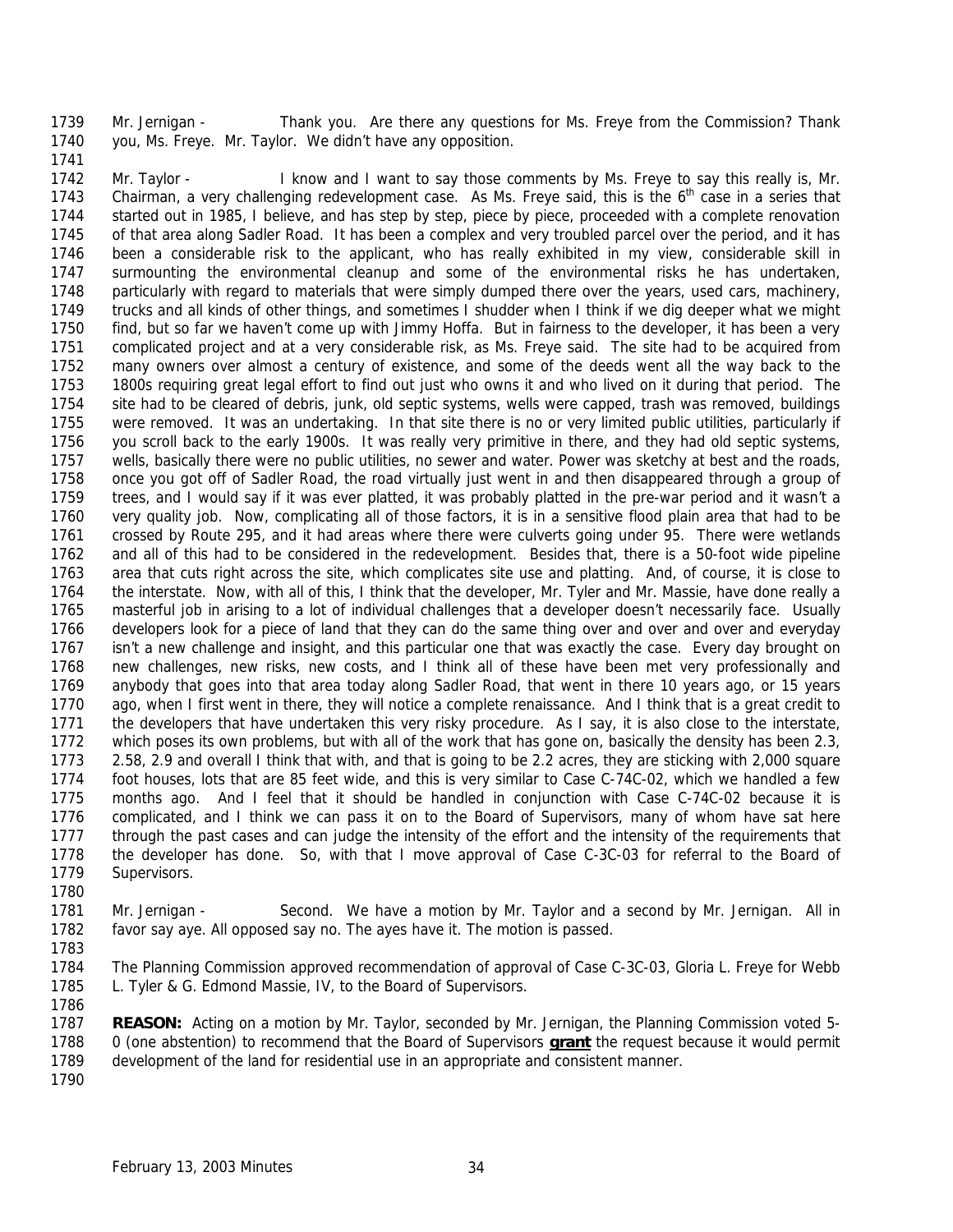**P-3-03 Dean E. Hawkins, ASLA:** Request for a provisional use permit under Sections 24-58.2.d and 24- 122.1 of Chapter 24 of the County Code in order to allow an outside dining area at Garland's Way Restaurant, on part of Parcel 746-772-0397, containing approximately 1,265 square feet, located on the north line of Twin Hickory Road approximately 230 feet west of Nuckols Road (Twin Hickory Town Center- Phase 1). The existing zoning is B-2C Business District (Conditional). The Land Use Plan recommends Commercial Concentration. Mr. Marlles - The staff report will be given by Mr. Mark Bittner. Mr. Jernigan - Is there any opposition to P-3-03, Dean E. Hawkins, ASLA? Comments? We will 1801 say that is opposition and give you a chance to speak. Thank you. All right, Mr. Bittner. You may proceed. Mr. Bittner - Thank you, Mr. Chairman. The site is at the southern side of the main Twin Hickory Town Center commercial building adjacent to the restaurant in question. The proposed outdoor dining area would remove six existing parking spaces 1807 adiacent to the restaurant. This request is consistent with the 2010 Land Use Plan designation of Commercial Concentration. However, the site is also adjacent to the Avery Green Subdivision to the southwest as shown in this photograph (referring to photograph). Great care should be taken to insure this outdoor dining area does not negatively impact this residential area. To accomplish this, staff has recommended several conditions for 1813 this provisional use permit, including: - Prohibiting use of the outdoor dining area past the hour of 10:00 p.m. 1816 - Prohibiting outside amplified music performances; and 1817 - Prohibiting outside speaker or sound systems. The applicant had indicated he would prefer a closing time of 12:00 midnight. The applicant had also expressed a desire to install a speaker system to allow outside diners to hear the same background music 1821 that inside diners would hear. However, the applicant has indicated tonight that he is in agreement with all of the conditions recommended in the staff report. That concludes my presentation, and I would be happy to answer any questions you may have. 1826 Mr. Jernigan - Are there any questions for Mr. Bittner from the Commission? Mr. Taylor - Mr. Bittner, do we have any concrete plans as to how the dining area will be utilized and developed outside the skin of the building? The diagram that we have just seems to cross- hatch the area where the outdoor patio would go. Mr. Bittner - There are some details on this plan, however, it has not been fully fleshed out. I know the applicant is still working on it. Mr. Taylor - Do we know what the size will be? Mr. Bittner - Twelve hundred and sixty-five square feet, and the applicant is proposing 50 seats, I believe. Mr. Taylor - Now on this drawing, do you know, have you scaled off the area of that to see if it could handle 50 seats?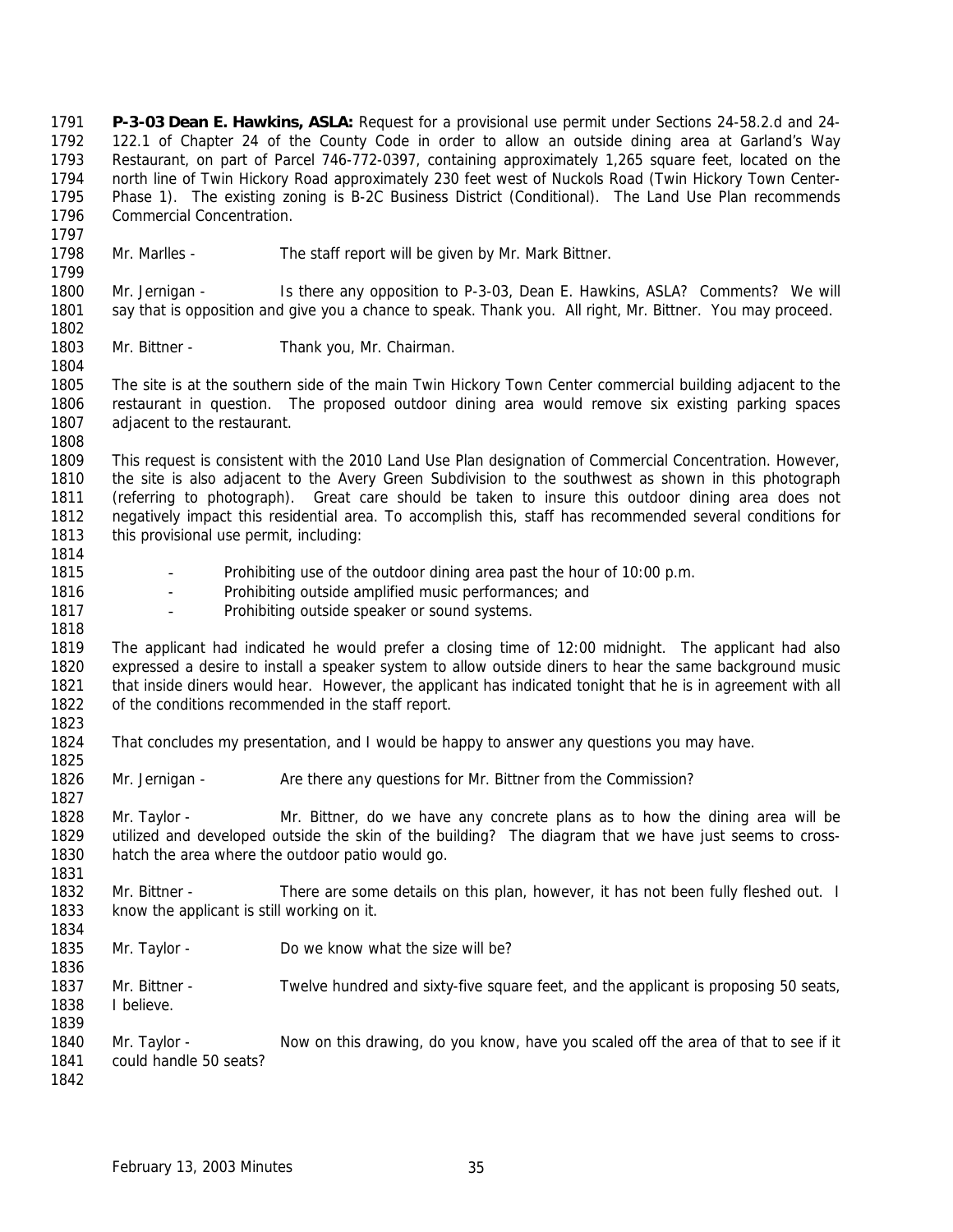Mr. Bittner - No. I do think from looking at this drawing that 50 is probably about the max. I imagine that there is a good chance there will be less than 50 seats ultimately in that area.

1846 Mr. Taylor - And one of the other concerns that has been expressed is that the, from the traffic 1847 people... is anybody from Traffic here tonight? 

Mr. Bittner - I don't believe so.

 Mr. Taylor - I had asked them to look at this, and their concern is that with this entrance feature, this is down a hill I believe…on the entrance. I don't know if we have got the contours there. But as you look at that, it goes down the hill. You are looking down hill, and I would guess that is about a 10 degree grade, maybe more. And then it sweeps to the left, and that is on a 10% grade. So, I have tried this myself in a car, and driving in there and making the turn. You have to be very careful that the car does not drift into that parking area. Nobody parks, I have not seen a car parked in that parking area yet, and I am concerned about the safety of people in that area. I had talked to the Traffic Engineer and he thought the recommendation would be that some kind of wall would need to be put there, some kind of strong wall to keep cars that might meander across the line out of that area. Have you had any kind of discussion with the roads people?

1862 Mr. Bittner - No. I have not discussed any particular wall with the roads people. We did get their comments, though, on this application, and I believe they had no objection to it. I have not discussed any wall with them.

 Mr. Taylor - We have had a few e-mails that have come in expressing some concern. Do you have those for the record?

Mr. Bittner - Yes. I have all of those e-mails on my computer.

 Mr. Taylor - And you said they were, one of them says, and I will quote it at my liberty without disclosing the source, but "they didn't seem to have any concrete plans on how the design of the dining area would be utilized." Another, just quoting from it, "it is a great concept, but there some issues that need to be resolved." And I am concerned about the safety. Do we have the applicant here?

- Mr. Bittner Yes, we do.
- Mr. Taylor Could the applicant speak?
- 1880 Mr. Jernigan Thank you, Mr. Bittner.

 Mr. Archer - Mr. Bittner, I have one question before you sit down, please. I think you said this. You indicated in the staff report that there were some conditions that, if met, would preclude you recommending approval or you would recommend approval, and you said that they had been met. Is that right? 

- 1887 Mr. Bittner Yes. The applicant has now told me he is in agreement with all of the conditions recommended in the staff report.
- Mr. Archer That is all I needed. Thank you.
- Mr. Jernigan Sir, you have 10 minutes. Would you like to reserve rebuttal time?

 Mr. Hawkins - Well, I don't even want to call it rebuttal time. I don't think I will use 10 minutes now, and I probably won't use 10 minutes then. I am Dean Hawkins, Landscape Architect, representing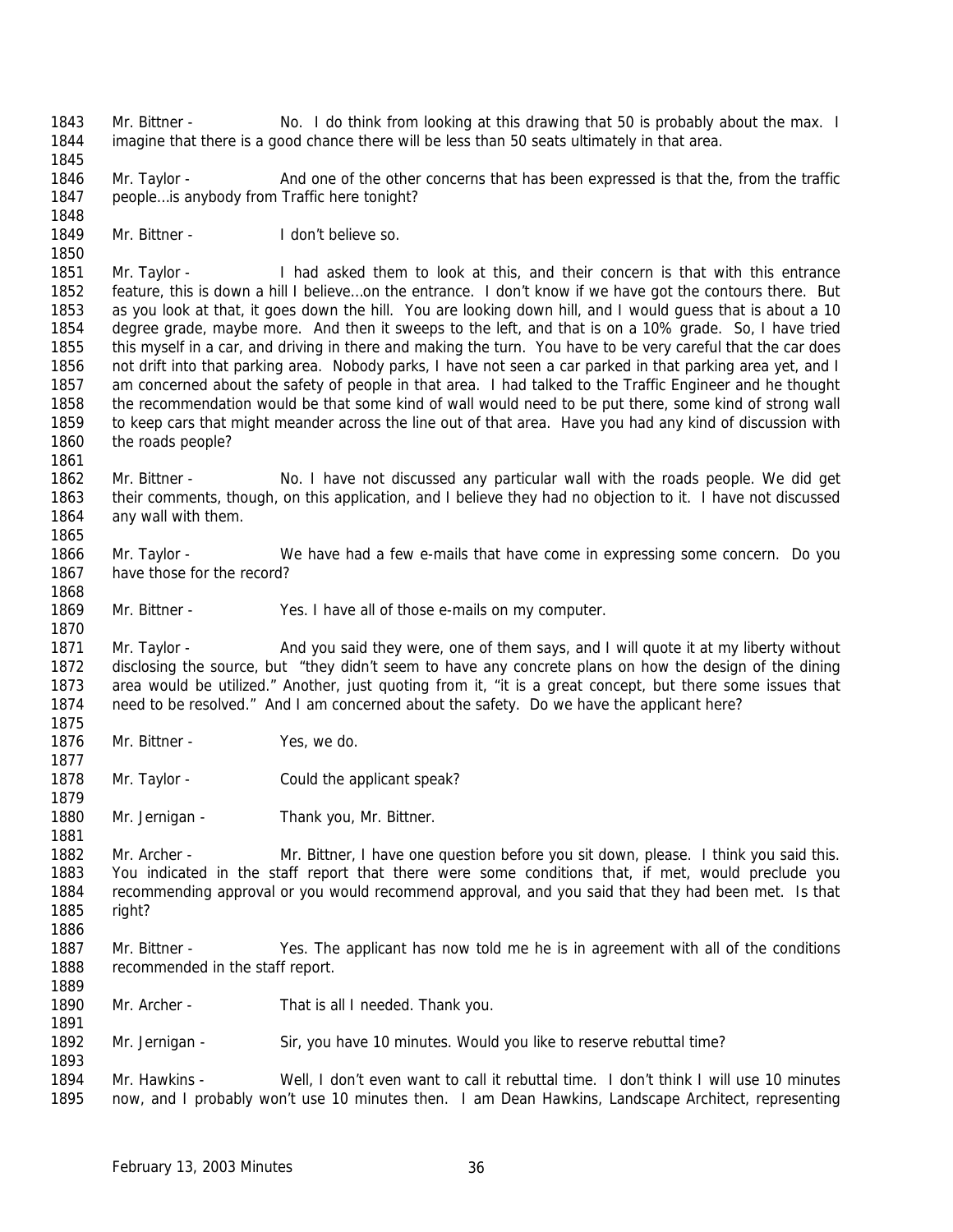Garland's Way Restaurant tonight. Members of the Commission and Mr. Chairman, we do agree with the staff report. The 11 conditions that are outlined here are acceptable to us. We have no reservations about any of them. Last night we were able to arrange a meeting between some residents who are in the subdivision behind us and I apologize for the late timing of that, but it was only apparent to us that they needed to see us at the very end of last week, and last night was the first time we could see them. So, we had a good chance to go over the staff report and also look at the sketch that I have prepared, and I do have that. It is in the staff report, but I have a colored copy that might show things a little bit better, but your main concern, Mr. Taylor, about the accessibility to the dining area, the café patio. It would be enclosed with an additional curb and gutter line at the front of the parking spaces that you are speaking of at the building, and then, in addition to that, we plan to put a wall equal to the gray knee wall that you see at the base of the building, totally enclosing the patio. So, for a car to hit a diner, let's say in that area, they would have to jump the curb and go through that wall, which is probably more protection than what you have now, as a car might approach the building itself. So, we feel like that, plus some landscaping around the perimeter, will provide a buffer and a security area between any traffic and the building and the diners. So, with that, I would like to reserve comments after the residents who might be here may have a few moments to say some things, and then if they have any questions, I'd be glad to respond. 

 Mr. Taylor - Yes, just one more question before we leave this image here. There is a slope in those parking spaces, about a foot. How do you propose to level that out or will it be on an incline? 

 Mr. Hawkins- The pavement that is within the parking spaces will be leveled out basically even with the top of the sidewalk that is around the building. And then the perimeter wall that goes around the care itself will be above that, so the actual diners will be about 6 inches to a foot below the grade at the front of the spaces, but they will have a 30 or 36 inch wall above that point surrounding them between any traffic and the dining area. But you are right. It is almost exactly a foot of differential on grade between the front of our dining area and the building or the curb at the building. So, the dining area will be sunken by about a foot at the deepest point.

1924 Mr. Taylor - Will there be some kind of metal... 

 Mr. Hawkins - Well, we have the wall like you see there out around the dining area and then we will have about a four foot separation between the wall and another curb, a six-inch concrete curb, which will delineate the travel lane that goes across there now at the end of the building. So, there will be three things there. There will be a six-inch curb, landscaping strip about four or five feet wide, and a wall about 36 inches tall.

 Mr. Taylor - Will the landscaping be cut into the slope or will it be, how will you get rid of the paving there?

 Mr. Hawkins - The pavement that is at the very front of the parking spaces will be removed. The paving will be removed on the entire asphalt area of those parking spaces, and then that is where the curb line will extend from the nose of the curb to the right all the way over to the other island to the left, except for a slot to let some water go into a drop inlet, so there will be a four or five foot green space there, and then the wall. 

1941 Mr. Taylor - Has the owner of the center or HHHunt looked at your plans that you know of?

 Mr. Hawkins - I don't believe they have looked at it. They are the ones who signed off on our request. I think they have looked at a sketch of an original layout that was a little more simple than what I have put forward showing the dining area and the 50 seats. They know exactly where it is going to be. 

 Mr. Taylor - To an extent, of course, that is my concern. This is a sketch and we are dealing with the traffic and I am concerned.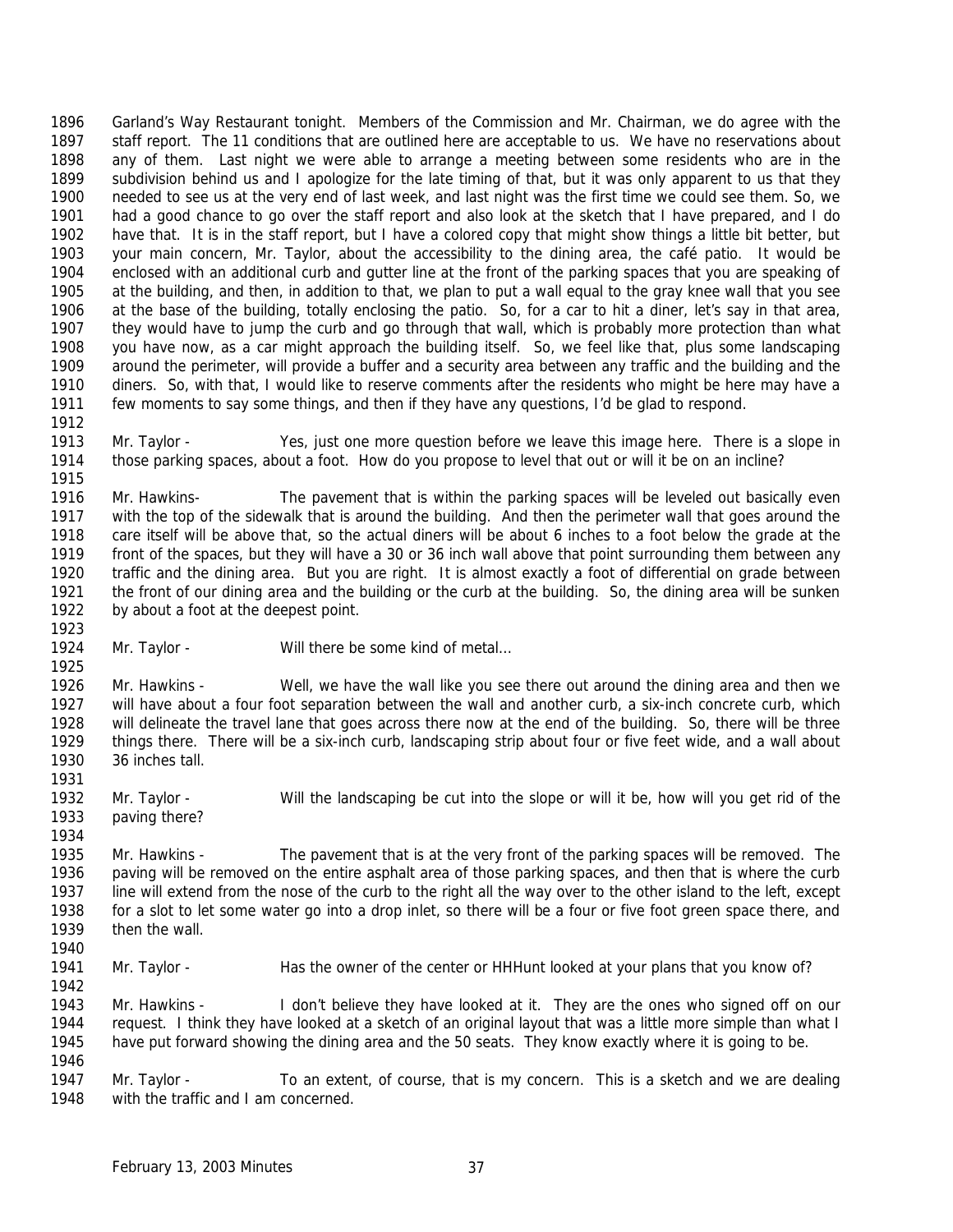Mr. Hawkins - Well, possibly I can put up my color rendering that might show that sketch a little better. It is the same sketch. It is just colored and larger and it might help to see it.

Mr. Taylor - Do you have an elevation drawing of the finished product?

 Mr. Hawkins - No, I do not, because what you see at the base of the building, that will be the elevation that you will see, the gray stone wall. That is what it will be made of, and we are so tied to the architecture of the center that we really can't deviate from what you see there in materials or colors.

 

1959 Mr. Taylor - Will that be awnings or covered or...

 Mr. Hawkins - It is probably possible that it will be covered with an awning. I have tried to show something of an awning there, just to cover the sun. If it is waterproof it may be a compatible color of an awning that drapes over the area, but at this time we are not asking for a totally enclosed area, weather proofed, because we just wanted to make a low impact on that wall now. 

Mr. Taylor - Oh, let's hear from the other people now. Thank you, sir.

Mr. Jernigan - Thank you, Mr. Hawkins. OK. Ladies, who would like to speak?

 Ms. Lucy Zuercher - Good evening, Mr. Chairman, ladies and gentlemen. I am Lucy Zuercher and I live in Scottsglen, 5109 Doran Hill Court. I would just like to comment. Garland's Way is a popular, elegant and very original restaurant that is an asset to our community, and we want to support its success. Garland's Way is a good citizen in Twin Hickory, offering PTA Night in Henrico County, teacher discounts and healthy children meals, and the applicant made a point to solicit resident input on this case by hosting an open house for Twin Hickory residents. I think the patio as done is a great concept. The preliminary plan I saw last night just seemed to lack definition, and the applicant is considering some terrific possibilities, such as the awning on windows that perhaps can be removed in pleasant weather. As a resident, I am pleased that the applicant agreed to all of the staff conditions, but I would like to see the concept fleshed out with some more details, particularly, I would like to see the applicant address the need for a visual and sound barrier between the back of the patio and the Avery Green residents, whose property lines are a hundred feet away. Is it possible to put up that image with the Avery Green homes right behind it? (Referring to rendering) At night, behind the restaurant, I could clearly see residents eating dinner in their kitchens and in any weather they will be able to look out and see not what is now a blank back wall, which is invisible in the dark, but outdoor diners receiving service. Now, I understand the plan is to submerge it and then there will be the wall and then some landscaping, but I believe if the patio is open in design that those residents will be able to hear clinking glasses and table ware and conversations when they are in their yards, and I feel an obligation to insure that there is some kind of visual and sound barrier included in this plan that is a little more firmed up. I feel certain that this applicant can devise some trellis, a decorative wall a few feet higher than the other two walls, a row of decorative columns, and attractive window shade or even a boring row of Leyland Cyprus or something. I think it might take some imagination, but Garland's Way is a very imaginative restaurant, and I think this is a creative challenge that easily can be addressed and resolved and I think that it needs to be addressed and resolved. I thank Garland for bringing his wonderful restaurant to Twin Hickory and for the way he embraces our community. I know that this patio dining, once the plan has been more defined, will be a big success. Thank you.

 Mr. Jernigan - Are there any questions for Ms. Zuercher from the Commission? Thank you, ma'am. Did anybody else want to speak? 

 Ms. Kimberly Mullins - Good evening. My name is Kimberly Callas Mullins and I live at 4916 Saddleridge Court. Lucy pretty much summed up how I feel. I did attend the open house held by Mr. Taylor, and I appreciate that. It was an opportunity for me and my husband, who also attended, to review the plans that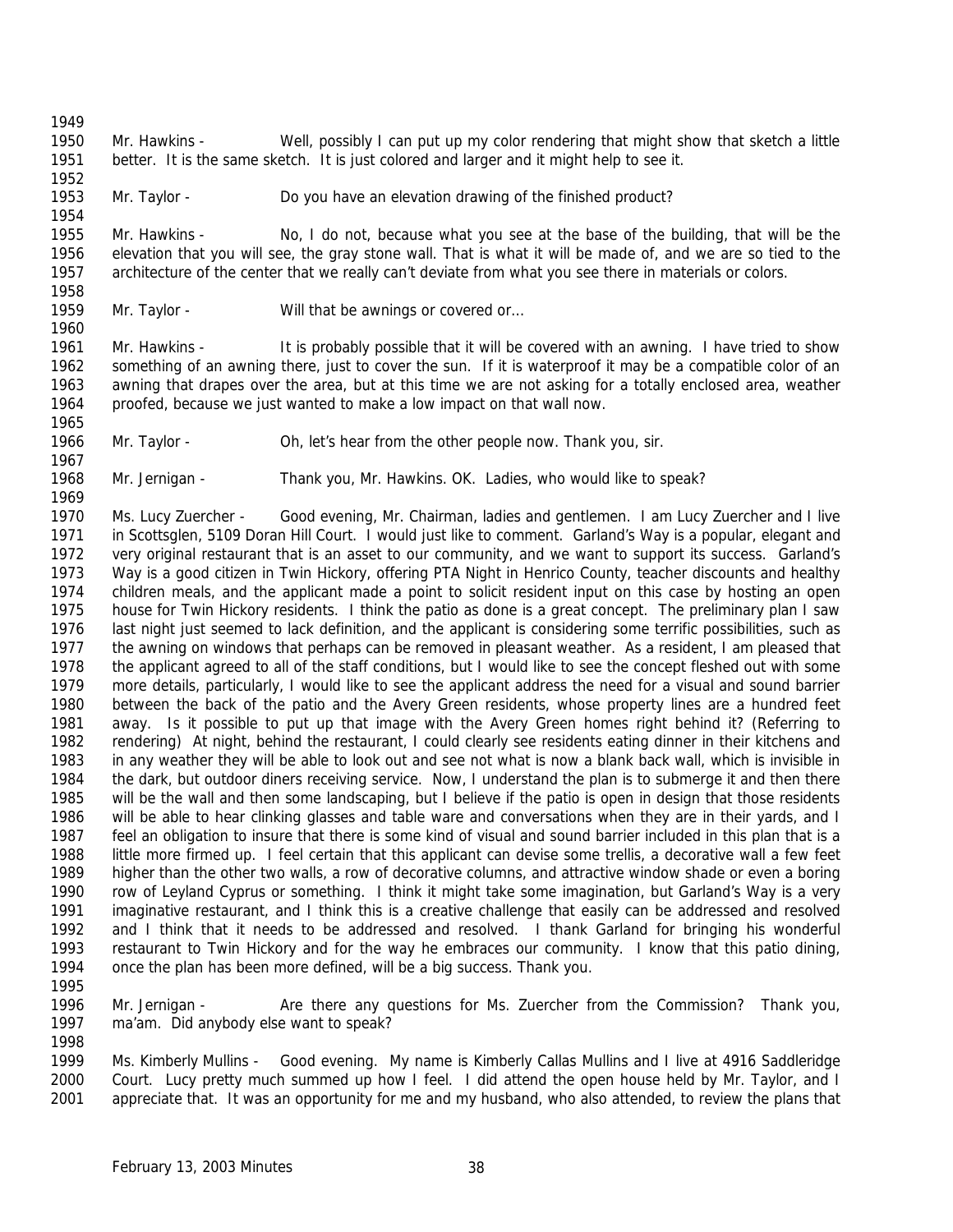he would like to have for the outdoor patio. As Lucy said, the concept is good, but again all I saw pretty much was concrete and I tried to envision a brick wall. My concern as being a resident of Twin Hickory and the fact that Avery Green is in Twin Hickory is that noise and a visual barrier that would obstruct the view it may have. I am afraid that if Mr. Garland no longer owns the restaurant and there is no proper barrier and noise restrictions that if someone else bought it, they may not have the same care and concern. I know he has a lease for seven years and I think he said seven more, but again, he may want to retire early and move to Florida. Somebody else buys it and they don't have the same care and concern, so I am extremely 2009 concerned with the layout of the patio and the landscaping and the buffers for noise as well as sight. I don't think it is fair to ask people in Avery Green to turn their blinds down and keep their shades closed all 2011 the time so they don't have to see the diners, so I'd appreciate it if you would take that into consideration and the fact that right now we don't have a concrete plan to look at to see if it is going to be visually attractive, as well as the barriers that we need. Thank you. And do you have any questions? 

- 
- Mr. Jernigan Are there any questions for Ms. Mullins from the Commission?
- 
- Mr. Archer Ms. Mullins, were you familiar with the 11 conditions that staff had recommended?

 Ms. Mullins - Correct. Yes, I did. I read the staff report. I spoke to Mr. Bittner a few times and I actually told the applicant last night when I had heard that he wanted a midnight closing and outdoor speakers that I was completely opposed to that, that I did not think that was a good idea. I thoroughly support the plan recommendation and the staff report, however, my concern is right now, like I'm seeing a 2023 slab of concrete, and a brick barrier, and I really don't see any barrier for Avery Green, and if I stand in the parking lot, I can see the homes and I know they can see in. 

 Mr. Jernigan - Ms. Mullins, would you, do you feel like Ms. Zuercher? Would you like to see some Leyland Cyprus across there or what would you want to do? 

 Ms. Mullins - Well, when the shopping center was developed a lot of trees went down. I think it would be nice that trees could be planted there to help with, first of all, you are looking at an ugly fence, 2031 but even behind it, because they do grow rather quickly, I think that some landscaping even back there could help, because even if it is there, if you don't have any you are going to have a brick wall and you are going to look out and see a brick wall. And you can see that during the daytime, so a nice row of Leyland Cyprus back in that area also would help out. 

2036 Mr. Jernigan - OK. Thank you. 

 Mr. Taylor - Ms. Mullins, when you say back there, if I might, there is a cedar fence. There is a curb, a small two-foot wide curb area, grass area, then there is a cedar fence. There are some trees, some bushes behind there. Do you know whether those are Leyland Cyprus or are those some no-name brand? 

2042 Ms. Mullins - They are not Leylands. 

 Mr. Taylor - They are not Leylands. But then is there not an inner fence between Avery Green and the fenced area or the buffered area? 

2047 Ms. Mullins - There is the small – the buffer fence that was built from Avery Green to the 2048 shopping center. But if the Leylands were put there, they would grow higher than the fence. 

 Mr. Taylor - I am asking you if there is an inner layer or inner line of shrubs inside of the layer 2051 that is immediately adjacent to the fence. 

 Ms. Mullins - I don't think so, all the times I have looked.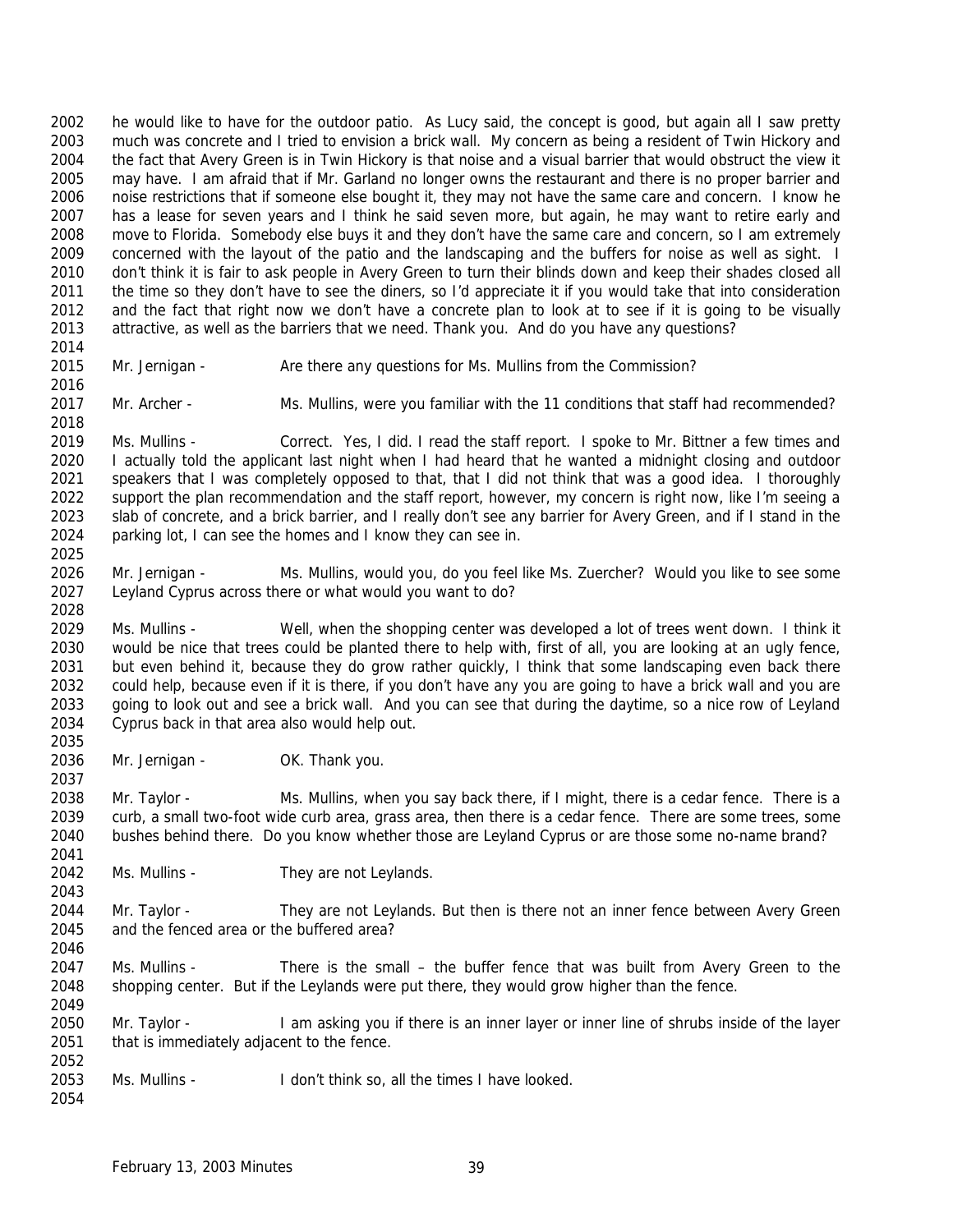Mr. Taylor - So you can see right through completely? You can see into the kitchen? Ms. Mullins - When you are standing you can see over the fence and you can see in, when you are standing up. Of course, you will be sitting down, but still when you are seeing diners come in and out. Mr. Taylor - So where would you want the layer of trees, on the residents' property or in the buffer? 2063 Ms. Mullins - Probably in the buffer. Mr. Taylor - Leyland Cyprus in the buffer, OK. Thank you. Ms. Mullins - As well as, even a possible wall as well, if they weren't going to do the Leylands on the opposite side, at the end of the patio, or some type of trellis, etc. that would have like ivy or whatever they could grow in Richmond. 2071 Mr. Jernigan - Thank you, Ms. Mullins. Mr. Rick Dodge - I will keep this ridiculously short. My name is Rick Dodge. I live at 5108 Park Meadows Court, which is, of course, in Twin Hickory. What the applicant doesn't know and perhaps I have not told him is the reason we are so specific about proffers and specific details is we have experience with a completely different applicant, unrelated to this applicant that taught us we need to look at the details and we need to see them, so I again echo what my friends have said. We want Garland's Way to succeed. We would like to see a patio because we believe it will be an asset to the community. We just have learned over the past two years that we have to see very specific language to make sure that this is in line with what the community wants to see. We have nothing against the applicant and that is all I have to say. Mr. Jernigan - Thank you, Mr. Dodge. Mr. Dodge - I don't suppose you have any questions? 2086 Mr. Taylor - No. I don't have any questions. Mr. Dodge - I don't blame you. I wouldn't ask me any questions either. Mr. Jernigan - Rick, you have been with this Commission almost as long as I have. Every time I am up here, you are kind of repetitious. Mr. Dodge - As far as I am concerned you don't meet often enough. I miss you sometimes. Thank you very much. Mr. Jernigan - We thank you. Mr. Archer - You are getting really good at this, Mr. Dodge. 2100 Mr. Taylor - I guess I'd like to hear from the applicant some more. 2102 Mr. Jernigan - OK, Mr. Hawkins. Mr. Taylor - It looks to me like you've got a lot of supporters here. There are details that we need to look into though. Mr. Hawkins - Well, we've hung into a nest of pros here, I believe, tonight.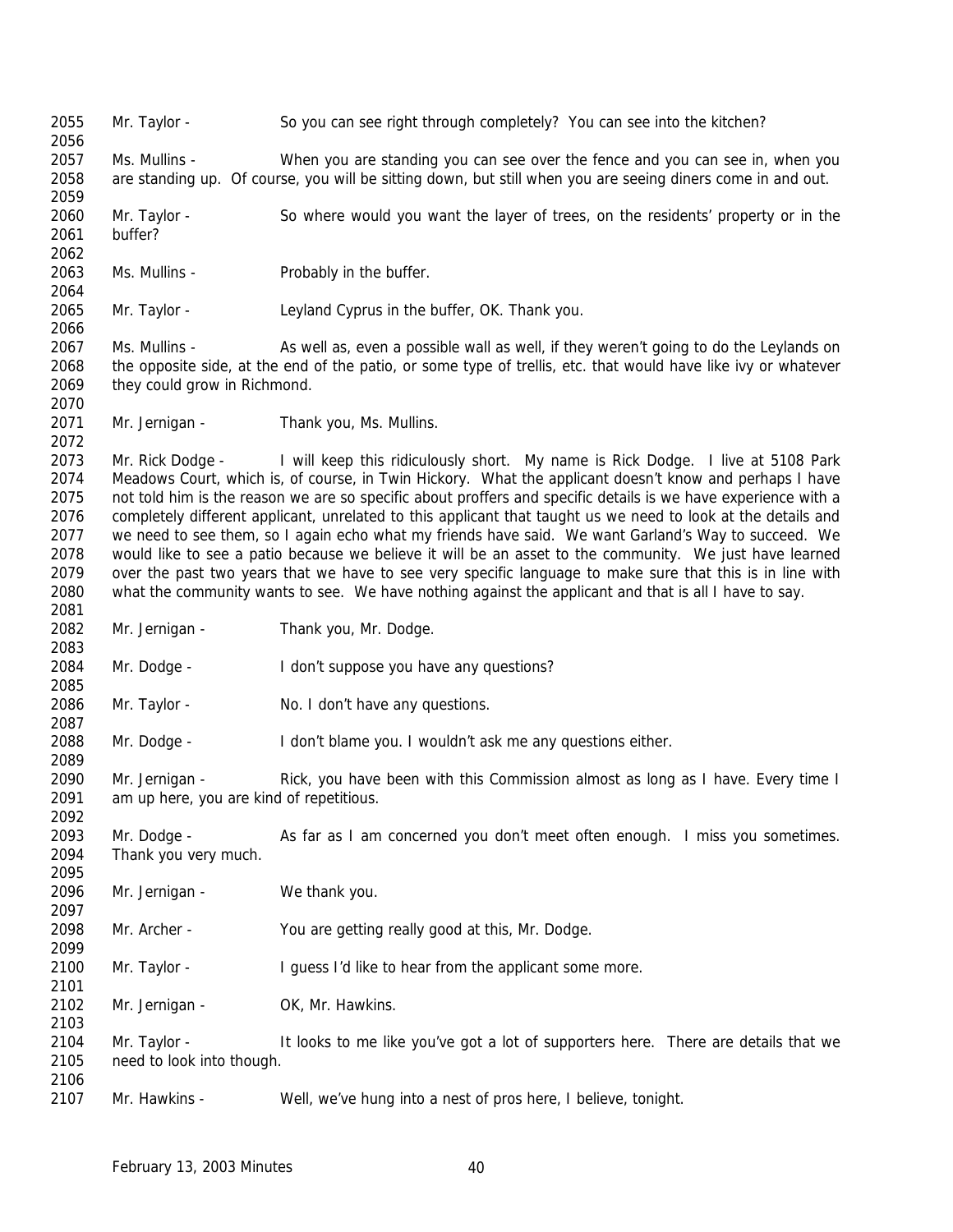Mr. Taylor - I think if you work with a group from the community to help you, they will indeed do that.

 Mr. Hawkins - Well, let me offer this. Time is of the essence to us. If we were to be deferred tonight, it would be a month that would be very critical to us. I have listened to what they have said about their comments, these few comments, and I think we can address all of them, because we just need to move along. The back area there, from the very tip of the building where the brick is, to our property line of 2116 the shopping center is 120 feet. From the corner of our building to that fence is 70 feet, and then there is a 50-foot buffer behind the fence, and that is where some of those large deciduous trees are. Coming back in that buffer and planting Leyland Cyprus, if they were 6 feet tall, you would hardly see them right now. I am about Leyland Cyprused out, personally. I think over time we are going to regret planting quite as many, because just of what they have become. I would agree, in addition to the 11 proffers that we have already listed, to add a trellis coming out from the building for the depth of our patio as it comes out, because I think that I'd like to have something to satisfy their requirements of screening, but I don't wish to put something there as massive as a wall, even solid. I think if you do some planting plus the tracery of the trellis itself that it would suffice. And I just think that would satisfy their requirements. If I was in the second story of any of those homes looking out, I could not see diners really through that once it develops over a short period of time. Behind our building is already a dumpster enclosure and a pad there, so in the back of the kitchen, that is the service entrances back there, and so that is what we have to look at and deal with back there. Like I say, time is of the essence. We will, if we are approved tonight, with all of the conditions and ideas, we will press full steam ahead to have full construction drawings ready for review next month at the Board level. And mainly it is going to be the wall and the trellis, and the landscaping and the curbing. And I think that would cover everything that we have spoken about tonight. 

2133 Mr. Taylor - I am not quite sure, because I really think the traffic people need to look at what you are doing in terms of providing the structural guards that would protect the diners.

 Mr. Hawkins - The structural guards that I am proposing are no, well, actually they are greater than what you have there at the building, because you've got that same façade at the base of the building, plus separation of landscaping and curbing, so I would just think that if somebody could drive into my diners, they could drive into that building, and I appreciate what you are saying, and I have thought of that, and that is why I added the extra distances. 

2142 Mr. Taylor - My concern, I think, is the same as Mr. Zuercher and Mr. Dodge. We have learned in the past unless we get this really written down and clear we really don't get what we expect to get, and it leads to some frustration, and I understand your efforts to go ahead, and I am willing to allow two weeks deferral to go ahead with this, if that will allow you enough working time, and I think there is enough work that it will take really two weeks to come to answer all of the questions working with the community and working with the staff, even at a high rate of speed. So I would like to get your cut on two weeks. 

 Mr. Hawkins - Well, I would ask this question. I really don't feel that it is necessary, because so much of what I can do here with respect to the architecture is already determined. The colors, the material is there. I have the plan of a colored rendering here of what you have in black and white that might help you see where the wall is, but I don't have elevations. I have a plan and I think it is a simple enough concept that you might be able to follow along with that. But, if I take a two-week deferral, is it my understanding that I would come back in two weeks to the Planning Commission?

2156 Mr. Taylor - I think we can arrange that. I really think, looking at it, being familiar with the design process, it will take, in my judgment, two weeks for you to dot all the I's and cross all the T's and coordinate with the residents who I think should be coordinated with. You have my telephone number. You have the staff. You have access to the staff. I am primarily worried about safety, the safety of that to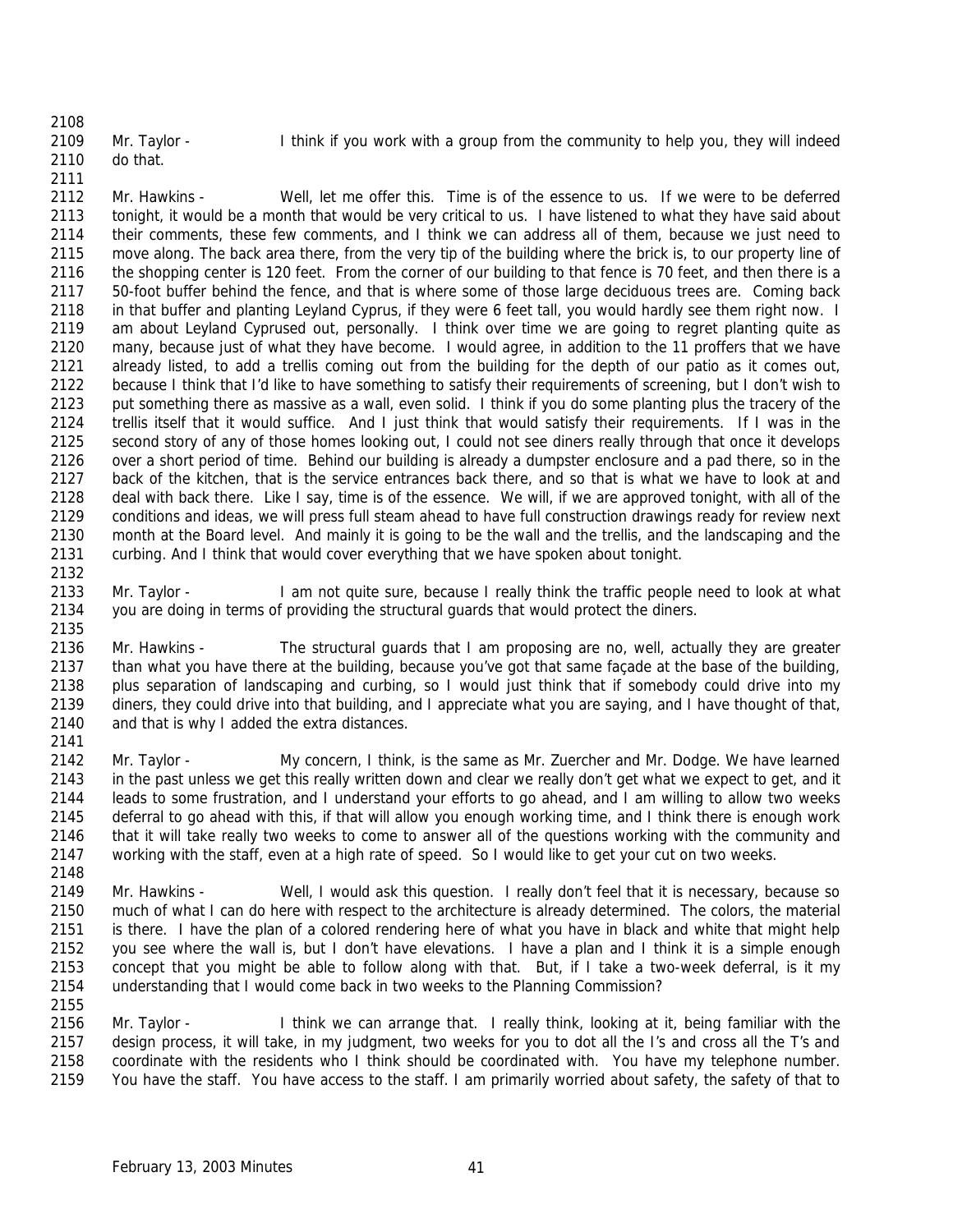provide enough steel, concrete or whatever to stop a car that comes down that hill, turns left into your parking lot, and he looses control, and he doesn't run into 50 diners….that is my nightmare.

Mr. Hawkins - Yes, sir.

 Mr. Taylor - And I would think if we look at that for two weeks, with the staff, with the people from Traffic, with the neighbors, and you have my phone number if you need it. I'd be willing to work with you because I have looked at it and I'm just a little unsure about it, and I am a little concerned about it, and, as a matter of judgment in this condition as an engineer, I think it best to take two weeks, delay it, work it out, make sure that everything is completely resolved, coordinated, come back. I will approve it if it 2170 is done and it can right to the Board.

 Mr. Hawkins - And we can stay on track next month at the Board level, that will be fine. I have no problem with that.

 Mr. Taylor - That is what I really recommend we do, and I will again volunteer my access to you anytime during that period.

- Mr. Hawkins Thank you very much. That is fine with us.
- 2180 Mr. Taylor So,
- Mr. Jernigan Al, just tell him that meeting would be at our POD Meeting, which is on Wednesday at 9:00 a.m.
- 2185 Mr. Taylor  $\mu$  On the 26<sup>th</sup> of February.

 Mr. Marlles - Mr. Hawkins, that will allow you to stay on track for the Board meeting; however, I would tell you that there is a lot of work to be done, and so you are going to have to move very expeditiously to make sure that we get the required information and we coordinate with the residents. 

 Mr. Taylor - And I think to follow up with what the Director says, if you work carefully with the staff, and we work carefully with the neighborhood and we work an engineer in there, and we work the landlord, and I am presuming the landlord has approved this concept.

- Mr. Hawkins He has given his blessings to what we are proposing. Yes, sir.
- Mr. Taylor And he had some engineers at his call, I believe, does he not?
- Mr. Hawkins I think he has a local firm that he used for the shopping center design.

2201 Mr. Taylor - Is it your thought that he would be willing to work with that same - that same consultant would be willing to work with you on this project?

Mr. Hawkins - I have no reason to think not.

 Mr. Taylor - I think that is the fastest way to get it, because it would allow us to do it without a lot of contracts. You can tell them what we want. You can keep in touch with me. You can keep in touch with the neighborhood, and we will do everything we possibly can to expedite it. 

2210 Mr. Hawkins - Sure. Thank you for your input and the residents, too. I think their comments were very helpful.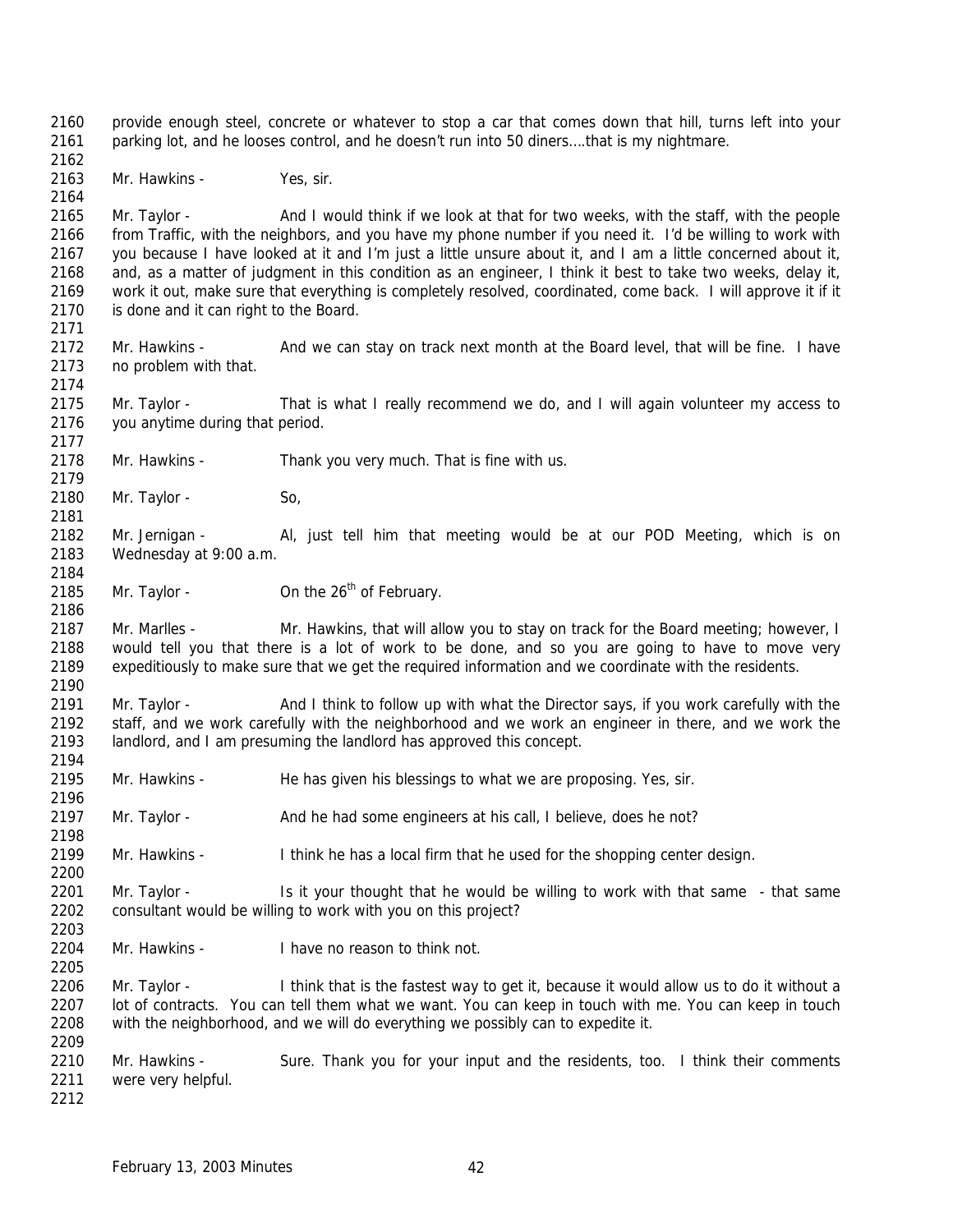| 2213<br>2214                                 | Mr. Taylor -                                                                                                                                                                                                                                                                                                                                                                                                                                                                                                                                                           | Well, they have had experience and they are a big help.                                                                                                                                                                                                                                                                                                                                                                                                                                                                  |
|----------------------------------------------|------------------------------------------------------------------------------------------------------------------------------------------------------------------------------------------------------------------------------------------------------------------------------------------------------------------------------------------------------------------------------------------------------------------------------------------------------------------------------------------------------------------------------------------------------------------------|--------------------------------------------------------------------------------------------------------------------------------------------------------------------------------------------------------------------------------------------------------------------------------------------------------------------------------------------------------------------------------------------------------------------------------------------------------------------------------------------------------------------------|
| 2215<br>2216                                 | Mr. Hawkins -                                                                                                                                                                                                                                                                                                                                                                                                                                                                                                                                                          | So I have seen.                                                                                                                                                                                                                                                                                                                                                                                                                                                                                                          |
| 2217<br>2218                                 | Mr. Taylor -                                                                                                                                                                                                                                                                                                                                                                                                                                                                                                                                                           | Thank you, sir. With that, Mr. Chairman, I move approval of                                                                                                                                                                                                                                                                                                                                                                                                                                                              |
| 2219<br>2220                                 | Mr. Jernigan -                                                                                                                                                                                                                                                                                                                                                                                                                                                                                                                                                         | Not approval, deferral.                                                                                                                                                                                                                                                                                                                                                                                                                                                                                                  |
| 2221<br>2222                                 | Mr. Taylor -                                                                                                                                                                                                                                                                                                                                                                                                                                                                                                                                                           | I'm sorry, I move deferral of P-3-03.                                                                                                                                                                                                                                                                                                                                                                                                                                                                                    |
| 2223<br>2224                                 | Mr. Jernigan -                                                                                                                                                                                                                                                                                                                                                                                                                                                                                                                                                         | Do you want to move for a two-week deferral?                                                                                                                                                                                                                                                                                                                                                                                                                                                                             |
| 2225<br>2226<br>2227                         | Mr. Taylor -<br>us for approval at POD.                                                                                                                                                                                                                                                                                                                                                                                                                                                                                                                                | A two week deferral and I will approve it for a two-week deferral to come back to                                                                                                                                                                                                                                                                                                                                                                                                                                        |
| 2228<br>2229                                 | Mr. Ware -                                                                                                                                                                                                                                                                                                                                                                                                                                                                                                                                                             | Second.                                                                                                                                                                                                                                                                                                                                                                                                                                                                                                                  |
| 2230<br>2231<br>2232                         | Mr. Jernigan -                                                                                                                                                                                                                                                                                                                                                                                                                                                                                                                                                         | We have a motion by Mr. Taylor and a second by Ms. Ware. All in favor say aye.<br>All opposed say no. The ayes have it. The motion is passed. Two week deferral.                                                                                                                                                                                                                                                                                                                                                         |
| 2233<br>2234<br>2235                         | meeting on Wednesday, February 26, 2003.                                                                                                                                                                                                                                                                                                                                                                                                                                                                                                                               | The Planning Commission, at the applicant's request deferred Case P-3-03, Dean E. Hawkins, ASLA, to its                                                                                                                                                                                                                                                                                                                                                                                                                  |
| 2236<br>2237<br>2238<br>2239<br>2240<br>2241 | $C-4C-03$                                                                                                                                                                                                                                                                                                                                                                                                                                                                                                                                                              | Larry Willis: Request to conditionally rezone from R-3 Residence to O-1C Office District<br>(Conditional), part of Parcel 755-738-9807, containing 1.452 acres, located on the north line of Ridge Road<br>approximately 60 feet west of Sinton Road and at the south terminus of Spotswood Road. An office<br>building is proposed. The use will be controlled by proffered conditions and zoning ordinance regulations.<br>The Land Use Plan recommends Suburban Residential 1, 1.0 to 2.4 units net density per acre. |
| 2242<br>2243                                 | Mr. Marlles -                                                                                                                                                                                                                                                                                                                                                                                                                                                                                                                                                          | The staff report will be given by Mr. Bittner.                                                                                                                                                                                                                                                                                                                                                                                                                                                                           |
| 2244<br>2245<br>2246                         | Mr. Jernigan -<br>right, Mr. Bittner, you may proceed, sir.                                                                                                                                                                                                                                                                                                                                                                                                                                                                                                            | All right, is there opposition to Zoning Case C-4C-03? We have opposition. All                                                                                                                                                                                                                                                                                                                                                                                                                                           |
| 2247                                         | Mr. Bittner                                                                                                                                                                                                                                                                                                                                                                                                                                                                                                                                                            | Thank you, Mr. Jernigan. The applicant is proposing a two-story office building.                                                                                                                                                                                                                                                                                                                                                                                                                                         |
| 2248<br>2249<br>2250<br>2251<br>2252<br>2253 | The 2010 Land Use Plan recommends Suburban Residential 1 single-family development. This request is<br>not consistent with the 2010 Land Use Plan and would introduce a non-residential use into an established<br>residential area. The proffer submitted with this application does not provide sufficient reason to consider<br>this alternative to the Land Use Plan recommendation. Staff cannot support this request for an office<br>building at this location and recommends denial of this application. I'd be happy to answer any questions<br>you may have. |                                                                                                                                                                                                                                                                                                                                                                                                                                                                                                                          |
| 2254<br>2255                                 | Mr. Jernigan -                                                                                                                                                                                                                                                                                                                                                                                                                                                                                                                                                         | Are there any questions for Mr. Bittner from the Commission?                                                                                                                                                                                                                                                                                                                                                                                                                                                             |
| 2256<br>2257<br>2258                         | Ms. Ware -                                                                                                                                                                                                                                                                                                                                                                                                                                                                                                                                                             | Just one. You have received calls concerning this case?                                                                                                                                                                                                                                                                                                                                                                                                                                                                  |
| 2259<br>2260                                 | Mr. Bittner -                                                                                                                                                                                                                                                                                                                                                                                                                                                                                                                                                          | Several, yes.                                                                                                                                                                                                                                                                                                                                                                                                                                                                                                            |
| 2261<br>2262                                 | Ms. Ware -                                                                                                                                                                                                                                                                                                                                                                                                                                                                                                                                                             | And what was the general                                                                                                                                                                                                                                                                                                                                                                                                                                                                                                 |
| 2263<br>2264<br>2265                         | Mr. Bittner -<br>unanimously.                                                                                                                                                                                                                                                                                                                                                                                                                                                                                                                                          | The general tone was one of opposition. Generally, but you can probably say                                                                                                                                                                                                                                                                                                                                                                                                                                              |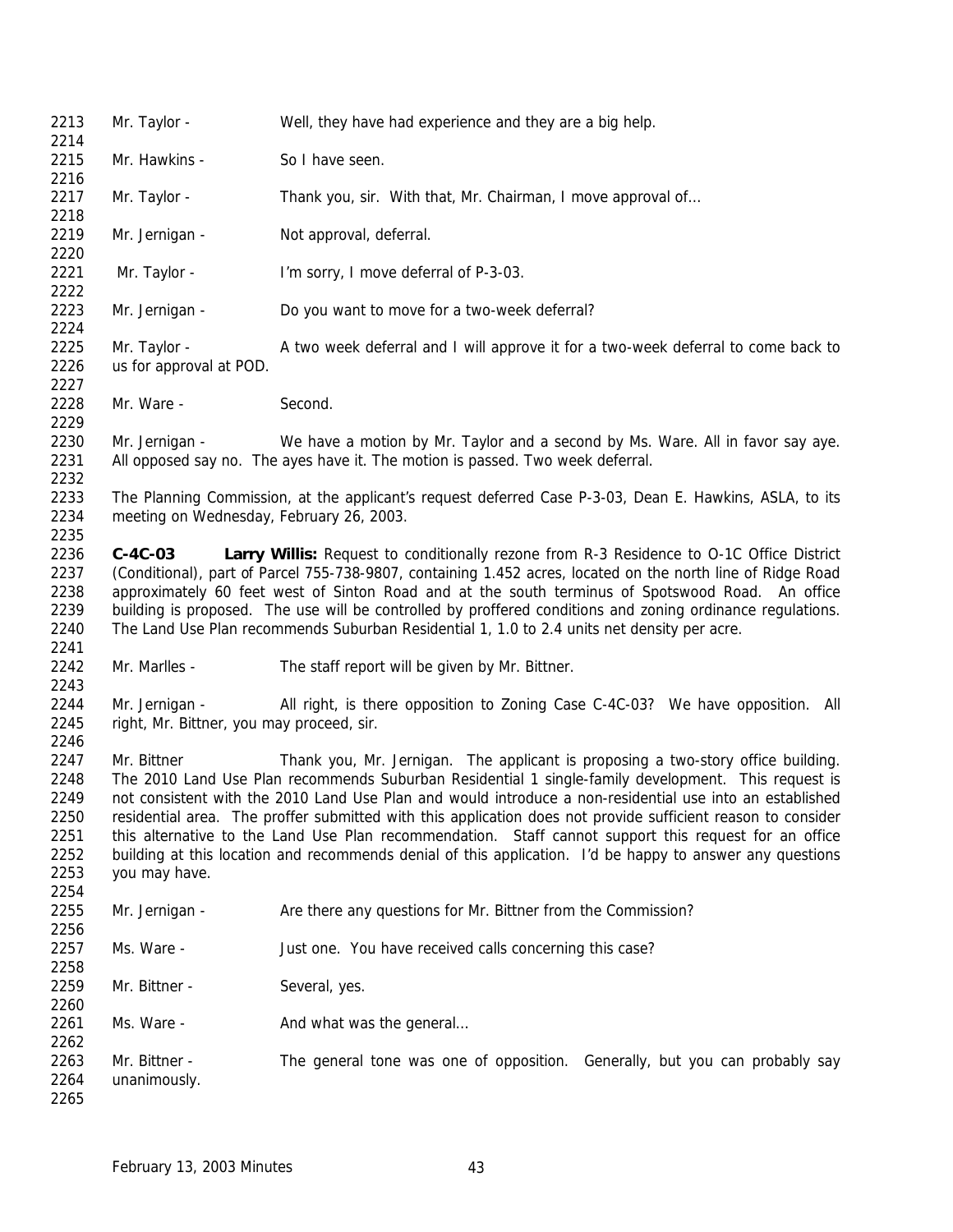Mr. Jernigan - OK. Thank you, Mr. Bittner. Ms. Ware, would you like to hear from the applicant?

2268 Ms. Ware - Sure. Actually, don't we generally have, I'd prefer the applicant speak and then as we always handle things, then have them timed by the clock.

 

Mr. Jernigan - You can come up and speak and you will have rebuttal time.

Mr. Jernigan - Sir, you have 10 minutes. Would you like to reserve rebuttal time?

 Mr. Larry Willis - My name is Larry Willis and I am with Atlantic Development, 1720 East Cary Street. The reason we asked for a deferral is two days ago we received quite an extensive list of things 2277 that people were concerned about, and we would like to meet with the community and walk through each one of those concerns, see if we can overcome them. Some of things are just incorrect. But since we didn't get our deferral, we'll just go through them one by one here. Mark is a co-developer and attorney and he will speak first. 

 Mr. Mark Rempe - Good evening. I am Mark Rempe of 1219 Windsor Avenue. The applicant is proposing office use that is very compatible with the residential surrounding uses. Office and residential use are compatible uses. You see them all of the time and they are all over the Henrico County landscape. We acknowledge that the proposed use is inconsistent with the zoning, the existing zoning, and the Comprehensive Plan. However, we contend that the proposed use is consistent with the market dynamics of the area. We feel the market dynamics of the area are changing to more of a mixed use. As a developer we believe in mixed uses. We think they are healthy. We like people living in and working in the same area. We believe that the Comprehensive Plan is a guideline. It is not a rigid tool and it should change in a reasonable manner as the market changes. We are offering and suggesting a deferment here 2291 so we can better utilize the decision making process for everybody, all of the parties involved. We figure if we all sit down at a table and get the facts, we can all make a better decision. I will pass it on to Larry. 

2294 Mr. Willis - I think most of the people in the neighborhood know that Heritage Savings and 2295 Loan was one of the corner buildings. My investor in this bought that building and spent over 4 million<br>2296 dollars renovating it. He probably has the nicest building in Henrico County. It is a very innocuous use, he dollars renovating it. He probably has the nicest building in Henrico County. It is a very innocuous use, he manages a billion dollars worth of commodity funds. He has no signage. He has complete shrubbery around the building and you would not know that it is there. His business has expanded. He, for example, has a couple mini-storage buildings that he has invested through me. He is a philanthropist. He has a staff that donates money in Richmond and around the world for charitable organizations. He just needs more room, and because he spent over 4 million dollars on the building he is currently in, he would like to build another office building as close by as he can. I bought this acre and a half. It is the closest property to his property. The property is not currently being used. The property is 100 yards deep, a football field deep. Most of the office buildings in the area are half that deep, and have houses directly behind them, so we have a lot of land that is very deep and we can offer a lot of buffers for the neighborhood. This is going to 2306 be a very innocuous use. We are not going to have people coming and going, day and night. All we are 2307 going to have is people, at the office during the day, and going home at night. Roy has been an architect in town for 20 some years and he would like to tell you about the building.

 Mr. Roy Mitchell - My name is Roy Mitchell and I am an architect. I was asked to design a structure 2311 that fit into a residential community, had residential detailing and complied with residential zoning. We believe this complies. It is 6,000 sq. ft. foot print, about 35 feet in height, like a big house. We have done this sort of thing at Lauderdale and Gayton behind a residential community and it fit in real well, and we think it will fit in here, too. Any questions?

2316 Mr. Willis - And we recently did this. We built that office building within the last two months. And right behind the building was a residential use. It fit well into the community. The community serves it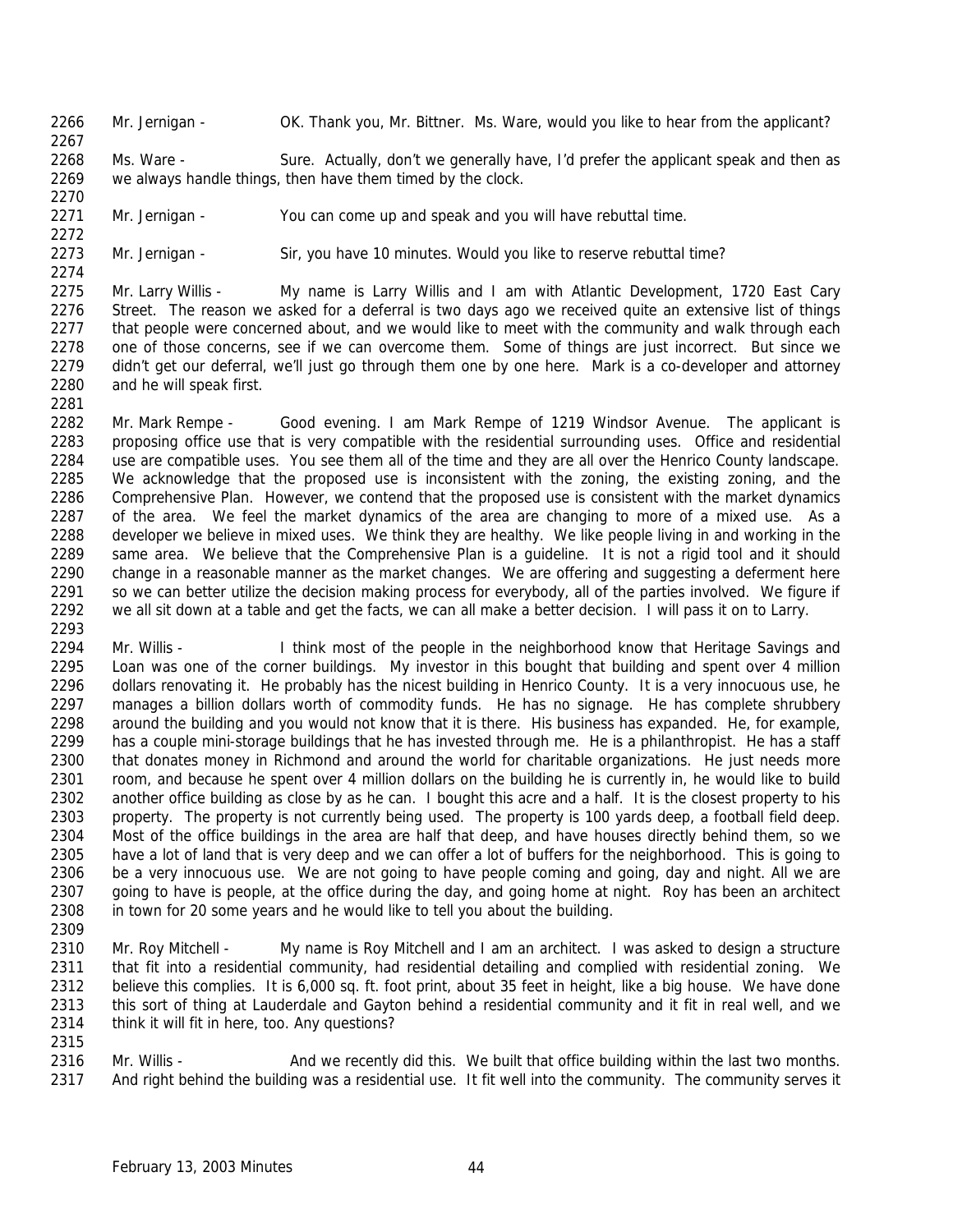well. One of the concerns is the property slopes toward the residential houses in the back. We have a civil engineer here from MIT and we have corrected that problem, and we'd like to tell you about it.

 2321 If you look the property slopes to the back, and a lot of the neighbors there are really concerned that putting the parking lot in there is going to flood the property. We haven't shown what type of retention facility we are going to use here, whether it is going to be underground or whether it is going to be a pond. We haven't made that decision yet. This was a very preliminary plan, but we will be capturing all of the water in the parking lot that would normally have fallen on a grassed area and run down to their back 2326 yards. We will be capturing that, putting it into a detention facility. When we got this property we also got a drainage easement that goes across to the dead end street there, so we will be routing the water back around to the ditch that serves at the drainage for the whole subdivision, so in a way we will be correcting a problem, and not contributing to even more of a problem. We'd like to defer our time to the end.

 

- 2331 Mr. Jernigan Are there any questions for Mr. Willis from the Commission?
- Ms. Ware You do not own the property, you are developing it for someone else?
- Mr. Willis- I am the managing member of the property, and I am an investor in the property, yes.
- Ms. Ware And you said the use of the building is office, obviously, but…
- 2340 Mr. Willis It is going to be office.
- 2342 Ms. Ware Is it going to be leased is the space going to be leased or...

2344 Mr. Willis - At the beginning, the tenant does not need all of the space. I am going to be using some of the space for my development company. We have a law firm that he currently has in house. He is going to move over there because he has a global commodity firm that requires a lot of accounting. The accounting department will be moving over there and he is going to have an employee gym, so his employees can have a gym to work out in. 

- Ms. Ware For the record, there was a public informational meeting on January 30.
- Mr. Willis Yes, 40 people attended and I think 6 people got up and opposed.
- 2353<br>2354 Ms. Ware - What do you mean, got up and opposed?
- 2356 Mr. Willis There were over 40 people at the meeting, and I believe six people got up and opposed the office building.
- Ms. Ware OK. Wait your turn.
- Mr. Willis I am sorry I wasn't there. I was in Brazil.
- Ms. Ware In attendance at this meeting you had your staff with Mr. Miller.

 Mr. Willis - Yes, and that is what I heard had happened, but I will be glad to hear from everybody, and I would love to meet with the people. The reason I asked for a deferral is that any people that had a complaint, I wanted to meet with them individually. 

 Mr. Vanarsdall - Mr. Willis, have you read, do you have a copy of this report? The staff report.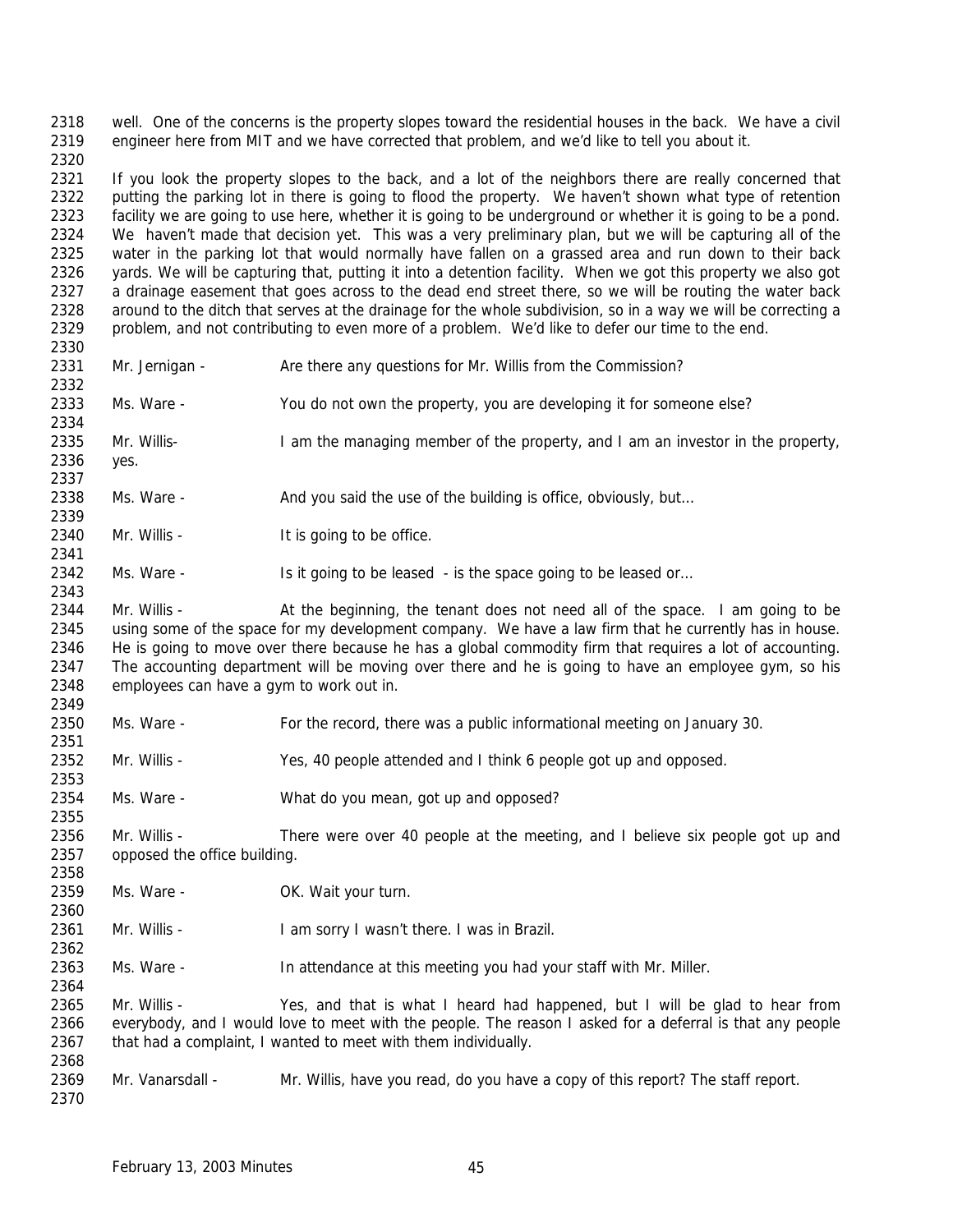2371 Mr. Willis - No, sir. Mr. Vanarsdall - You don't have a copy of that? 2375 Mr. Willis - No. sir. Mr. Vanarsdall - See, staff never has recommended this. They recommend denial, so it wouldn't make any difference how many people, or anything. It is like spot zoning or leap frogging is what it is. No matter what you do with it. You should have had a copy of this. 2381 Mr. Willis - I am certain we could build other things at the property. I would like to build an office building there, but R-3 allows me quite a few other alternatives. Mr. Vanarsdall - What you want to do, you can't live up to the Land Use Plan and you can't live up to the goals, objectives, and policies of the Land Use Plan no matter what you do. 2387 Mr. Willis - Say that again, please. 2389 Mr. Vanarsdall - It is not in accordance with the Land Use Plan, the Comprehensive Land Use Plan 2390 and it is not in accordance with the goals, objectives and policies of the County and the Land Use Plan, so 2391 no matter what you did to it, you can never change that. 2393 Mr. Willis - Well, I know a lot of buildings in Henrico County are built where the Master Plan was a guide, but things change, and as things change, people come and ask you to change your Plan. I am very aware of that. 2397 Mr. Vanarsdall - I just wanted you to know that. Mr. Willis - For example, I built a mini-storage behind Haynes Jeep recently and it was right in the middle of a residential neighborhood. It was zoned R-3 and we built a mini-storage there. Mr. Jernigan - You didn't change the zoning on it? Mr. Willis - We did change the zoning on it. But the Master Plan was R-3. Mr. Marlles - Mr. Willis, you are correct. The Comprehensive Plan or Land Use Plan is a guide, but it is up to the Planning Commission to determine whether or not the conditions have changed to deviate from that plan, and I think at least in speaking for staff, we don't see the changes that you all purport to have occurred in this area, so I just wanted to clarify that. But it is up to the Commission to determine whether or not conditions have changed sufficiently to deviate from the Plan. Mr. Willis - We think the area has evolved and maybe you guys don't. 2414 Mr. Jernigan - Any more questions for Mr. Willis? All right. Thank you, sir. Mr. Willis - Thank you. Mr. Jernigan - We'd like to hear from the opposition, but not everybody is going to be able to speak, so if you have a spokesman, would you please come up. Thank you, sir. Sir, you have 10 minutes. 2421 Mr. Ken Dickinson - Thank you sir. Mr. Chairman, members of the Commission, Mr. Glover, my name is Ken Dickinson. I am a resident of 8009 Silver Spring Drive in Spotswood Park. Initially I want to tender to Mr. Archer the petitions from the members of Spotswood Park in opposition to the rezoning.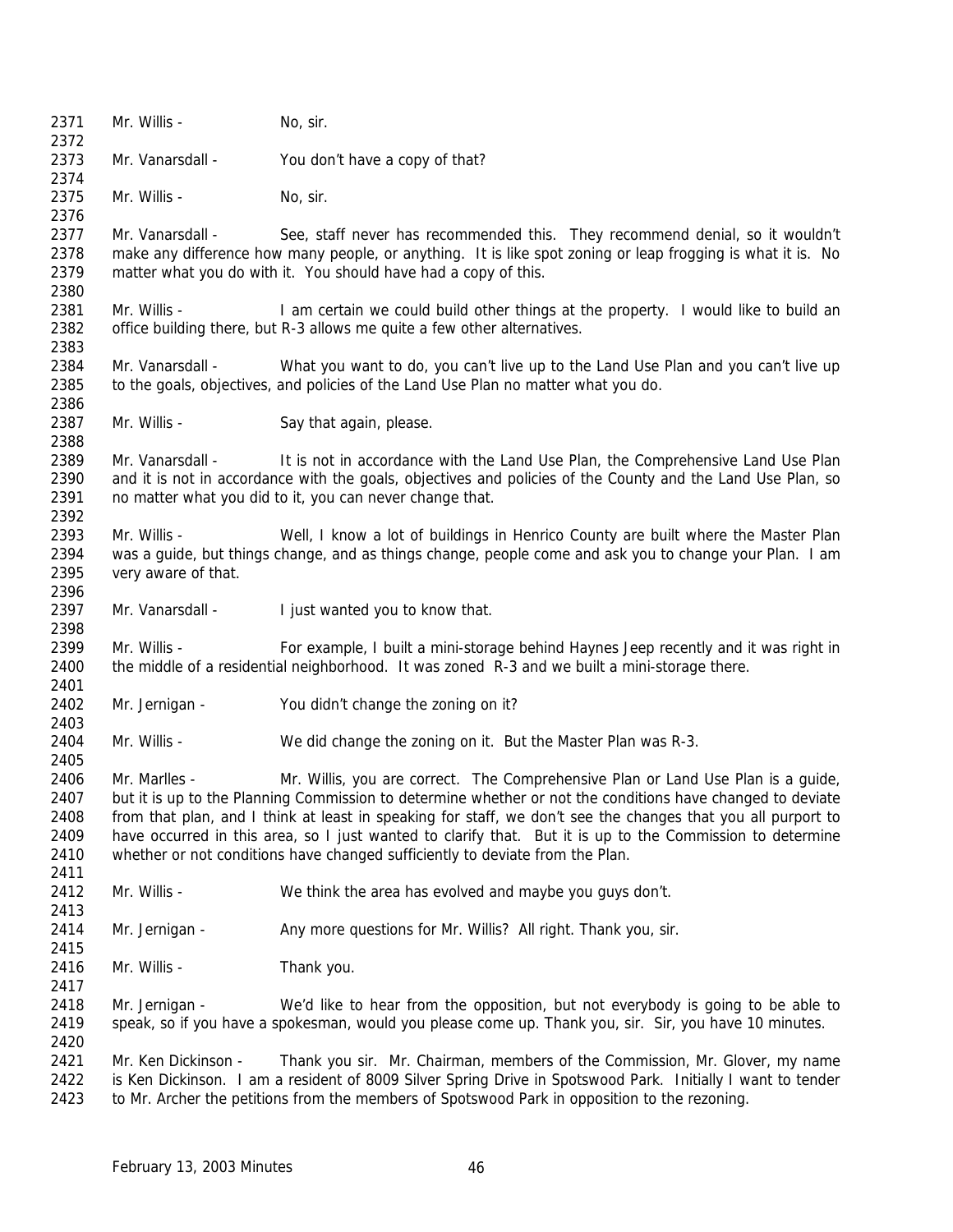Mr. Archer - Thank you, sir.

 Mr. Dickinson - Let me just say that I am here on behalf of a number of associations in the neighborhood area that are in opposition to this proposed rezoning of 334 Ridge Road to 0-1C Office Use. There are a number of neighborhood representatives here tonight, specifically on the north side of Ridge Road, Spotswood Park, which has 62 households, Oak Forest, Stinton Road area, which has eight households, Westham Woods could not send a representative tonight. They have 24 households, but they have indicated, I've been told, that they are in opposition to this, however a representative could not be here tonight.

 On the south side of Ridge Road, the properties that are affected are Greystone Condominiums, which have 53 households represented, Tuckahoe Club Court, which has 14 households represented, St. Albans' Condominiums, which has 51 households represented, Bell Grove, which has 33, White Hall, which has 84 and Forest Ridge, which has 106, which are all located specifically on the south side of Ridge Road. All of these subdivisions and neighborhoods, with the exception of Westham Woods have representatives here tonight and they can certainly address you after I finish. What I have been asked to do is specifically outline the objections that we have in opposition to this proposed rezoning. 

 First of all, we agree with Mr. Bittner in his staff report that this proposed rezoning is inconsistent with the 2010 Henrico County Land Use Plan and that it recommends a Suburban Residential Use of 1.0 to 2.4 units per acre. That is what the plan recommends. The proposed rezoning plan introduces a non-residential use in an established single-family residential community. The closest non-residential use is the West End Community Center, which is approximately 400 feet east along Ridge Road. The closest office uses are the Ridge Office Building and the Chesapeake Capital Building, which are approximately 525 ft. away. These two office buildings, and I am sure you are all familiar with the area, lie near or at the intersection of Ridge Road and Forest Avenue, and have been in existence for quite some time, as one of the members indicated about the Heritage Savings and Loan Building. As you know, the Tuckahoe Shopping Center lies across the road. You have the Rite-Aid and the flower shop on the other opposite side of the road. You have Third Presbyterian Church on the other side of Silver Spring Drive, and then you have Tuckahoe Elementary School and the Forest Professional Building on the opposite side. So, everything, all the commercial office spaces combine to the four corners of that intersection.

2457 The proposed rezoning, we believe, is also inconsistent with the surrounding areas, all of which are residential. The subject property is bounded to the north by Spotswood Park, Oak Forest Subdivision, the Stinton Road area on the east, and Greystone Condominiums and Tuckahoe Court on the south, and the vacant land and single-family individual homes in the immediate west of the area. Also located along Ridge Road to the west of St. Alban's Condominiums, Belle Grove and White Hall. There are four single-family residences along Ridge Road to the north side, between the subject property that is contemplated here, and the closest non-residential use. These homes provide a natural buffer to the office and the commercial zone located near the Forest and Ridge intersection continuing on Forest Avenue towards Tuckahoe Elementary, and on the north side of Ridge Road, going down North Ridge towards Holmes Avenue.

 The second major point we have is what we determine is a domino or precedent setting affect. A grave concern of all the neighborhood is that the domino effect that will occur if this rezoning is granted. If this property is rezoned 0-1C Office, we fully expect to see zoning requests for other office/commercial uses for adjacent parcels, which would extend the subject property all the way up Ridge Road to Westham Woods Subdivision. What you would have is a commercial office zone in the middle of an established residential neighborhood. If this or one or more of the parcels along Ridge Road are rezoned for non-residential use, our argument of incompatibility or inconsistency has been destroyed. We believe a precedent will have 2474 been set and any further applicant that comes along is certainly going to rely on the fact that this Planning Commission would have granted a non-residential use along Ridge Road. Obviously that is a major concern of the residents and neighborhoods.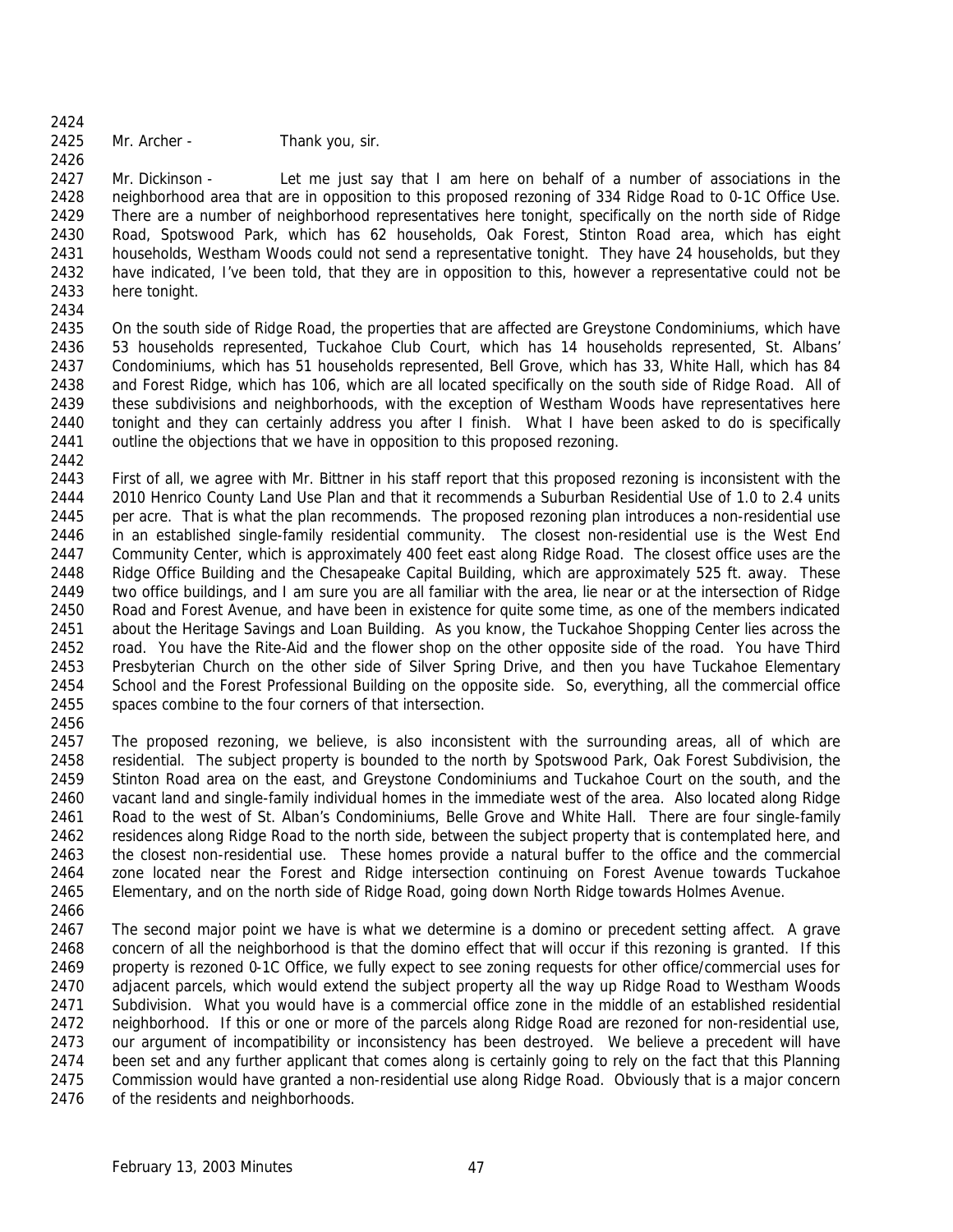- What this rezoning request is in effect asking this Commission to do, as one of the Commission members pointed out, is to leap frog completely from the West End Community Center, jump over top of Oak Forest Subdivision to create a spot zoning right in the middle of an established residential neighborhood. The office of the indicated area, the office commercial space in this area has been confined and located at or near the confluence or intersection of Forest Avenue and Ridge Road. And it has been buffered with a blend of the surrounding neighborhood subdivision.
- 

 Another concern that they have is increased traffic. Now the staff report indicates that an approximately additional 260 vehicle trips per day if this zoning request is approved. The net effect of the traffic may not appear significant, since staff estimates that the Ridge carries approximately 5,712 vehicles a day. However, what increased traffic does do, which we believe is joining our neighborhood, is enhance an existing dangerous situation that the neighborhood has with Ridge Road, in that there are a number of children who go to Tuckahoe Elementary that walk to the school buses. You have a lot of people who walk, jog and they run up and down Ridge Road. And at the times the traffic would be coming in and out of this property, which are at the peak times, which is the same time the traffic pattern is going up Ridge Road headed toward Parham.

 The fourth reason we see no compelling need to have additional office space, as the staff reports, there is no compelling need for additional office spaces in the immediate area. There is the Forest Professional Building at 500 Forest Avenue, the Ridge Office Building at 8010 Ridge Road, The Chesapeake Capital Building, 410 Forest-Ridge Road, all of which are office buildings. In addition, if you drive down the road to hit Patterson Avenue, go up to the left toward Parham, there are a number of office buildings there. There are office buildings at Glen Forest, at Three Chopt and Forest Avenue, and then you've got Glen Forest Center, Capstone, all just prior to coming to Glenside Drive. One major area that the Spotswood Park residents which Mr. Willis addressed was the drainage issue. This residential looking dwelling is proposed to have 52 parking spaces, so, therefore, we looked at a topo map and there is a 30 foot drop between this site and Carriage Road, which in essence would create tremendous storm water drainage onto Carriage Drive and just on the opposite side of Carriage Drive, there is the creek, and that creek runs all the way through Spotswood Park neighborhood, and into a number of people's front yards. The increased water flow, we believe, has not been addressed by the applicant nor in the staff report. In closing, we as residents, are not naive that this property is going to remain dormant in its vacant condition. But, we do feel that it is now zoned R-3. It consists of 1.452 acres and has 214 ft. of road frontage, and we believe due to our excellent school systems that we have in this area, the close proximity to the city, the general location and the amenities that we have in this area; the area is an extremely popular place to live and raise a family, and if you experience this area, as evidenced by the recent residential development along Ziontown Road, I am sure you are all familiar with that, and Hampton Ridge Court, and we sincerely believe that the owner of this property could develop it into a residential character, two residential building lots, which would be consistent with the neighborhood, consistent with the staff report, and most of all consistent with the 2010 Land Use Plan. In addition to the Spotswood Park issues that I have enumerated, 2517 and the number of issues raised by the other neighborhood, we have John Alexander here tonight of Oak Forest, Stinton Road area, Lucy Stockdale, who is here from Greystone Condominiums, Robert Scott of Tuckahoe Club Court, Carolyn Nance of St. Albans Condominiums, Mr. Harold Payne of Belle Grove Subdivision, Mr. Dave Irvin of White Hall, and Justin Shepherd of Forest Ridge. They may have some comments in addition to what I have had to say, and I don't want them to be cumulative and I don't want 2522 to be cumulative, but we had a plat, and the only area that does not have one, somebody here, is Westham Woods. These are all, the orange area is the parcel in question. All of these areas here are areas of subdivisions or neighborhoods that expressed opposition to this plan, and you can see where this area fits. Now this property right in here is vacant, as well. It is part of the other two acres. So, with that, I will close. I ask if there are any questions, and I want to thank all of the neighbors for coming out tonight. I 2527 think we may have lost some of our contingency because of the hour, but if anybody has any questions, I will be glad to answer any questions.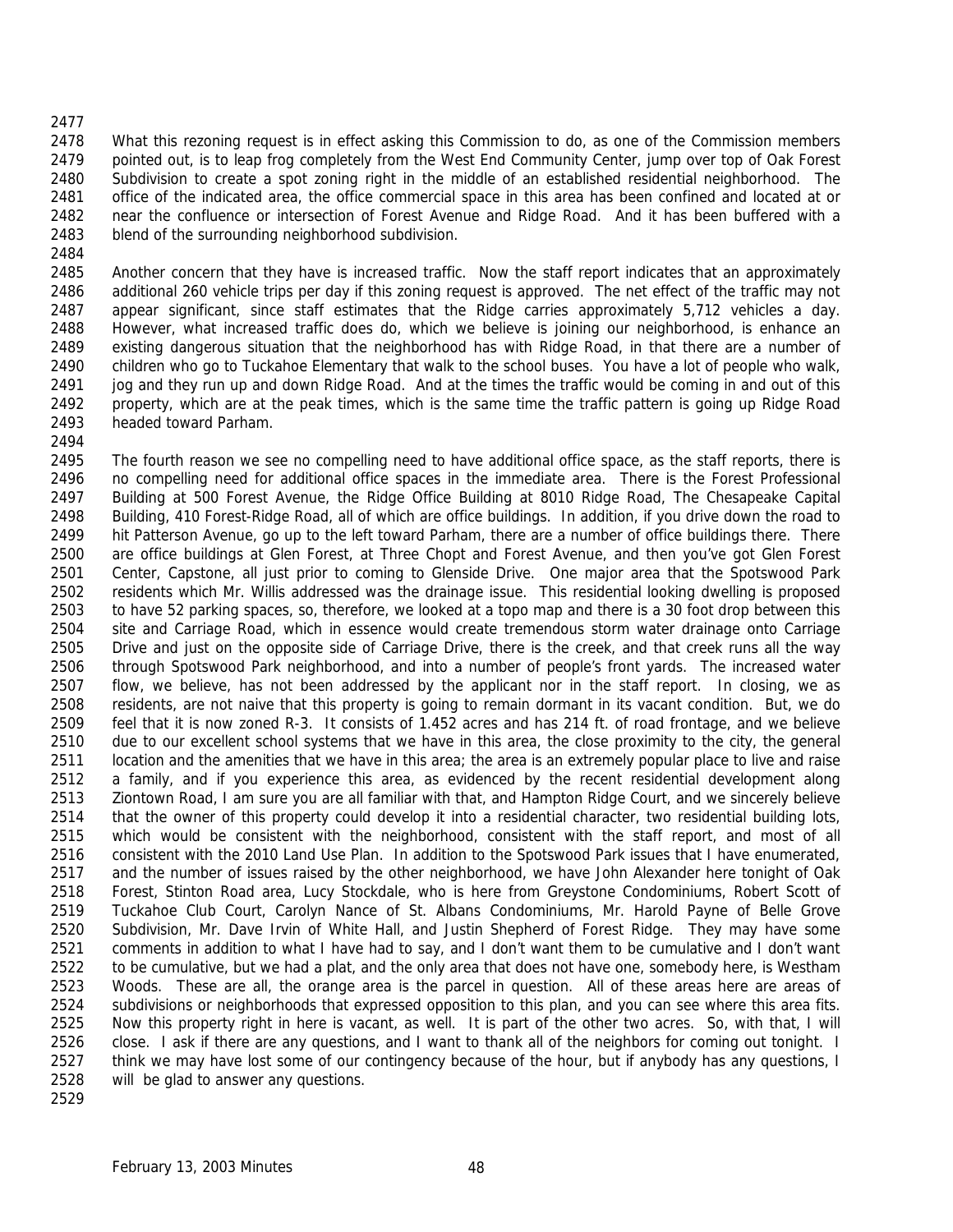Mr. Jernigan - Are there any questions from Mr. Dickinson from the Commission? Ms. Ware - How many households do you represent? Mr. Dickinson - Sixty-two in our subdivision, in Spotswood Park. Ms. Ware - OK, and they all have expressed opposition? Mr. Dickinson - Well, there is one employee of the applicant here, and I can't honestly say that he has expressed opposition to the proposed plan, but I will let him speak on his behalf in that regard. But, 2540 let's put it this way. We have a majority and a quorum. Ms. Ware - I would like for each person, if it is possible time wise, to stand and identify themselves and say how many households they represent. Mr. Jernigan - The neighborhood leaders. 2547 Ms. Ware - Right. That have come out tonight... 2549 Mr. Vanarsdall - Thank you. Mr. Jernigan - Sir, you will have to come to the podium. Ms. Ware - One at a time. Mr. Shepherd - Justin Shepherd, I represent 106 households in Forest Ridge Subdivision and the majority are opposed to the rezoning. Mr. Jernigan - Thank you, Mr. Shepherd. 2560 Mr. Scott - I am Robert Scott and I represent Tuckahoe Club Court and we have 14 houses 2561 there and everybody is opposed to it. Mr. Jernigan - Thank you, Mr. Scott. Mr. Alexander - My name is John Alexander and I live on Sinton Road. There are eight homes. I 2566 have seven petitions against the building. The  $8<sup>th</sup>$  person, I could not find her. She was not home. And I also have one from Dr. and Mrs. Everett on the corner, so the majority is definitely opposed. We live right where this building is going to abut against, so we are mainly concerned. Mr. Jernigan - Thank you, Mr. Alexander. Mr. Irvin - Dave Irvin with the Whitehall Neighborhood Association. I am president of our civic association and we have 84 homes. In preparation for having our Board meet to discuss this issue, we sent out a notice and asked folks basically to let us know whether you opposed the rezoning request. We gave them some information about it and asked them to let us know, do you oppose, do you support, or do you not care one way or the other? We got back in a very short period of time, I believe, about 50 responses. We had three folks who indicated that they supported and one person who indicated they really didn't care one way or the other, and 43 homes who indicated that they opposed or had concerns about the rezoning. I submitted a letter to Commissioner Ware yesterday, sent it by Fax and by mail. I have brought copies of that if the other Commissioners would like to have a copy of that, and I have also brought along all of the responses that we got to our neighborhood notice, so I'd be happy to give you all, all of those papers. Thank you.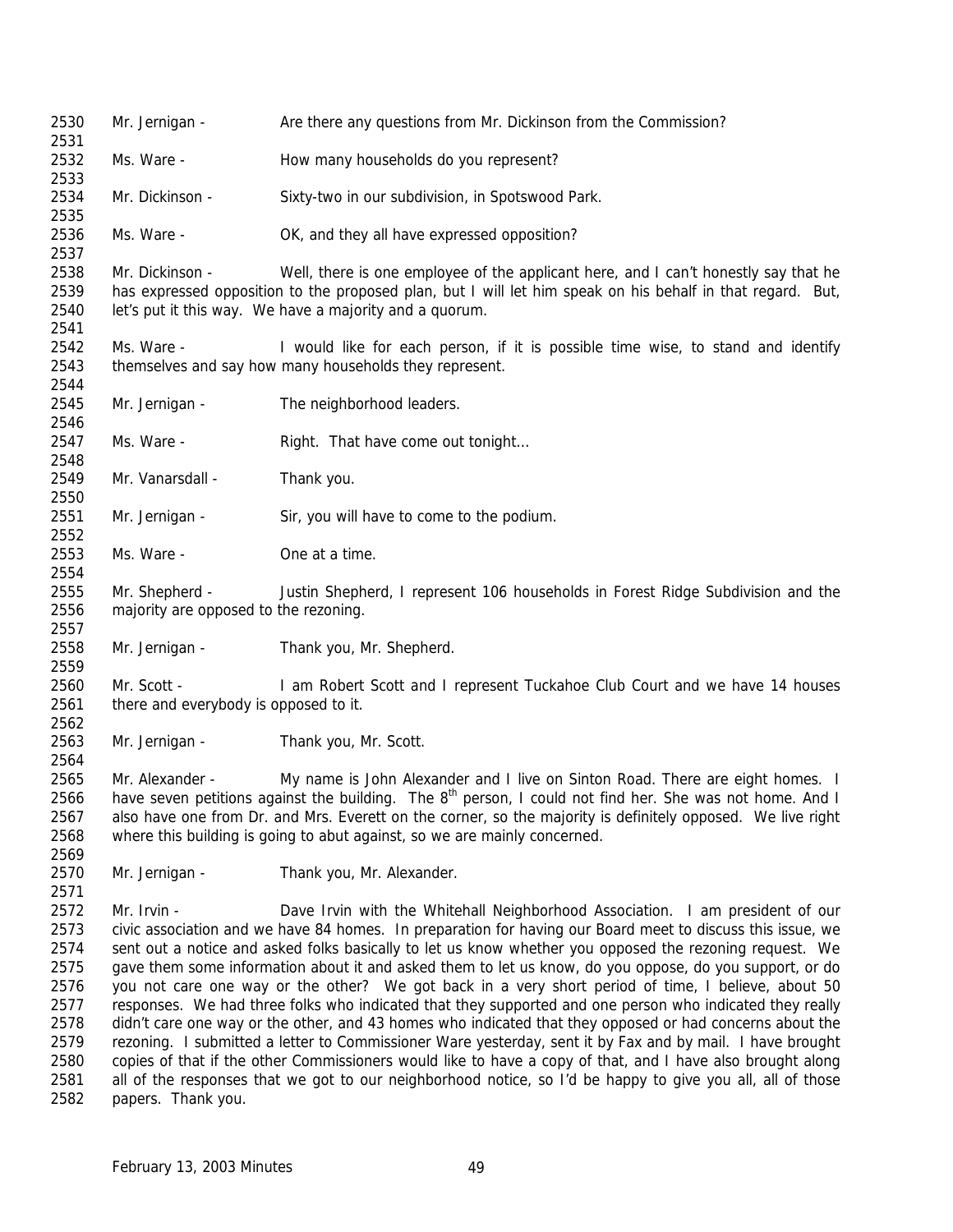Ms. Ware - Thank you.

 Ms. Carol Nance - Carol Nance, St. Alban's Association. I represent 51 units. I provided a packet of our petitions to every individual Board (sic) member prior to this meeting. I had some more petitions received this afternoon after I got home from work and it was too late to Xerox them. In addition, Dick Nelms, who is the regional president of Long and Foster additionally wrote a letter. As I mentioned, I consider him my expert witness as to property value depreciation that could result from placement of an office right in a residential area. Although I studiously avoided mentioning property value problems in the petition, I think he speaks with 38 years of experience and knows better than all of us.

 

- Mr. Jernigan Thank you, ma'am. I think…
- Mr. Glover I think that is checkmate.

 Mr. Jernigan - I think we have seen enough. Mr. Willis, you have about four minutes left in rebuttal if you'd like to speak.

2601 Mr. Willis - Well, since I currently own the property, I think there is an abundance of things that I can build under R-3 and I will be looking at those uses and we will be building something on the property. Thank you very much. 

- Mr. Jernigan Thank you, Mr. Willis.
- 2607 Mr. Glover What you build on it is going to be quality, I am sure.

2609 Mr. Willis - I hope so.

- Mr. Glover You hope? You build in Henrico real often?
- Mr. Willis Yes. I built the office building at Gayton and Lauderdale.
- Mr. Glover I just want to be sure you are looking at quality whatever you put there.
- 2617 Mr. Willis Absolutely.
- 2619 Mr. Glover Very good.

 Mr. Willis - It might not be what everybody wishes to go there, but I am going to build something that is nice there. Thank you for your time. 

Mr. Jernigan - Thank you, Mr. Willis. All right, Ms. Ware.

 Ms. Ware - The applicant has proposed an attractive office building that in the right location would be a welcome addition. However, the location proposed in this case is not a location that is conducive to office use. Zoning is land use and it is long term. This company may sell or move and the land would still be zoned office with all of its uses in the midst of a heavy residential area. Based on the staff report, the application for 0-1 zoning does not meet the Land Use Plan recommendation of Suburban Residential 1. It leap frogs over existing residential development, and would be surrounded on all sides by established and thriving residential neighborhood. The opposition to this rezoning is strong and covers most of the neighborhoods along Ridge Road as well as many of the adjacent property owners. These residents, as do I, believe that this office zoning would cause an increase in applications for zoning other than residential to be introduced along the Ridge Road corridor. This could significantly change the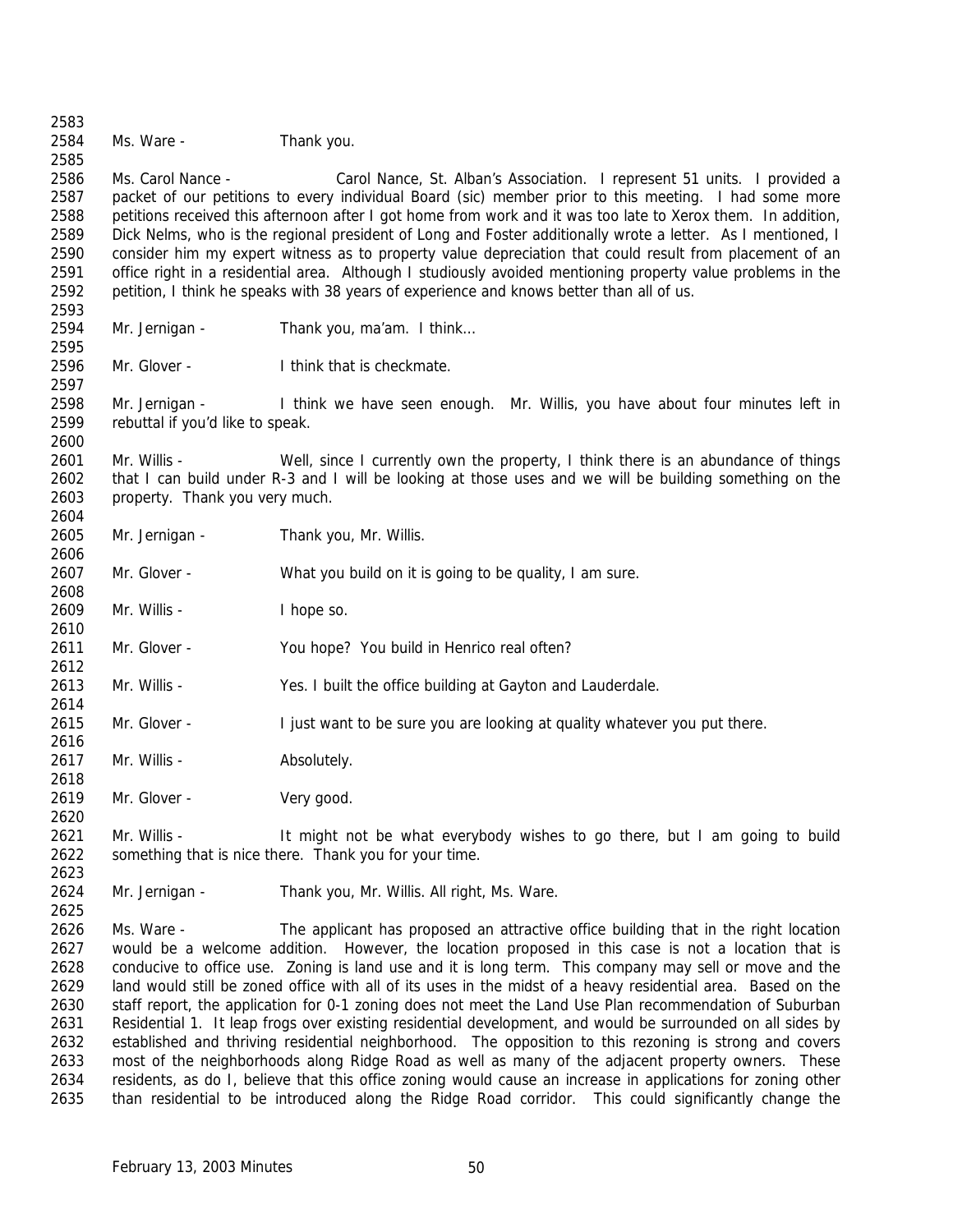- character of this area. Due to the demand for quality housing in this area as a result of the schools and its convenient location, the residential zoning that is in place in no way prevents or impedes the applicant from profitably developing this property. Due to these reasons, I move that C-4C-03 be sent to the Board of Supervisors with a recommendation of denial.
- 2641 Mr. Vanarsdall Second.

 Mr. Jernigan - We have a motion by Ms. Ware and a second by Mr. Vanarsdall to deny. All in favor say aye. All opposed say no. The motion is denied. 

- The Planning Commission approved recommendation of denial of Case C-4C-03, Larry Willis, to the Board of Supervisors.
- **REASON:** Acting on a motion by Mrs. Ware, seconded by Mr. Vanarsdall, the Planning Commission voted 5-0 (one abstention) to recommend that the Board of Supervisors **deny** the request because it does not conform to the recommendation of the Land Use Plan and it would introduce office zoning into an residential area.
- **THE COMMISSION TOOK A FIVE-MINUTE BREAK AT THIS TIME.**

### **THE COMMISSION RECONVENED.**

 Mr. Jernigan - I would like to bring the meeting back to order. It is 10:18 p.m. Mr. Secretary, if you would give us the next case. 

### *Deferred from the December 12, 2002 Meeting:*

 **C-65C-02 Sharon & Dwight Fortune, et al:** Request to amend proffered conditions accepted with rezoning case C-61C-99, on Parcels 823-696-9339, 824-696-0738, 824-696-2237, 824-696-3536, 824-696- 4734, 824-696-7532, 824-696-8055, 824-696-6684, 824-696-4265, 824-696-3265, 824-696-2265, 824-696- 1265, 824-696-0266, 823-696-9167, 823-696-7861, 823-696-6569, 823-696-5469, 823-696-7443, 823-696- 6345, 832-696-5246, located on Stansfield Court (Bewdly Subdivision). The amendment would reduce the natural buffer on the property. The existing zoning is R-2AC One Family Residence District (Conditional). The Land Use Plan recommends Suburban Residential 1, 1.0 to 2.4 units net density per acre. The site is also in the Airport Safety Overlay District.

2671 Mr. Marlles - The staff report will be given by Mr. Tom Coleman.

 Mr. Jernigan - All right. Is there opposition to zoning case C-65C-02? OK. You will have a chance to speak, Mr. Hicks. Mr. Coleman, you may proceed.

- 2676 Mr. Coleman Thank you. You have received a blackline version of the proposed proffer which 2677 will require waiving the time limits.
- This is an application to amend proffers approved with case C-61C-99. The applicants hosted two meetings with nearby property owners to discuss concerns regarding this request.
- In February 2000, the Board of Supervisors approved C-61C-99 which rezoned 19.7 acres to R-2AC. Bewdley, a 20-lot subdivision, was subsequently recorded in May 2000, and several new homes have been constructed. Proffer #9 designated three areas as Tree Preservation Areas. The proffer also mandated 2685 that tree preservation areas be left in a natural state.
- 

 Owners of 19 of the 20 lots are a party to this application and are essentially requesting two changes to the proffers.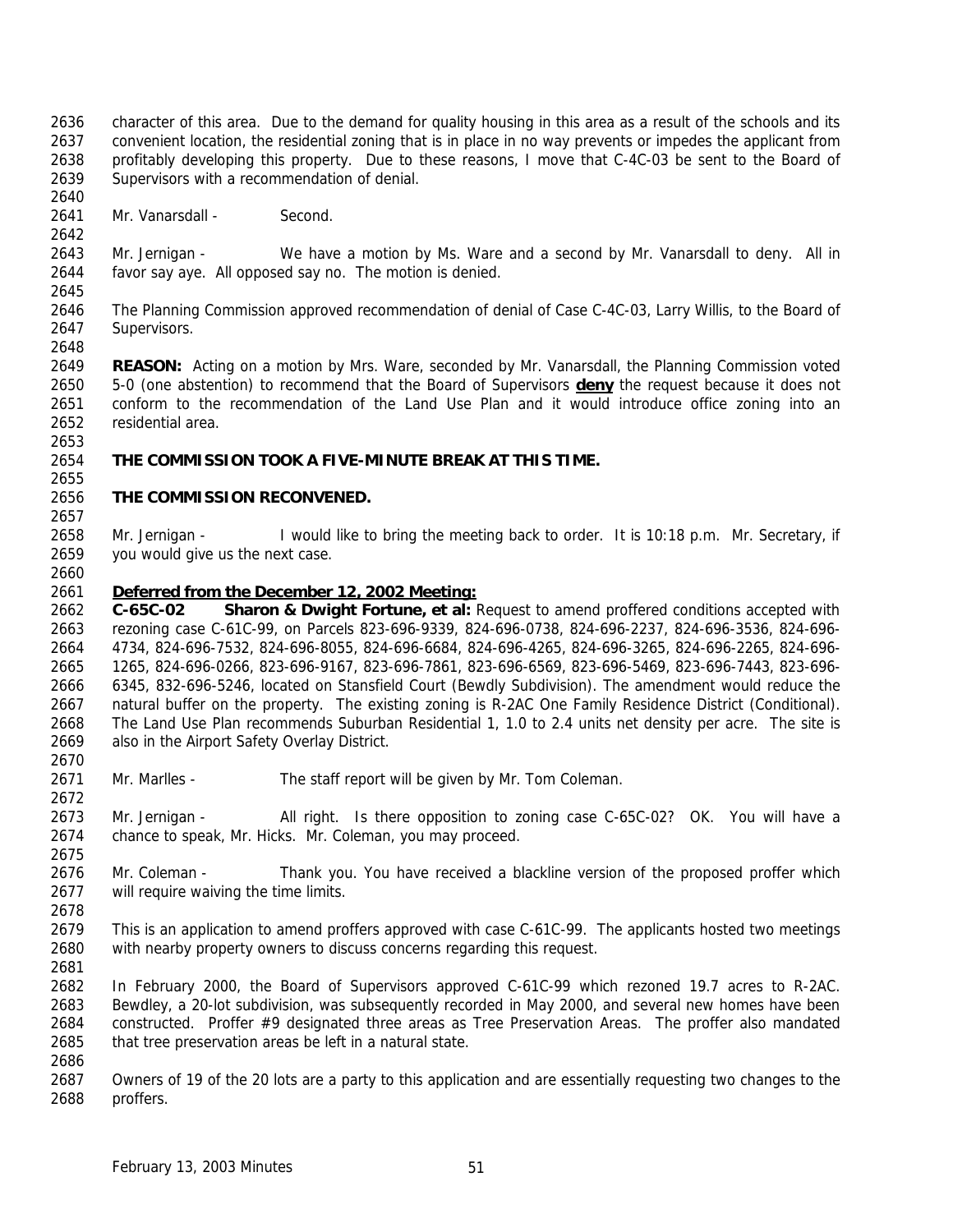The first change would reduce the size of the Tree Preservation Areas on lots 6-14. On lots 8-14, the size would be reduced from variable widths in a range of 145 to 200 feet to a uniform 75 feet. On lots 6-8, Tree Preservation Areas would be reduced to match existing RPA, floodplain, and wetland areas designated on Bewdley subdivision plats and construction plans.

 This amendment also proposes to omit the language requiring Tree Preservation Areas be left in a natural state. This language is very restrictive and prohibits property owners from installing fences, clearing underbrush including noxious plants, and undertaking other maintenance and minor improvement activities within the Tree Preservation Areas. 

 New language proposes to prohibit buildings and the removal of trees four inches in caliper and larger, and to also prohibit dog pens, doghouses, and other structures or enclosures for dogs. 

 Planning staff supports this request for the following reasons. The Tree Preservation Area will continue to provide a substantial buffer benefiting the adjacent property owners and the residents of Bewdley. Environmental regulations including wetlands and Chesapeake Bay Preservation regulations will continue to apply to selected areas and will limit land disturbance activities. Property owners in Bewdley will be able to undertake maintenance and minor improvements to their property. 

- 2709 I would be happy to answer any questions.
- Mr. Jernigan All right, Tom. We made a mistake. You said lots 8-14 and then lots 6, 7 and 8. It is 9 through 14.

 Mr. Coleman - The amendment included lot 8, it includes, do you see this area where the hand is 2715 moving right here? Lot 8 was included to capture this area right here (referring to rendering).

2717 Mr. Jernigan - All right.

Mr. Coleman - And that was different from what was discussed at the last community meeting.

2721 Mr. Jernigan - OK.

2723 Mr. Marlles - Tom, just a point of clarification, if the buffer is reduced, there still may be wetlands and RPA and other environmental requirements that would still be in place.

 Mr. Coleman - Yes. This area shows the approximate limits of the flood plain, RPA, and wetlands, that contains overlapping flood plain, RPA areas and wetlands. The new line for the tree preservation areas would coincide with that. The areas designated in red here, this area here and this area here, were not included in the original proffer and they are not included now, but they are designated wetlands areas on 2730 the construction plans and are regulated by wetland regulations. 

- 2732 Mr. Jernigan And also in this we decided that there would be no heavy equipment that would go up into this area other than a tractor with a bush hog, and anything in the wetlands area would be cut with a hand sickle.
- 2736 Mr. Coleman Right.

 Mr. Jernigan - Now, lots 6, 7 and 8, all they are having is the RPA line is just being relocated, which in some cases there will only be 20 some feet.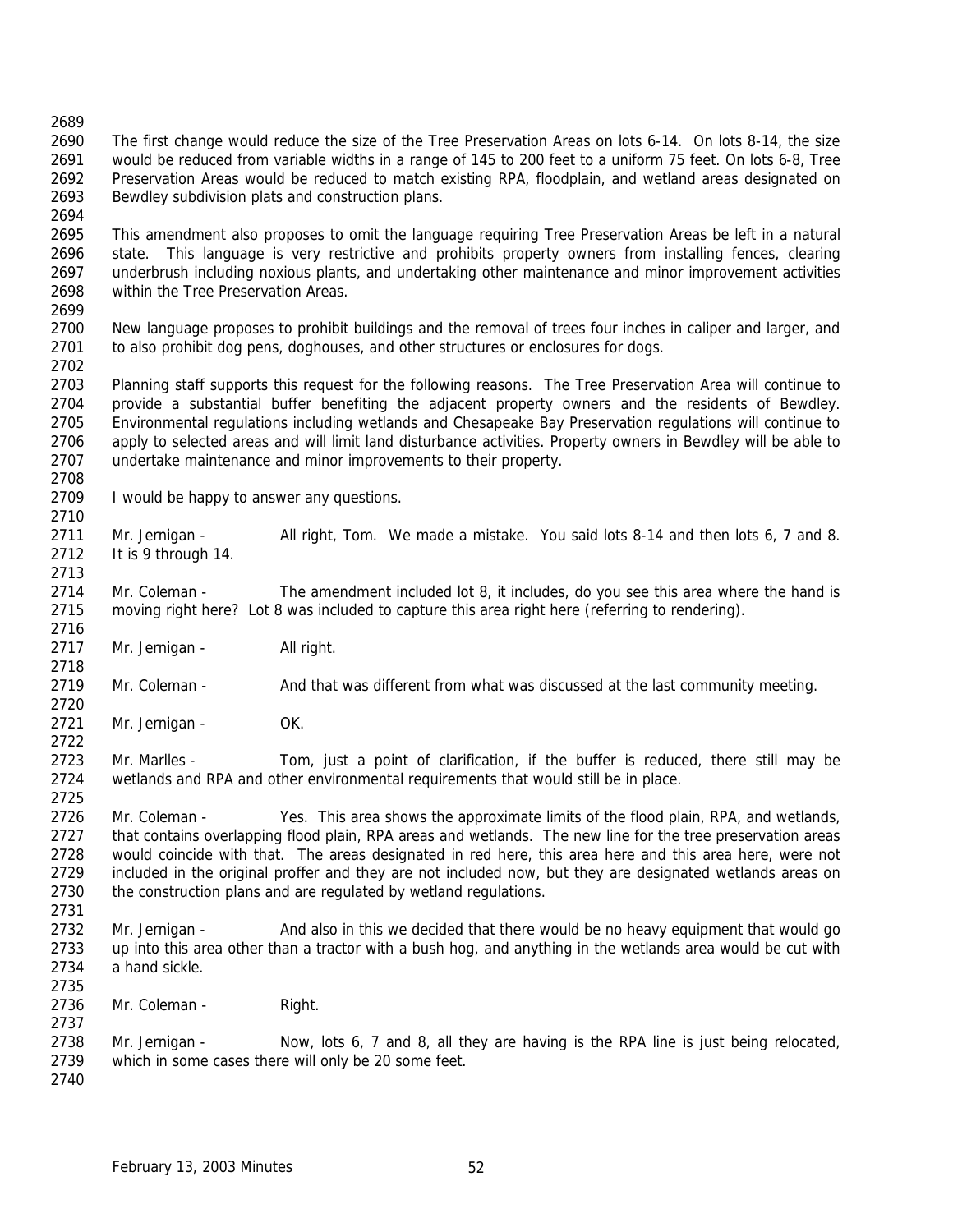Mr. Coleman - Right. The easement line – the tree preservation line – is being moved to coincide with the RPA line. 2744 Mr. Jernigan - OK. Are there any questions for Mr. Coleman? Mr. Vanarsdall - Where would you find that hand sickle? Mr. Jernigan - I have got one. Well, it is a little strange. Where the wetland shows, it is wet there, so it was all agreed that anything they cut there would have to be cut with a hand sickle. All right, Mr. Hicks, you have heard everything. Do you want to speak for the group? Mr. Hicks - My name is Shirley Hicks. I have lived down there for 44 years, but the lots you are talking about, 6, 7 and 8, that is down at where the pond is. Right? Mr. Jernigan - Right. But the only thing they are doing there is relocating line to the RPA line. They are not going to pick up lots 9 through 14. 2758 Mr. Hicks - Well, that land is going to actually get wetter down there when they take that pond out. That land is going to get in worse shape than what it is today. Because that holding pond is coming out. The builders are going to build houses there. They are going to build houses where that holding pond is. They are going to take that holding pond out. That is going to be piped directly into the swamp. Mr. Jernigan - And I talked to Bob Thompson before today, before the meeting. And Ms. Foster didn't come tonight. Was she earlier? Mr. Hicks - I really don't know. It was almost like a circus here tonight. 2768<br>2769 Mr. Jernigan - He explained to me then that the reason that they can't do the pipes in Britton Road right now… Mr. Hicks - Yes, I have had several County officials call me today, Sam Amos, he called me today, because I was concerned about dumping all that water down there out of that holding pond. I don't know how many feet of water it is. But you take all the water off all the ridge, the drain-off on the land that has been cleared, all the storm sewers in the backs of those yards going up through there, all of that is running down there, and what it does is raises its level of water up higher and that restricts the flow from my side going down there. Mr. Jernigan - Well, what Mr. Thompson said was that he can't do the pipes under Britton Road until Ms. Foster gives them an easement for them to run those pipes through there. Mr. Hicks - Well, Sam Amos told me about the same thing, but if I owned a piece of property or something and highway is coming through, they'd take that, wouldn't they? That water is so deep on 2784 that curb down there that the kids go down there swimming sometimes. I mean they shouldn't be swimming in that nasty water. That is how deep it is. And it is getting worse each year because the leaves fall and it creates like a sponge. The water eventually runs into Deer Licking Creek, but it just acres and acres of swamp land down there, and there is no where for it to run. Mr. Jernigan - Well, I am talking to Mr. Thompson. We are trying to get this straight. 2791 Mr. Glover - Ray. Mr. Jernigan - Excuse me. What did you want?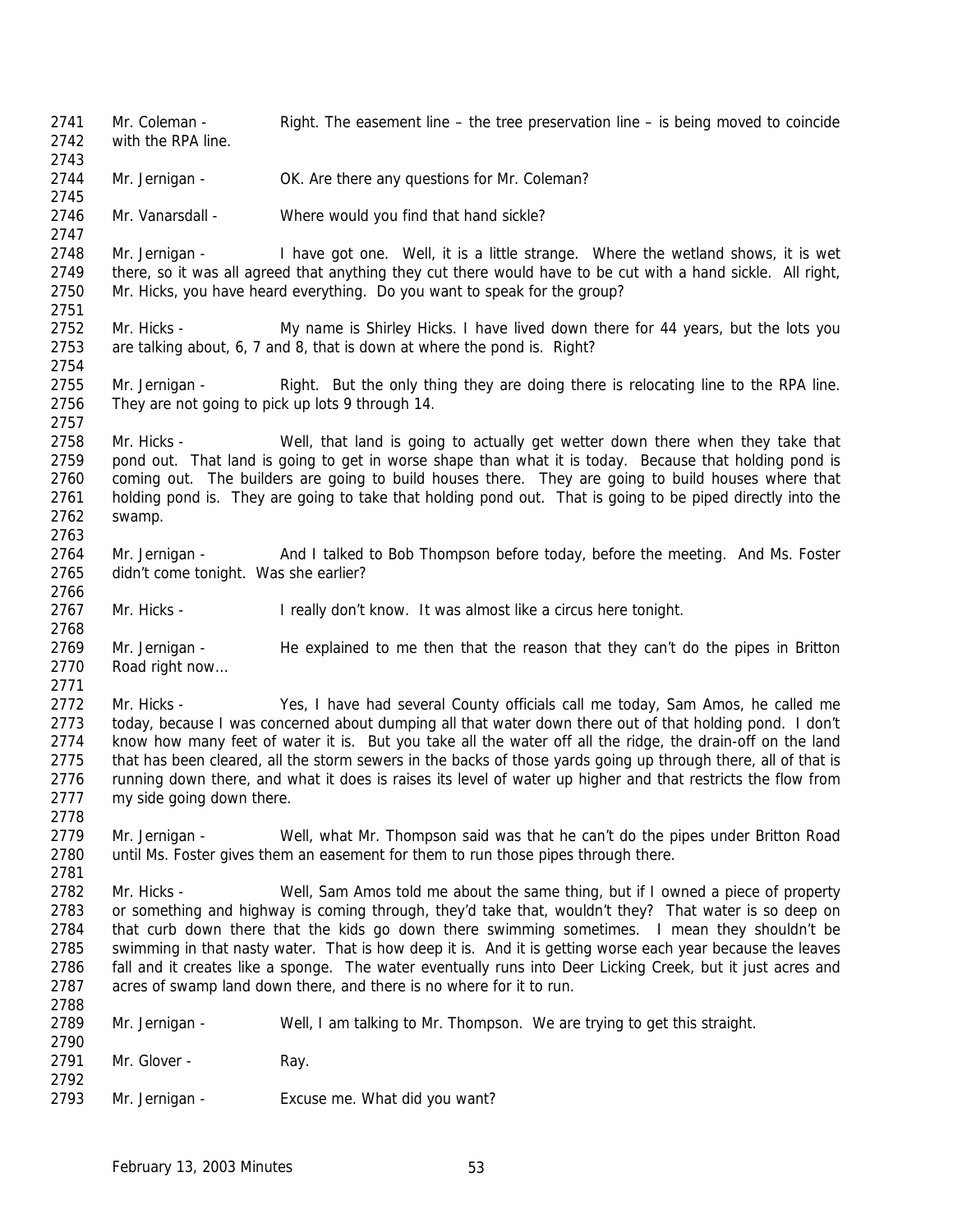Mr. Glover - What I wanted to say is he mentioned about roads, if it was a road they could take 2796 it. The law doesn't allow the County to take land from anyone for a drainage outfall, but the law does allow taking it for roads, mainly because it serves the masses. Now, I am not saying I agree with it or disagree with it, but that is the law. We can't condemn land and take it for drainage. Mr. Hicks - Well, you might not can by law, but the County has got a different set of rules that they go by. If the County wanted to do it, they could do it. 2803 Mr. Glover - No, sir. Mr. Hicks - Let me tell you something. I know a little bit about this plant down there at White Oak. In White Oak, if they'd put the water lines and things in there, they said that would have taken 10 years to get the permit. Henrico County went right on through there and put them in. 2809 Mr. Glover - OK. Mr. Jernigan - Mr. Hicks, what I would like to do tonight and I mean when we met at the meeting everybody seemed to be on the same page when we left, and are you still OK with this? Mr. Hicks - These changes are significant, the buffer, what is that? How many feet? 2816 Mr. Jernigan - Seventy-five feet. Mr. Hicks - All right. Mr. Jernigan - And no dogs would be closer, because you said you didn't want the barking dogs. 2822 Mr. Hicks - Right. I don't want them no closer than they are. They drive me crazy now. Mr. Jernigan - So, I will tell you what I will do, I'd like to go ahead and recommend approval for this and send it on to the Board, but what we are going to do is work on the situation with the Department 2826 of Public Works to get you straight, too, and I guess... 2828 Mr. Hicks - It isn't only me, it isn't only me. I was told by this lady here, something about the permit was already issued for the bridge. When they closed Britton Road, there was 1,100 or 1,200 cars that went through there. It is not only for me. But it does the water flow up in my yard because it is a pipe that runs under the road there and it backs up. Now, Sam Amos, they're going to get somebody to come out there and vacuum the leaves and things out of the ditch, which will help some. 2833<br>2834 Mr. Jernigan - Well, I think Ms. Wilder also said that they have received the OK to raise the road and put the culverts in. Well, I think, we've got two issues. 2837 Mr. Hicks - All right. Let's get back on the other issue. 2839 Mr. Jernigan - What I'd like to do is go ahead and approve the proffer change that we have tonight and work with the Department of Public Works to see if we can get straight on the flooded portion, too. Mr. Hicks - OK, and one more thing. Has it been marked or do you know? The 75 feet? Mr. Jernigan - No. Nothing has been done yet, because we haven't approved it. It wouldn't get marked until after we've approved it.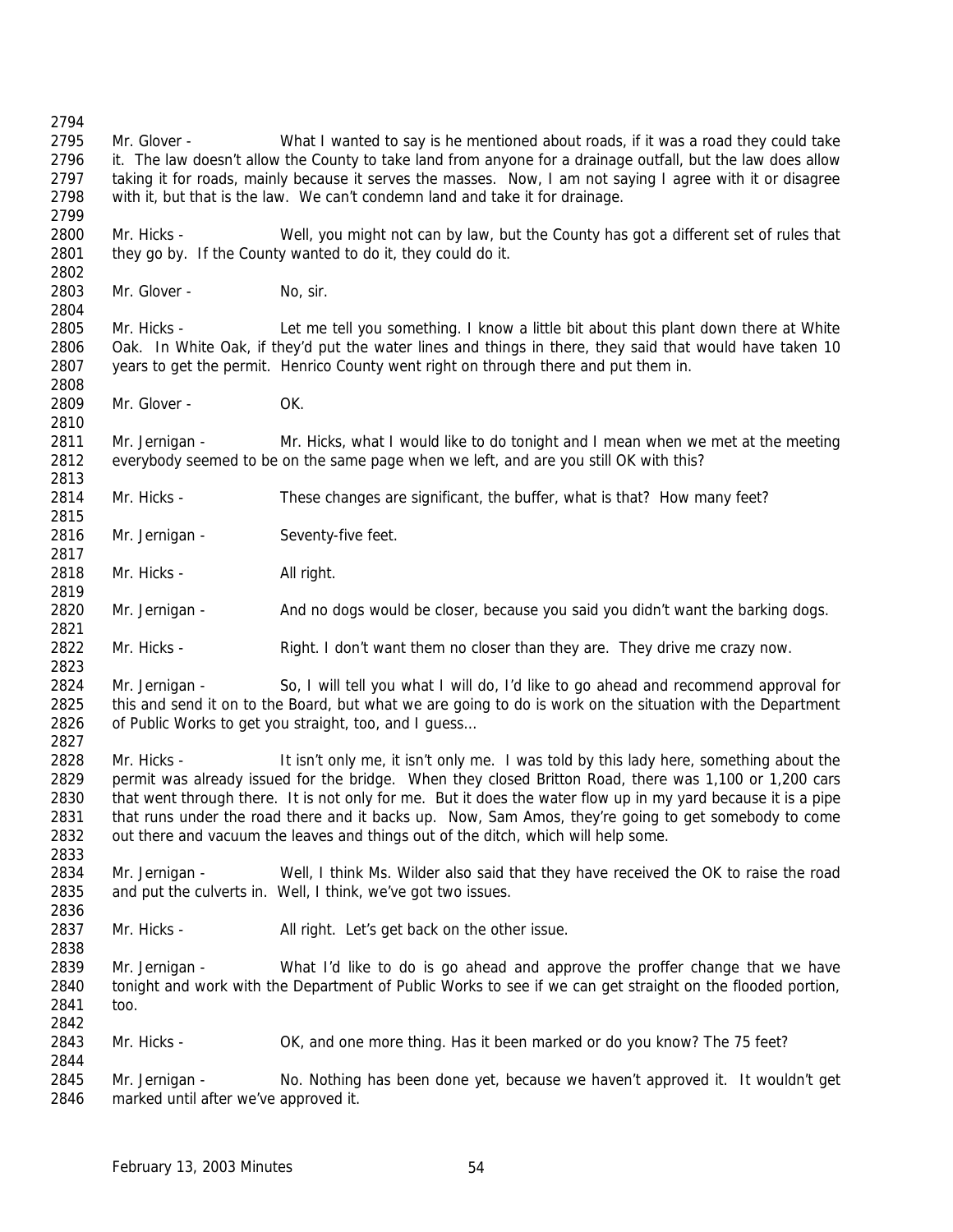| 2847 |                                              |                                                                                                              |
|------|----------------------------------------------|--------------------------------------------------------------------------------------------------------------|
| 2848 | Mr. Hicks -                                  | And will you see that I get a copy of everything that we say here tonight?                                   |
| 2849 |                                              |                                                                                                              |
| 2850 | Mr. Jernigan -                               | Yes, sir. I will get you a copy of the minutes on this portion of it, OK.                                    |
| 2851 |                                              |                                                                                                              |
| 2852 | Mr. Hicks -                                  | OK.                                                                                                          |
| 2853 |                                              |                                                                                                              |
| 2854 | Mr. Jernigan -                               | Is there anybody else that wanted to speak? OK. With that, I will move approval                              |
| 2855 | of Case C-65C-02, Sharon and Dwight Fortune. |                                                                                                              |
| 2856 |                                              |                                                                                                              |
| 2857 | Mr. Vanarsdall -                             | Second.                                                                                                      |
| 2858 |                                              |                                                                                                              |
| 2859 | Mr. Jernigan -                               | We have a motion by Mr. Jernigan and a second by Mr. Vanarsdall. All in favor say                            |
| 2860 |                                              | aye. All opposed say no. The ayes have it. The motion is passed. Thank you, gentlemen.                       |
| 2861 |                                              |                                                                                                              |
| 2862 |                                              | The Planning Commission approved recommendation of approval of Case C-65C-02, Sharon & Dwight                |
| 2863 | Fortune, et al, to the Board of Supervisors. |                                                                                                              |
| 2864 |                                              |                                                                                                              |
| 2865 |                                              | <b>REASON:</b> Acting on a motion by Mr. Jernigan, seconded by Mr. Vanarsdall, the Planning Commission       |
| 2866 |                                              | voted 5-0 (one abstention) to recommend that the Board of Supervisors <b>grant</b> the request because the   |
| 2867 |                                              | proffers continue to assure quality development with maximum protection afforded adjacent properties.        |
| 2868 |                                              |                                                                                                              |
| 2869 | Mr. Jernigan -                               |                                                                                                              |
| 2870 |                                              | I do want to say, too, that it was nice to see everybody work together on this.                              |
|      |                                              | The two neighborhoods got together and saw that there were equal problems, so I appreciate your being        |
| 2871 | good to work with. Thank you.                |                                                                                                              |
| 2872 |                                              |                                                                                                              |
| 2873 | Mr. Marlles -                                | The next thing on the agenda is the approval of minutes for the January 9, 2003                              |
| 2874 | meeting.                                     |                                                                                                              |
| 2875 |                                              |                                                                                                              |
| 2876 | Mr. Vanarsdall -                             | I wanted to let Mr. Glover know that since you were here before we changed it so                             |
| 2877 |                                              | that whoever represents the Board is supposed to read the minutes.                                           |
| 2878 |                                              |                                                                                                              |
| 2879 | Mr. Glover -                                 | I have already read them.                                                                                    |
| 2880 |                                              |                                                                                                              |
| 2881 | Mr. Vanarsdall -                             | And let us know if they are OK.                                                                              |
| 2882 |                                              |                                                                                                              |
| 2883 | Mr. Glover -                                 | I already read them and everything seems to be out of order!                                                 |
| 2884 |                                              |                                                                                                              |
| 2885 | Mr. Jernigan -                               | Are there any corrections to the minutes?                                                                    |
| 2886 |                                              |                                                                                                              |
| 2887 | Mr. Archer -                                 | Page 23, Line 802. It says "I think that is the way it ought to be right now until we                        |
| 2888 |                                              | really "now", and I think that is really "know". Just put the k in there and I will be happy. It is near the |
| 2889 |                                              | end, right before the phrase "Thank you." Should be really "know" instead of really "now". That is all I     |
| 2890 | have.                                        |                                                                                                              |
| 2891 |                                              |                                                                                                              |
| 2892 | Mr. Jernigan -                               | Are there any other corrections to the minutes? All right I make a motion that the                           |
| 2893 |                                              | minutes of the January 9, 2003 meeting be approved.                                                          |
| 2894 |                                              |                                                                                                              |
| 2895 | Mr. Vanarsdall -                             | Second.                                                                                                      |
| 2896 |                                              |                                                                                                              |
| 2897 | Mr. Jernigan -                               | We have a motion by Mr. Jernigan and a second by Mr. Vanarsdall. All in favor say                            |
| 2898 |                                              | aye. All opposed say no. The minutes are approved.                                                           |
| 2899 |                                              |                                                                                                              |